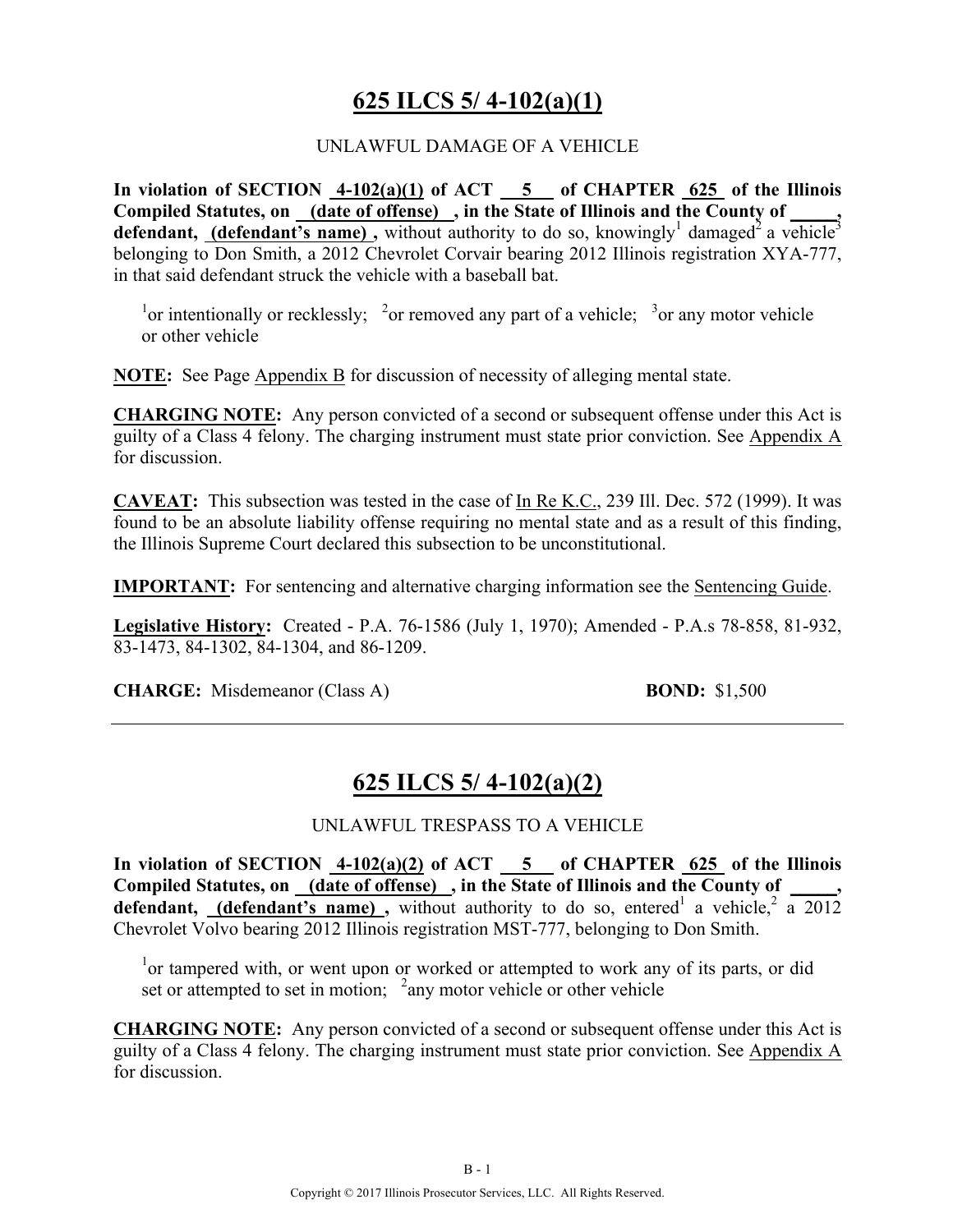**CAVEAT:** This subsection was tested in the case of In Re K.C., 239 Ill. Dec. 572 (1999). It was found to be an absolute liability offense requiring no mental state and as a result of this finding, the Illinois Supreme Court declared this subsection to be unconstitutional.

**IMPORTANT:** For sentencing and alternative charging information see the Sentencing Guide.

**CHARGE:** Misdemeanor (Class A) **BOND:** \$1,500

### **625 ILCS 5/ 4-102(a)(3)**

FAILURE TO REPORT AN UNCLAIMED VEHICLE

**In violation of SECTION 4-201(a)(3) of ACT 5 of CHAPTER 625 of the Illinois Compiled Statutes, on (date of offense) , in the State of Illinois and the County of \_\_\_\_\_, defendant, (defendant's name) ,** an operator of a place of business for garaging within the corporate limits of Union City, Illinois, knowingly<sup>1</sup> failed to report a 2012 Chevrolet Volvo with an Illinois registration number of CHT-777 as unclaimed to the Union City Police Department<sup>2</sup> in accordance with Section 4-107(c) of the Illinois Vehicle Code after the said vehicle had remained unclaimed for a period of 15 days.

<sup>1</sup> or intentionally or recklessly; <sup>2</sup> to the municipal police when the vehicle is within the corporate limits of any City, Village or incorporated Town, or the County Sheriff, or State Police when the vehicle is outside the corporate limits of a City, Village, or an incorporated Town

**NOTE:** See Appendix B for discussion of necessity of alleging mental state.

**CHARGING NOTE:** Any person convicted of a second or subsequent offense under this Act is guilty of a Class 4 felony. The charging instrument must state prior conviction. See Appendix A for discussion.

**IMPORTANT:** For sentencing and alternative charging information see the Sentencing Guide.

**CHARGE:** Misdemeanor (Class A) **BOND:** \$1,500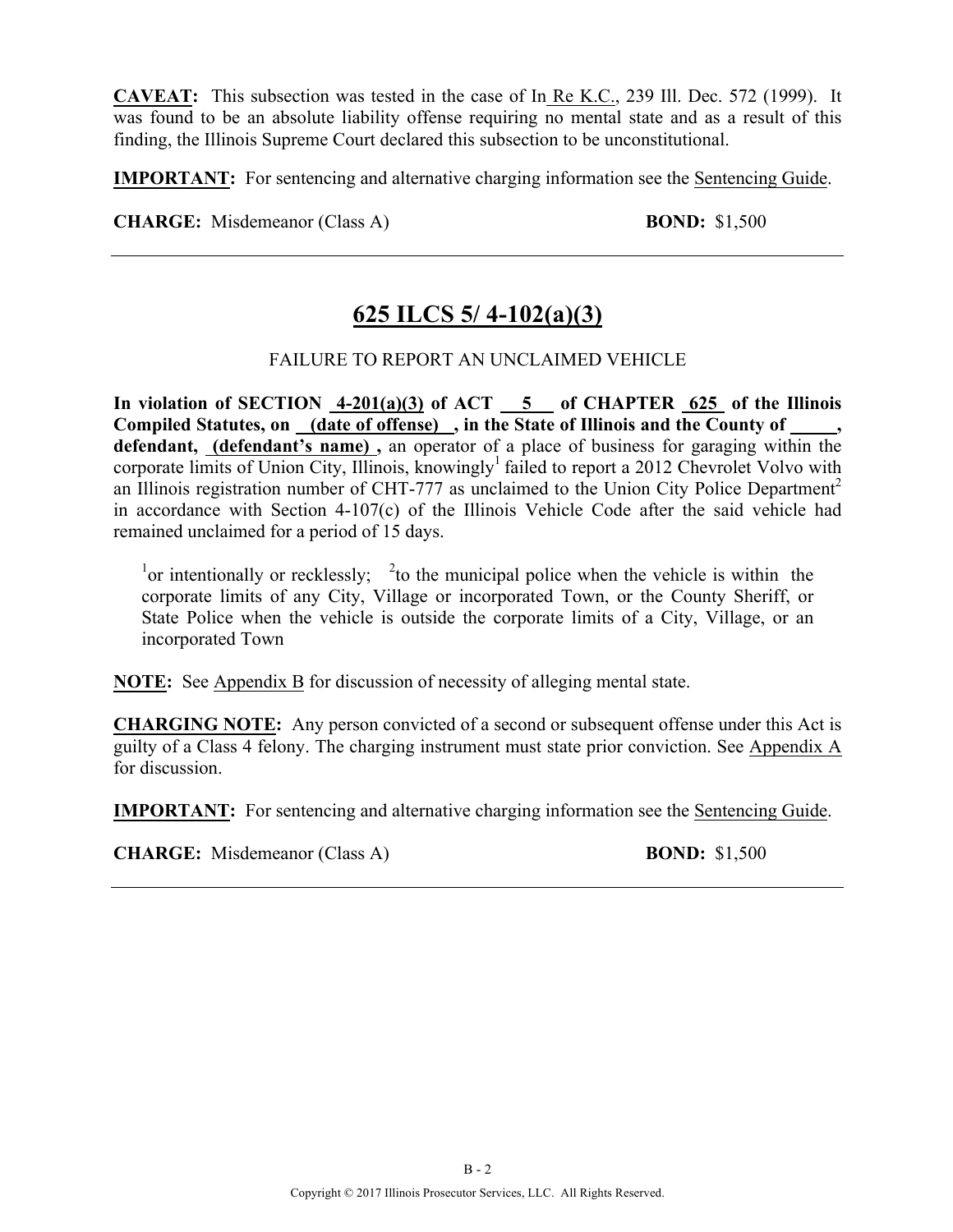### **625 ILCS 5/ 4-103(a)(1)**

#### UNLAWFUL POSSESSION<sup>1</sup> OF STOLEN<sup>2</sup> VEHICLE

**In violation of SECTION 4-103(a)(1) of ACT 5 of CHAPTER 625 of the Illinois Compiled Statutes, on (date of offense) , in the State of Illinois and the County of \_\_\_\_\_,**  defendant, (defendant's name), a person not entitled to possession of said vehicle, possessed<sup>1</sup> a 2012 Ford Falcon**<sup>2</sup>** with an Illinois registration number of SSS-777, knowing it to have been stolen.**<sup>3</sup>**

<sup>1</sup>or received, concealed, sold, disposed of, or transferred; <sup>2</sup>or an essential part of a vehicle; <sup>3</sup> or converted

**NOTE:** It may be inferred that a person exercising exclusive unexplained possession over a stolen or converted vehicle or an essential part of a stolen or converted vehicle has knowledge that such vehicle or essential part is stolen or converted, regardless of whether the date on which such vehicle or essential part was stolen is recent or remote.

**NOTE:** The offenses set forth in this subsection shall not include the offenses set forth in Section 4-103.2 of the Vehicle Code.

**IMPORTANT:** For sentencing and alternative charging information see the Sentencing Guide.

**Legislative History:** Created - P.A. 76-1586 (July 1, 1970); Amended - P.A.s 78-858, 81-932, 83-830, 83-1473, 85-572, 86-1209, 90-89, 91-450 and 93-456.

**CHARGE:** Felony (Class 2) **BOND:** Must be Set by Judge

### **625 ILCS 5/ 4-103(a)(2)**

UNLAWFUL DEFACING OF A MANUFACTURER'S IDENTIFICATION NUMBER2

**In violation of SECTION 4-103(a)(2) of ACT 5 of CHAPTER 625 of the Illinois Compiled Statutes, on (date of offense) , in the State of Illinois and the County of \_\_\_\_\_, defendant, (defendant's name)**, knowingly defaced<sup>1</sup> a manufacturer's identification number<sup>2</sup> on a 2012 Ford Falcon with an Illinois registration number of DDD-777.

 $1$ <sup>1</sup> or removed, altered, destroyed, falsified or forged;  $2$  or an engine number of any essential part thereof having an identification number

**IMPORTANT:** For sentencing and alternative charging information see the Sentencing Guide.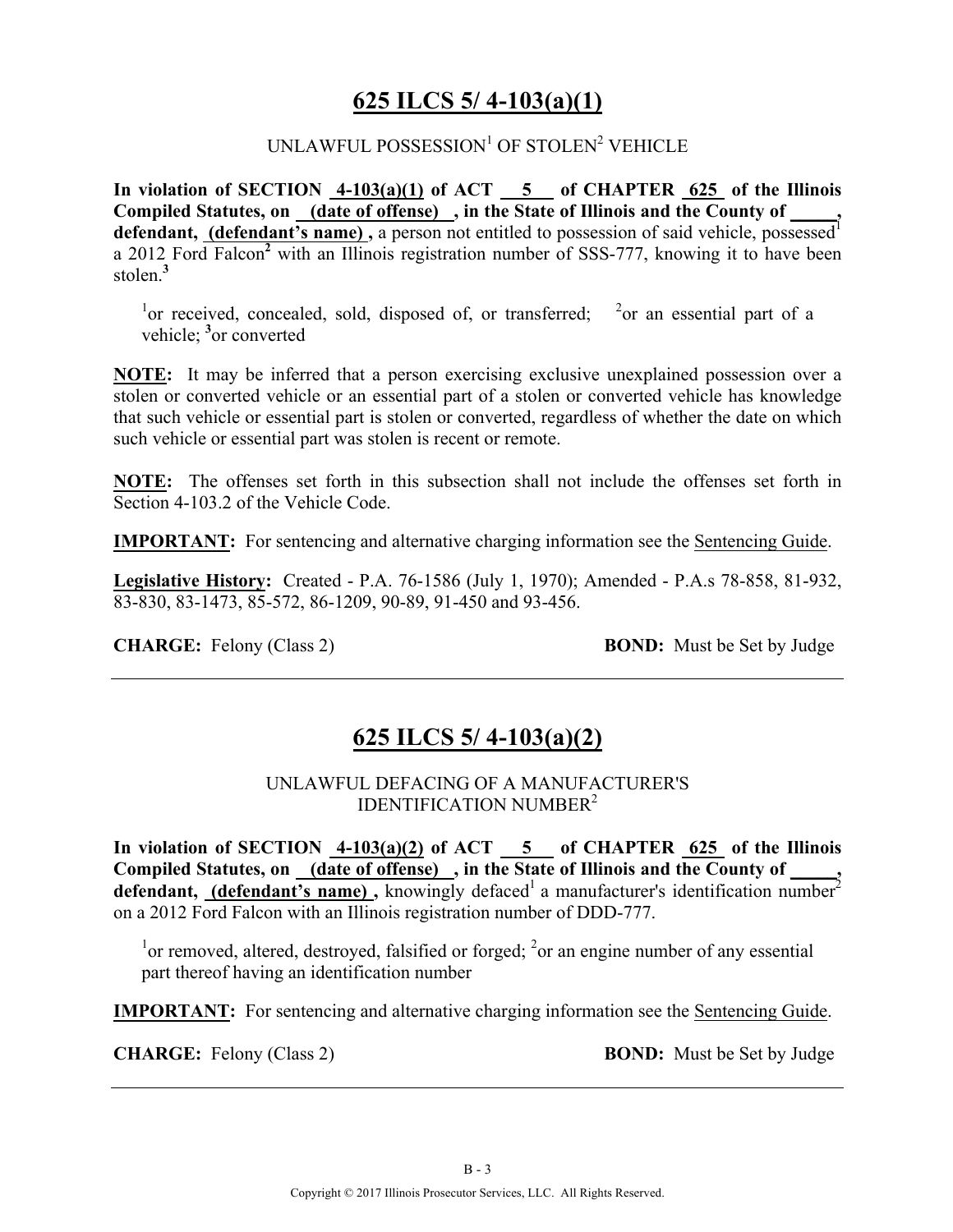### **625 ILCS 5/ 4-103(a)(3)**

#### UNLAWFUL CONCEALMENT<sup>1</sup> OF VEHICLE IDENTITY

**In violation of SECTION 4-103(a)(3) of ACT 5 of CHAPTER 625 of the Illinois Compiled Statutes, on (date of offense) , in the State of Illinois and the County of \_\_\_\_\_, defendant, (defendant's name),** knowingly concealed<sup>2</sup> the identity of a 2012 Ford Falcon with an Illinois registration number of AAA-777.<sup>3</sup>

<sup>1</sup> or misrepresentation; <sup>2</sup> or misrepresented; <sup>3</sup> or any essential part thereof

**IMPORTANT:** For sentencing and alternative charging information see the Sentencing Guide.

**CHARGE:** Felony (Class 2) **BOND:** Must be Set by Judge

### **625 ILCS 5/ 4-103(a)(4)**

#### UNLAWFUL POSSESSION OF A VEHICLE WITH A FALSIFIED<sup>1</sup> VEHICLE IDENTIFICATION NUMBER

**In violation of SECTION 4-103(a)(4) of ACT 5 of CHAPTER 625 of the Illinois**  Compiled Statutes, on (date of offense), in the State of Illinois and the County of \_\_\_\_, defendant, (defendant's name), possessed<sup>2</sup> a 2012 Ford Falcon with an Illinois registration number of  $\overline{AAA}$ -77<sup>3</sup> with knowledge that the identification number of that vehicle had been falsified $<sup>1</sup>$ </sup>

<sup>1</sup> or removed; <sup>2</sup> or bought, received, sold or disposed of; <sup>3</sup> or any vehicle or essential part thereof

**NOTE:** In People v. DePalma (1994), 194 Ill. Dec. 594, the Fourth Appellate District construed "knowledge" in this offense to be criminal knowledge which it defined as "knowledge with an intent to defraud or commit a crime." The IPI has included this language within the new IPI Criminal 23.37.

**IMPORTANT:** For sentencing and alternative charging information see the Sentencing Guide.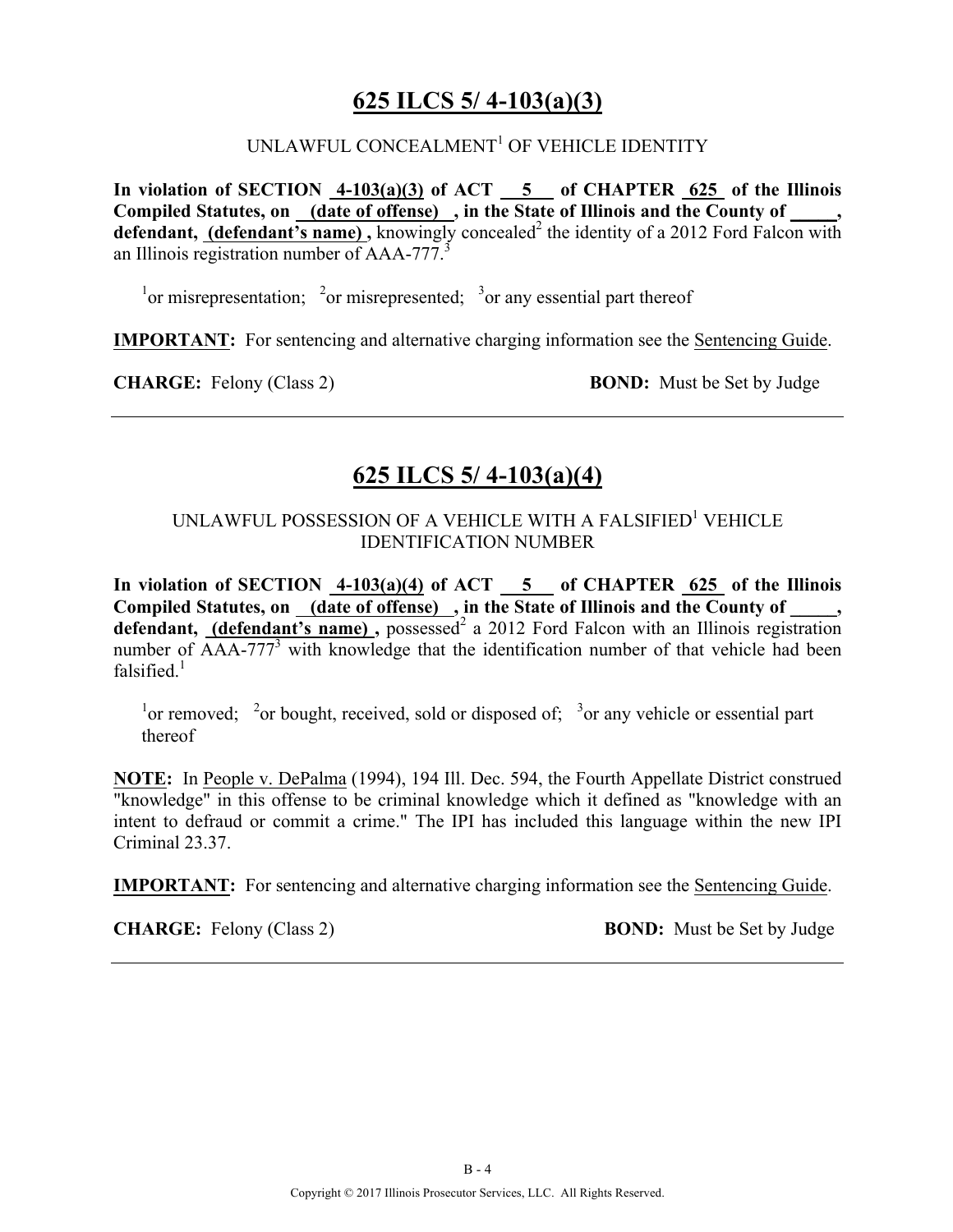### **625 ILCS 5/ 4-103(a)(5)**

#### UNLAWFUL POSSESSION OF A MANUFACTURER'S IDENTIFICATION NUMBER PLATE<sup>3</sup>

**In violation of SECTION 4-103(a)(5) of ACT 5 of CHAPTER 625 of the Illinois**  Compiled Statutes, on (date of offense), in the State of Illinois and the County of, **defendant, (defendant's name)**, knowingly possessed<sup>1</sup> a manufacturer's identification number plate<sup>2</sup> which had been removed from<sup>3</sup> the vehicle upon which it had been originally attached.<sup>4</sup>

<sup>1</sup> or bought, sold, exchanged, gave away, or offered to buy, sell, exchange or give away;  $\frac{2}{3}$  or mylar sticker, federal certificate label, State Police reassignment plate, Secretary of State assigned plate, rosette rivet, or facsimile of such;  $3$  or which had not yet been attached to; 4 or assigned

**NOTE:** It is an affirmative defense to subsection (a) of this Section that the person possessing, buying, selling or exchanging a plate mylar sticker or label described in this paragraph is a police officer doing so as part of his official duties, or is a manufacturer's authorized representative who is replacing any manufacturer's identification number plate, mylar sticker or Federal certificate label originally placed on the vehicle by the manufacturer of the vehicle or any essential part thereof.

**NOTE:** A person engaged in the repair or servicing of vehicles does not violate this Chapter by knowingly possessing a manufacturer's identification number plate for the purpose of reaffixing it on the same damaged vehicle from which it was originally taken, if the person reaffixes or intends to reaffix the original manufacturer's identification number plate in place of the identification number plate affixed on a new dashboard that has been or will be installed in the vehicle. The person must notify the Secretary of State each time the original manufacturer's identification number plate is reaffixed on a vehicle. The person must keep a record indicating that the identification number plate affixed on the new dashboard has been removed and has been replaced by the manufacturer's identification number plate originally affixed on the vehicle. The person also must keep a record regarding the status and location of the identification number plate removed from the replacement dashboard.

**NOTE:** When possession is the essence of the offense, knowledge is the mental state that must be alleged. People v. Smith (1960), 20 Ill. 2d 345 and People v. Farmer (1995), 165 Ill. 2d 194.

**IMPORTANT:** For sentencing and alternative charging information see the Sentencing Guide.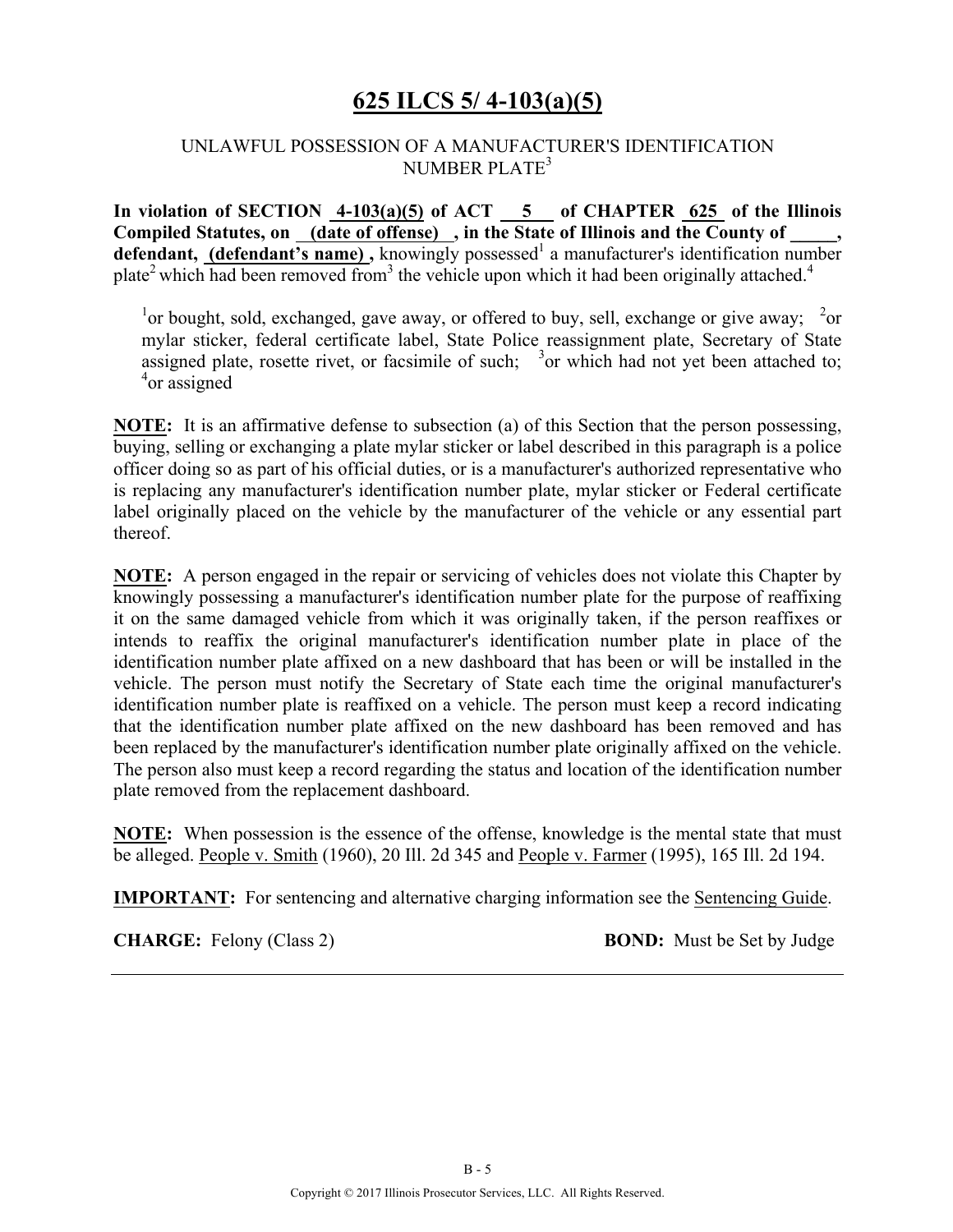### **625 ILCS 5/ 4-103(a)(6)**

#### FALSE REPORT OF A VEHICLE THEFT $^1$

**In violation of SECTION 4-103(a)(6) of ACT 5 of CHAPTER 625 of the Illinois Compiled Statutes, on (date of offense) , in the State of Illinois and the County of \_\_\_\_\_, defendant, (defendant's name),** knowingly made a false report of the theft<sup>2</sup> of a 2012 Ford Falcon with a 2012 Illinois registration number of AAA-777 to Sam Smith, a Union City Police Officer.<sup>3</sup>

<sup>1</sup> or conversion; <sup>2</sup> or to any police officer in the State of Illinois; <sup>3</sup> or any employee of a law enforcement agency of this State designated by the law enforcement agency to take, receive, process, or record reports of vehicle theft or conversion.

**IMPORTANT:** For sentencing and alternative charging information see the Sentencing Guide.

**CASE AUTHORITY:** This subsection withstands a constitutional attack in People v. Libberton, 346 Ill. App. 3d 912 (2nd Dist., No. 2-02-0075, October 20, 2003).

**CHARGE:** Felony (Class 2) **BOND:** Must be Set by Judge

### **625 ILCS 5/ 4-103.1(a)**

#### VEHICLE THEFT CONSPIRACY

**In violation of SECTION 4-103.1(a) of ACT 5 of CHAPTER 625 of the Illinois**  Compiled Statutes, on (date of offense), in the State of Illinois and the County of **defendant, (defendant's name),** with the intent to violate Section 4-103(a)(2) of the Illinois Vehicle Code,<sup>1</sup> agreed with Sam Smith to remove a manufacturer's identification number from a 2012 Ford Falcon with an Illinois registration number of  $AAA-777<sup>2</sup>$ 

<sup>1</sup> or any other subsection of Section 4-103; <sup>2</sup> or do any other act which violates Section 4-103

**CHARGING NOTE:** Vehicle theft conspiracy to violate Section 4-103.2 of this Code is a Class 1 felony. See the Sentencing Guide.

**IMPORTANT:** For sentencing and alternative charging information see the Sentencing Guide.

**Legislative History:** Created - P.A. 83-830 (September 24, 1983); Amended - P.A. 83-1473 and 86-1209.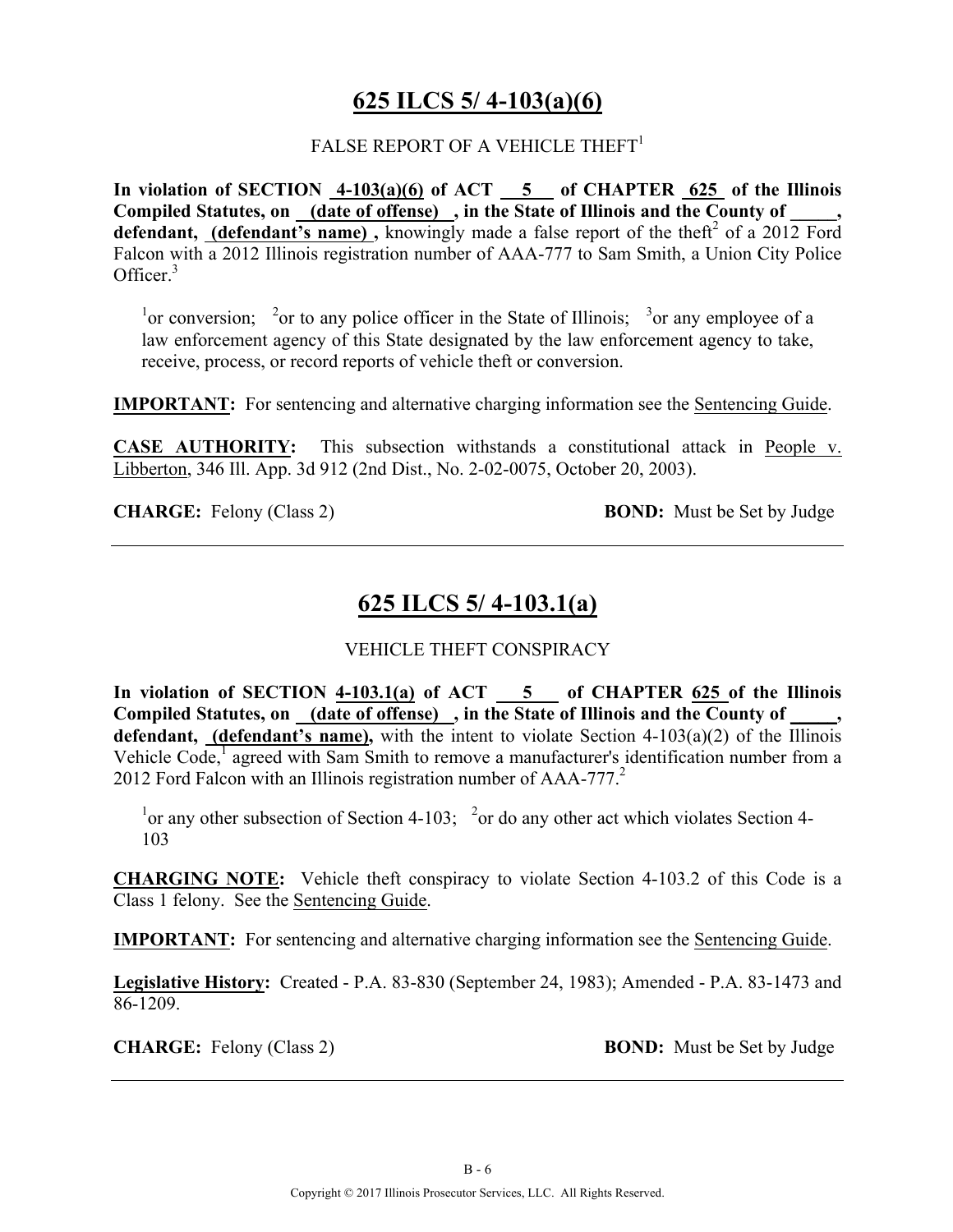### **625 ILCS 5/ 4-103.2(a)(1)**

#### AGGRAVATED UNLAWFUL POSSESSION1 OF STOLEN**<sup>5</sup>** VEHICLES

**In violation of SECTION 4-103.2(a)(1) of ACT 5 of CHAPTER 625 of the Illinois**  Compiled Statutes, on <u>(date of offense)</u>, in the State of Illinois and the County of **defendant, (defendant's name),** a person not entitled to the possession of three 2012 Ford Falcons with the identification numbers of (list the VINs of the vehicles)<sup>2</sup> possessed<sup>3</sup> those vehicles<sup>2</sup> at the same time<sup>4</sup> knowing that those vehicles<sup>2</sup> were stolen.<sup>5</sup>

<sup>1</sup> or receipt, concealment, sale, disposal or transfer;  $\frac{2}{x}$  or any three or more vehicles, three or more essential parts of different vehicles, or a combination thereof;  $\frac{3}{2}$  or received, concealed, sold, disposed of or transferred;  $\frac{4}{3}$  or within a one-year period;  $\frac{5}{3}$  or converted

**IMPORTANT:** For sentencing and alternative charging information see the Sentencing Guide.

**Legislative History**: Created - P.A. 86-1209 (January 1, 1992). Amended: P. A. 93-456.

**CHARGE:** Felony (Class 1) **BOND:** Must be Set by Judge

### **625 ILCS 5/ 4-103.2(a)(2)**

#### AGGRAVATED UNLAWFUL PURCHASE<sup>1</sup> OF VEHICLES WITH FALSIFIED<sup>5</sup> VEHICLE IDENTIFICATION NUMBER

In violation of SECTION  $4-103.2(a)(2)$  of ACT  $\overline{5}$  of CHAPTER 625 of the Illinois Compiled Statutes, on  $\_\_\_$  (date of offense) , in the State of Illinois and the County of defendant, (defendant's name), bought<sup>2</sup> three 2012 Ford Falcons with the vehicle identification numbers of (List the VINs of the motor vehicles)<sup>3</sup> at the same time<sup>4</sup> knowing that the identification numbers of those vehicles<sup>3</sup> had been falsified.<sup>5</sup>

<sup>1</sup> or receipt, possession, sale or disposal; <sup>2</sup> or received, possessed, sold or disposed of; <sup>3</sup> or any three or more vehicles, three or more essential parts of different vehicles, or a combination thereof;  $\frac{4}{3}$ or within a one-year period;  $\frac{5}{3}$ or removed

**IMPORTANT:** For sentencing and alternative charging information see the **Sentencing Guide**.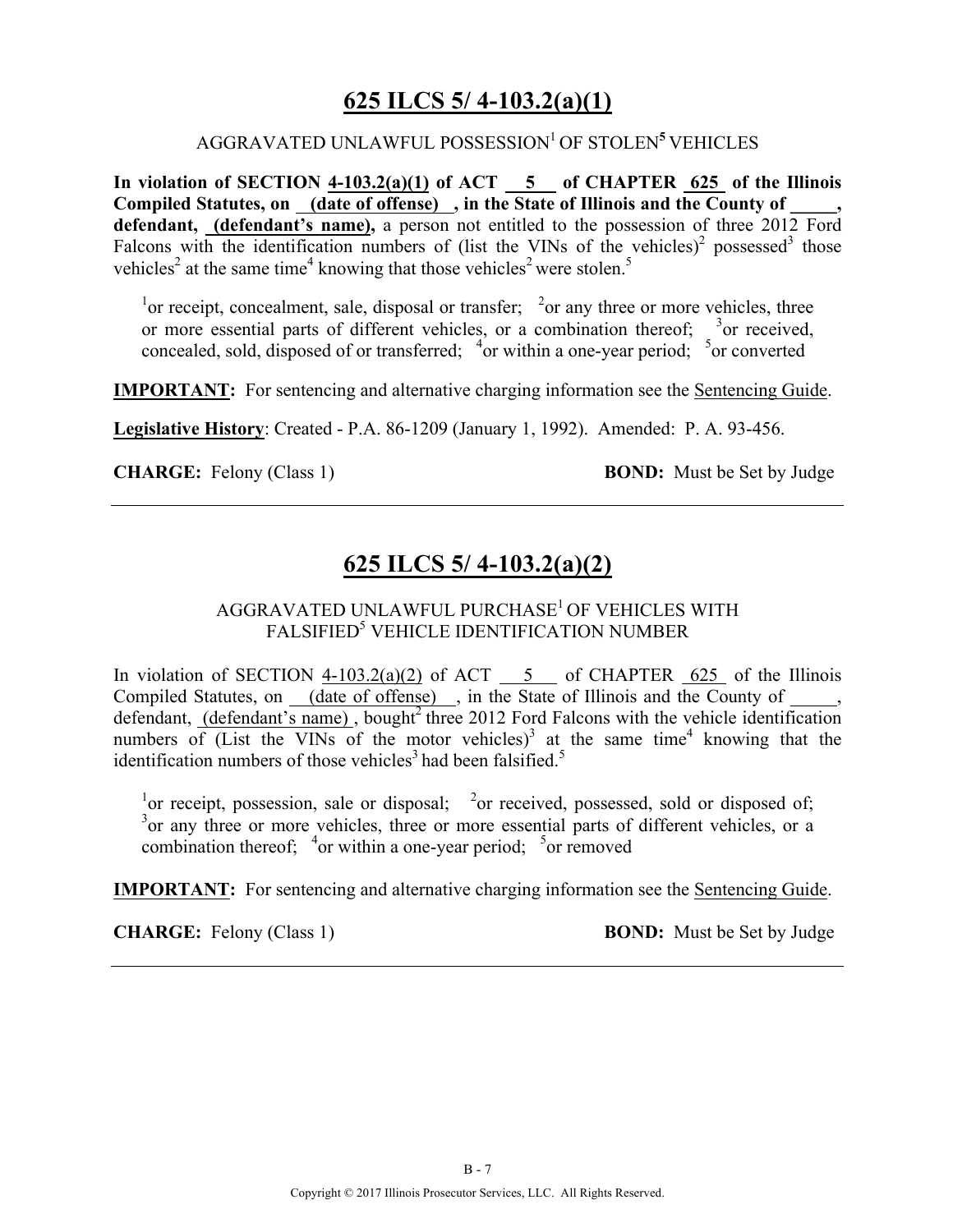### **625 ILCS 5/ 4-103.2(a)(3)**

#### $AGGRAVATED UNLAWFUL POSSESSION<sup>1</sup> OF A VEHICLE$

**In violation of SECTION 4-103.2(a)(3) of ACT 5 of CHAPTER 625 of the Illinois Compiled Statutes, on (date of offense) , in the State of Illinois and the County of \_\_\_\_\_, defendant, (defendant's name) ,** a person not entitled to the possession of a 2012 Ford Falcon with a vehicle identification number of (list the VIN of the vehicle) and having a value of \$25,000 or greater<sup>2</sup> possessed<sup>3</sup> that vehicle knowing that that vehicle was stolen.<sup>4</sup>

<sup>1</sup>or receipt, concealment, sale, disposal or transfer; <sup>2</sup>or any vehicle having a value of \$25,000 or greater; <sup>3</sup> or received, concealed, sold, disposed of or transferred; <sup>4</sup>  $^{4}$ or converted

**IMPORTANT:** For sentencing and alternative charging information see the Sentencing Guide.

**CHARGE:** Felony (Class 1) **BOND:** Must be Set by Judge

### **625 ILCS 5/ 4-103.2(a)(4)**

#### AGGRAVATED UNLAWFUL POSSESSION<sup>1</sup> OF MANUFACTURER'S IDENTIFICATION NUMBER PLATES

**In violation of SECTION 4-103.2(a)(4) of ACT 5 of CHAPTER 625 of the Illinois Compiled Statutes, on (date of offense) , in the State of Illinois and the County of \_\_\_\_\_, defendant, (defendant's name)**, knowingly possessed<sup>2</sup> at the same time<sup>3</sup> three manufacturer's identification number plates having the manufacturer's identification number of (list the numbers)<sup>4</sup> which had not yet been attached to<sup>5</sup> an original<sup>6</sup> vehicle.<sup>7</sup>

<sup>1</sup> or purchase, sale, exchange or gift; <sup>2</sup> or bought, sold, exchanged or gave away; <sup>3</sup> or within a one-year period; <sup>4</sup> or any three or more manufacturer's identification number plates, Mylar stickers, federal certificate labels, State Police reassignment plates, Secretary of State assignment plates, or a facsimile of those items or a combination thereof;  $\frac{5}{3}$  or which had been removed from;  $\frac{6}{3}$  or an assigned;  $\frac{7}{3}$  or any essential part of a vehicle

**IMPORTANT:** For sentencing and alternative charging information see the Sentencing Guide.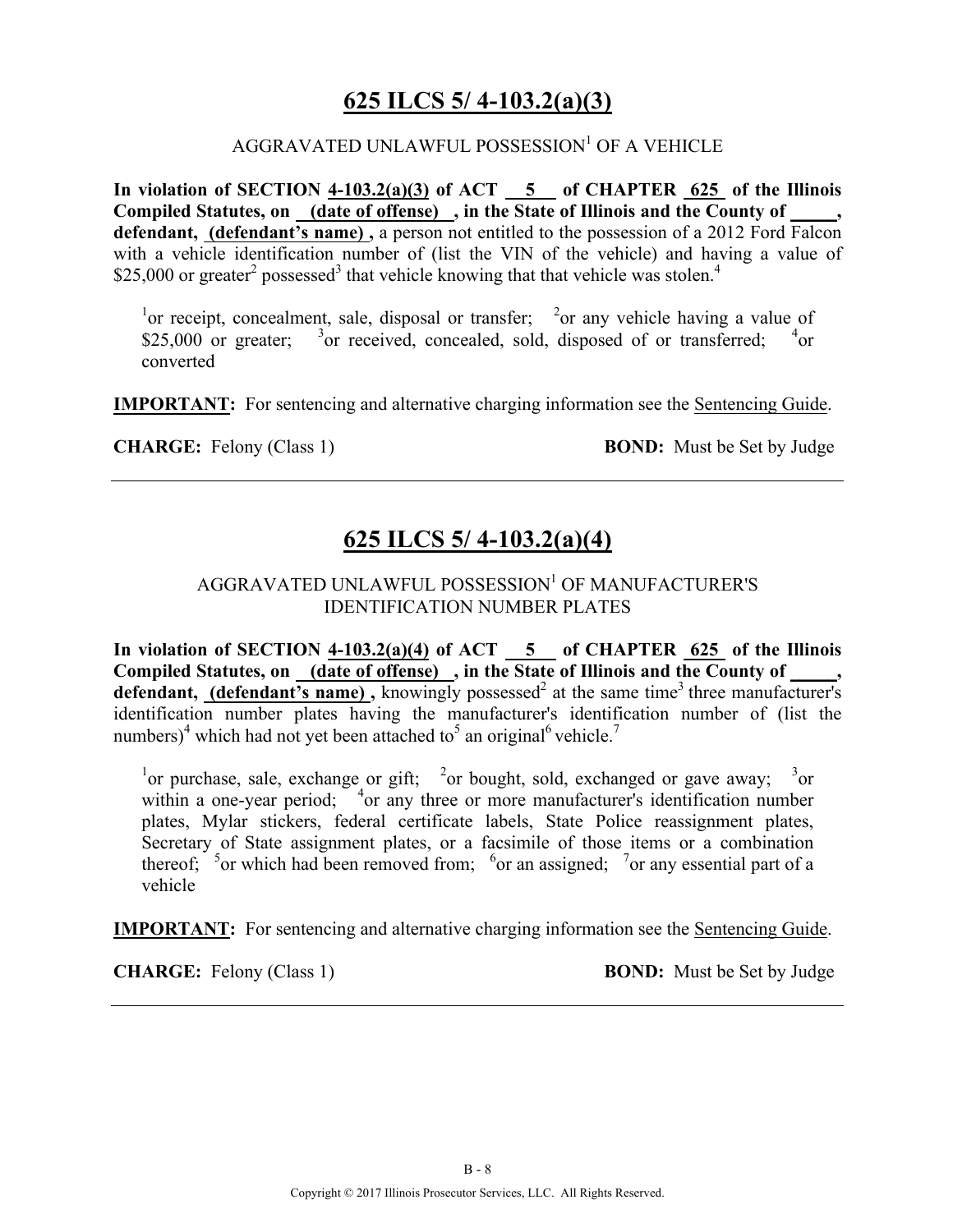### **625 ILCS 5/ 4-103.2(a)(5)**

#### AGGRAVATED UNLAWFUL POSSESSION<sup>1</sup> OF TOW TRUCK<sup>2</sup>

**In violation of SECTION 4-103.2(a)(5) of ACT 5 of CHAPTER 625 of the Illinois Compiled Statutes, on (date of offense) , in the State of Illinois and the County of \_\_\_\_\_, defendant, (defendant's name) ,** a person not entitled to the possession of a tow truck with a vehicle identification number of (list the VIN of the tow truck)<sup>2</sup> possessed<sup>3</sup> that tow truck<sup>2</sup> knowing it to have been stolen.<sup>4</sup>

<sup>1</sup> or receipt, concealment, sale, disposal or transfer; <sup>2</sup> or any second division vehicle, semitrailer, farm tractor, tow truck, rescue squad vehicle, medical transport vehicle, fire engine, special mobile equipment, dump truck, truck mounted transit mixer, crane or the engine, transmission, cab, cab clip or vehicle cowl of any of the above vehicles;  $3_{\text{or}}$ received, concealed, sold, disposed of or transferred; <sup>4</sup>or converted

**IMPORTANT:** For sentencing and alternative charging information see the Sentencing Guide.

**WARNING:** The inference of knowledge that special mobile equipment was stolen based upon the exclusive unexplained possession of that equipment is struck down in People v. Greco, 204 Ill. 2d 400, 790 N. E. 2d 846, 274 Ill. Dec. 73 (Ill. Sup. Ct., No. 89940, May 8, 2003)

**CHARGE:** Felony (Class 1) **BOND:** Must be Set by Judge

### **625 ILCS 5/ 4-103.2(a)(6)**

AGGRAVATED UNLAWFUL POSSESSION<sup>1</sup> OF STOLEN POLICE VEHICLE<sup>2</sup>

In violation of SECTION  $4-103.2(a)(6)$  of ACT  $\overline{5}$  of CHAPTER 625 of the Illinois Compiled Statutes, on (date of offense), in the State of Illinois and the County of defendant, **(defendant's name)**, a person not entitled to the possession of a Union City Police vehicle with a vehicle identification number of (list the VIN of the vehicle)<sup>2</sup> possessed<sup>3</sup> that vehicle<sup>2</sup> knowing that it was the property of the Union City Police Department and knowing that it was stolen.<sup>4</sup>

<sup>1</sup> or receipt, concealment, sale, disposal or transfer;  $\frac{2}{x}$  or any vehicle which is owned or operated by a law enforcement agency;  $3\sigma$  received, concealed, sold, disposed of or transferred; <sup>4</sup> or converted

**IMPORTANT:** For sentencing and alternative charging information see the Sentencing Guide.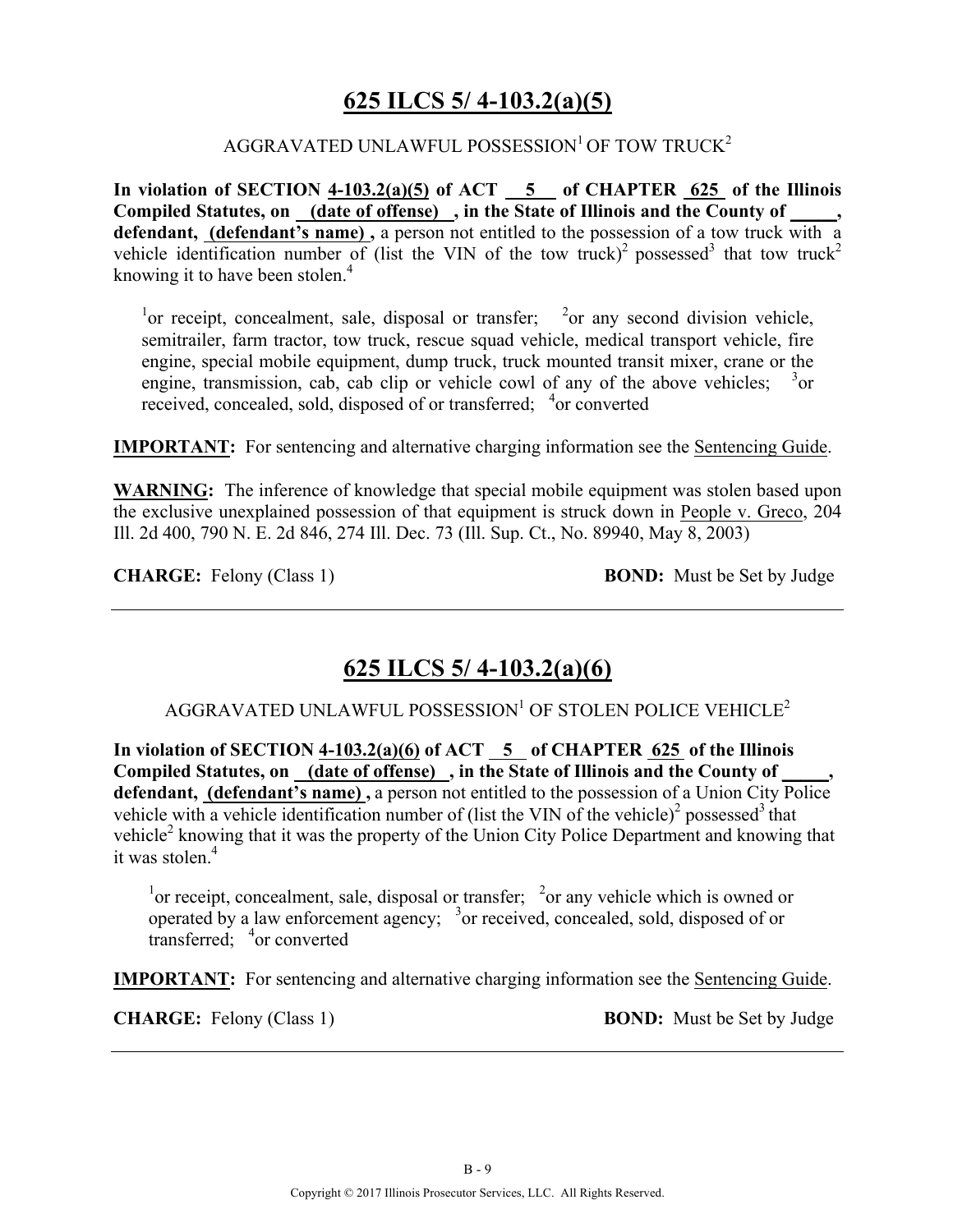# **625 ILCS 5/ 4-103.2(a)(7)(A)**

#### AGGRAVATED UNLAWFUL POSSESSION OF A STOLEN MOTOR VEHICLE

**In violation of SECTION 4-103.2(a)(7)(A) of ACT 5 of CHAPTER 625 of the Illinois**  Compiled Statutes, on <u>(date of offense)</u>, in the State of Illinois and the County of \_\_\_\_\_, **defendant, (defendant's name),** a person who was the driver<sup>1</sup> of a 2012 Ford Falcon with a vehicle identification number of (list the VIN of the vehicle)<sup>2</sup> and who was not entitled to the possession of that vehicle and who knew that the vehicle was stolen, $3$  willfully failed<sup>4</sup> to obey the direction of a peace officer who had signaled said defendant to bring said vehicle to a stop.<sup>5</sup>

<sup>1</sup> or operator; <sup>2</sup> or any vehicle; <sup>3</sup> or converted; <sup>4</sup> or refused; <sup>5</sup> or increased his speed, extinguished his lights or otherwise fled or attempted to elude the officer

**NOTE:** This subsection was originally entitled "Aggravated Unlawful Failure to Obey an Order to Stop." However, it has been pointed out that the IPIs list this offense under the general category of Aggravated Unlawful Possession of a Stolen or Converted Motor Vehicle. This has caused some problems and the title of this subsection was amended to remedy those problems.

**IMPORTANT:** For sentencing and alternative charging information see the Sentencing Guide.

**CHARGE:** Felony (Class 1) **BOND:** Must be Set by Judge

### **625 ILCS 5/ 4-103.2(a)(7)(B)**

AGGRAVATED UNLAWFUL POSSESSION OF A STOLEN MOTOR VEHICLE

**In violation of SECTION 4-103.2(a)(7)(B) of ACT 5 of CHAPTER 625 of the Illinois**  Compiled Statutes, on (date of offense), in the State of Illinois and the County of defendant, (defendant's name), who was the driver<sup>1</sup> of a vehicle being used to transport<sup>2</sup> a 2012 Ford Falcon with the vehicle identification number of (list the VIN of the vehicle) $3$  and was not entitled to the possession of the Ford Falcon and who knew that that Ford Falcon was stolen<sup>4</sup> willfully refused<sup>5</sup> to obey the direction of a peace officer who had signaled said defendant to bring his vehicle to a stop.<sup>6</sup>

<sup>1</sup>or operator; <sup>2</sup>or haul; <sup>3</sup>or any vehicle or essential part of a vehicle; <sup>4</sup>or converted;  $5$  or failed;  $6$  or increased his speed, extinguished his lights or otherwise fled or attempted to elude the officer

**NOTE:** This subsection was originally entitled "Aggravated Unlawful Failure to Obey an Order to Stop." However, it has been pointed out that the IPIs list this offense under the general category of Aggravated Unlawful Possession of a Stolen or Converted Motor Vehicle. This has caused some problems and the title of this subsection was amended to remedy those problems.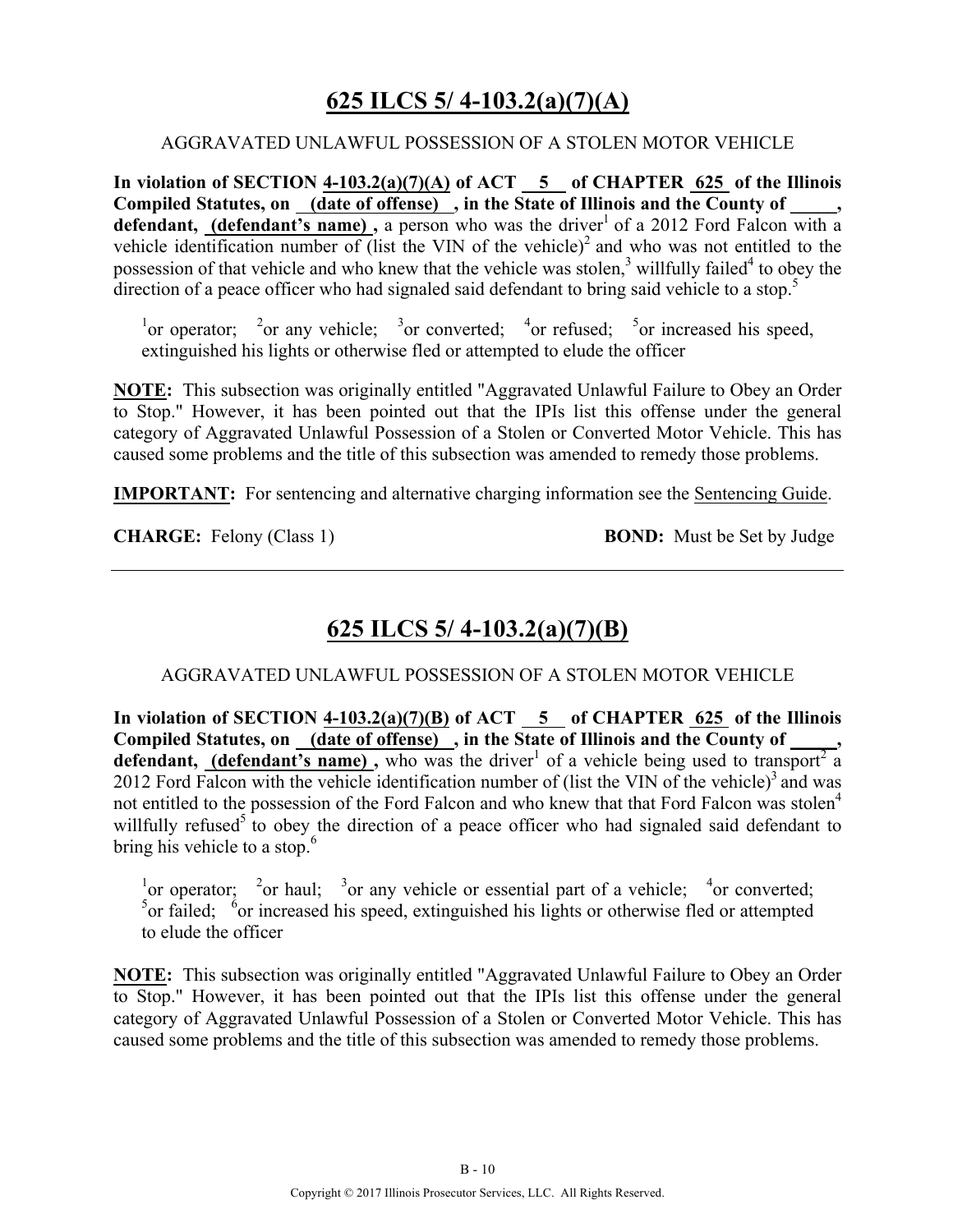**CHARGE:** Felony (Class 1) **BOND:** Must be Set by Judge

### **625 ILCS 5/ 4-103.2(a)(8)**

AGGRAVATED UNLAWFUL FALSE REPORT OF STOLEN VEHICLES

In violation of SECTION  $4-103.2(a)(8)$  of ACT  $\overline{5}$  of CHAPTER  $\overline{625}$  of the Illinois **Compiled Statutes, on (date of offense) , in the State of Illinois and the County of \_\_\_\_\_, defendant, (defendant's name)**, at the same time<sup>1</sup> made a false report of the theft<sup>2</sup> of three<sup>3</sup> vehicles to Sam Smith, a member of the Union City Police Department<sup>4</sup> in that said defendant (describe the false report).

<sup>1</sup> or over a one-year period; <sup>2</sup> or a conversion; <sup>3</sup> any three or more vehicles; <sup>4</sup> or any police officer or police officers in Illinois

**IMPORTANT:** For sentencing and alternative charging information see the Sentencing Guide.

**CHARGE:** Felony (Class 1) **BOND:** Must be Set by Judge

# **625 ILCS 5/ 4-103.3(a)**

ORGANIZER OF AN AGGRAVATED VEHICLE THEFT CONSPIRACY

In violation of SECTION 4-103.3(a) of ACT 5 of CHAPTER 625 of the Illinois Compiled Statutes, on \_(date of offense) , in the State of Illinois and the County of \_ **defendant, (defendant's name)**, intentionally violated Section  $4-103.2(a)(8)^1$  of the Illinois Vehicle Code with the agreement of Jim Adams, Sam Brown and William Cliff<sup>2</sup> in that the defendant falsely reported the theft of three vehicles to the Union Police Department<sup>3</sup> and said defendant was known by Jim Adams, Sam Brown and William Cliff<sup>4</sup> as the leader<sup>5</sup> of the conspiracy.

<sup>1</sup> or any violation of Section 4-103.2; <sup>2</sup> the agreement must be with three or more persons;  $3$  or allege facts that show a violation of Section 4-103.2;  $4$ he must be known by "other"  $\cos$ -conspirators;  $5$  or the organizer, supervisor or financier

**IMPORTANT:** For sentencing and alternative charging information see the Sentencing Guide.

**Legislative History:** Created - P.A. 86-1209 (January 1, 1991).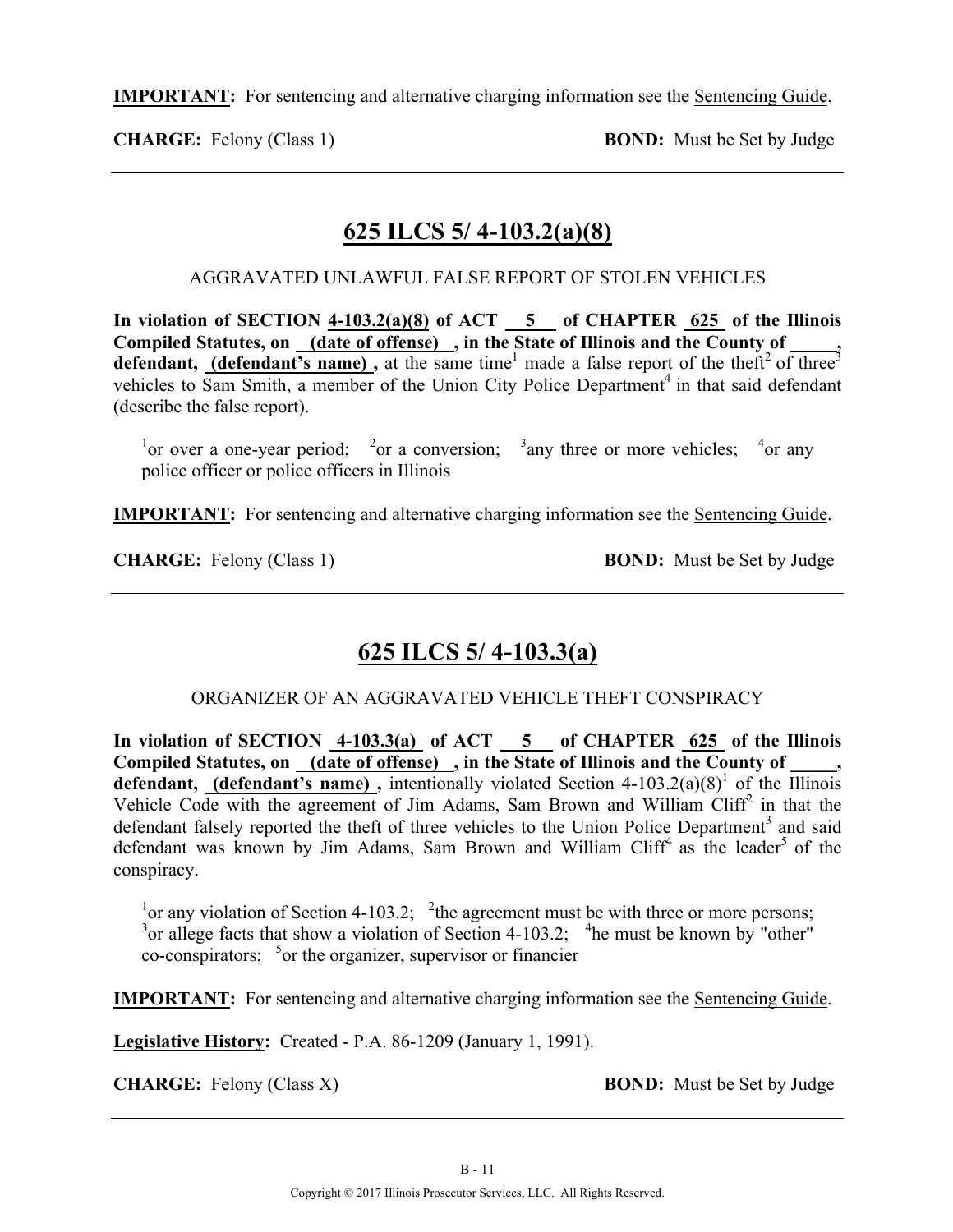### **625 ILCS 5/ 4-104(a)(1)**

#### UNLAWFUL POSSESSION OF ILLINOIS VEHICLE REGISTRATION STICKER<sup>1</sup>

**In violation of SECTION 4-104(a)(1) of ACT 5 of CHAPTER 625 of the Illinois Compiled Statutes, on (date of offense) , in the State of Illinois and the County of \_\_\_\_\_, defendant, (defendant's name),** without authority, knowingly possessed an Illinois vehicle registration sticker $<sup>1</sup>$ </sup>

<sup>1</sup>or a manufacturer's statement of origin, certificate of title, salvage certificate, junking certificate, display certificate of title, registration card, license plate, or temporary registration permit, whether blank or otherwise

**NOTE:** When possession is the essence of the offense, knowledge is the mental state that must be alleged. People v. Smith (1960), 20 Ill. 2d 345 and People v. Farmer (1995), 165 Ill. 2d 194.

**IMPORTANT:** For sentencing and alternative charging information see the Sentencing Guide.

**Legislative History:** Created - P.A. 76-1586 (July 1, 1970); Amended - P.A. 78-858, 80-230, 81-932, 83-1473, 87-854, 87-1225 and 88-45.

**CHARGE:** Felony (Class 4) **BOND:** Must be Set by Judge

# **625 ILCS 5/ 4-104(a)(2)**

UNLAWFUL POSSESSION OF SALVAGE CERTIFICATE1 WITHOUT COMPLETE ASSIGNMENT

In violation of SECTION  $4-104(a)(2)$  of ACT  $\overline{5}$  of CHAPTER  $625$  of the Illinois Compiled Statutes, on (date of offense), in the State of Illinois and the County of **defendant, (defendant's name),** knowingly possessed a salvage certificate<sup>1</sup> to a 2012 Chevrolet Nova with an Illinois registration number of XXX-123 without a complete assignment.

<sup>1</sup>or a manufacturer's certificate of origin, a junking certificate, a certificate of title, or a display certificate

**NOTE:** When possession is the essence of the offense, knowledge is the mental state that must be alleged. People v. Smith (1960), 20 Ill. 2d 345 and People v. Farmer (1995), 165 Ill. 2d 194.

**IMPORTANT:** For sentencing and alternative charging information see the Sentencing Guide.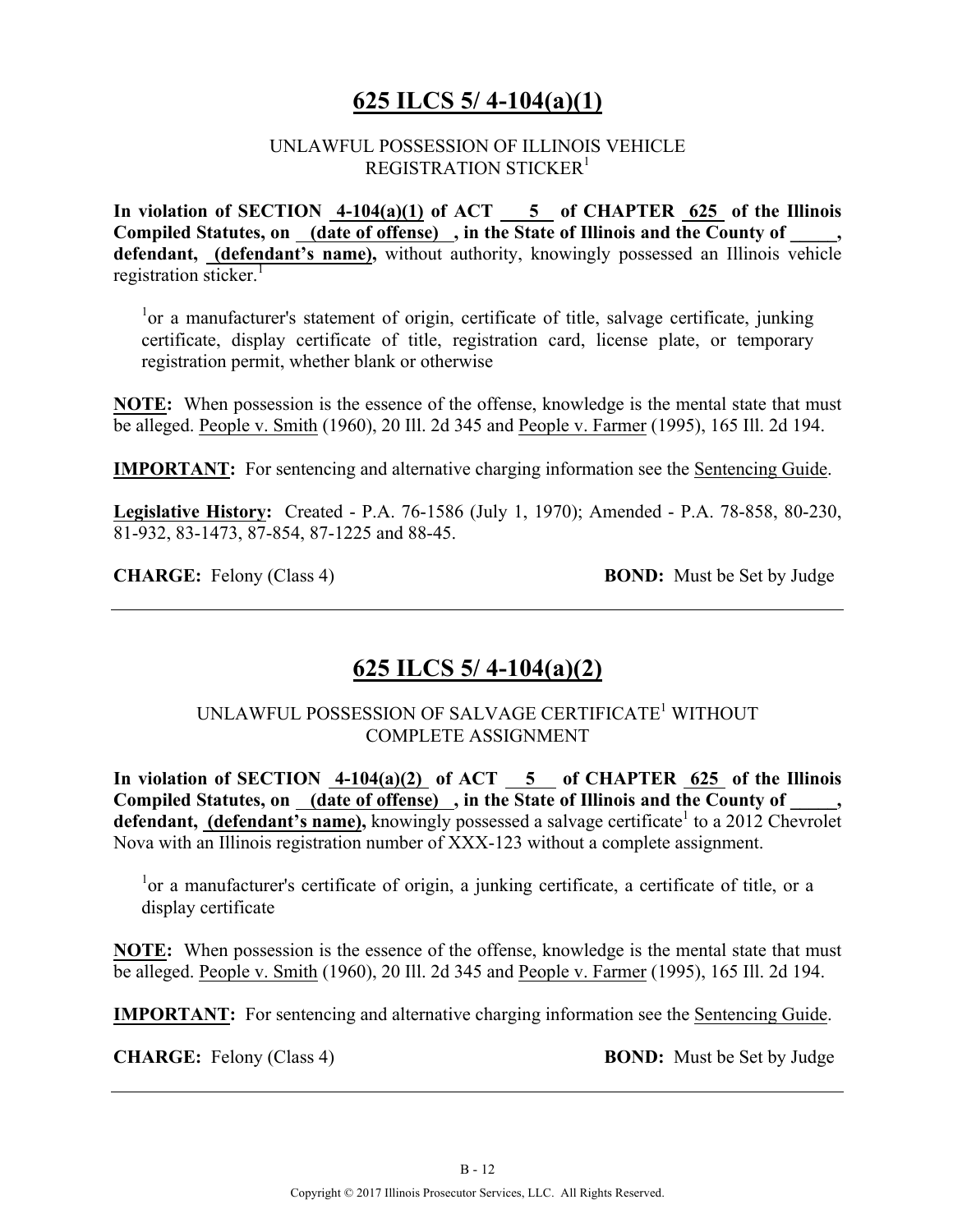### **625 ILCS 5/ 4-104(a)(3)**

#### UNLAWFUL POSSESSION OF STOLEN**<sup>2</sup>** CERTIFICATE OF TITLE**<sup>1</sup>**

**In violation of SECTION 4-104(a)(3) of ACT 5 of CHAPTER 625 of the Illinois**  Compiled Statutes, on (date of offense), in the State of Illinois and the County of **defendant, (defendant's name),** possessed a certificate of title<sup>1</sup> to a 2012 Chevrolet Nova with an Illinois registration number of XXX-123 knowing it to have been stolen.<sup>2</sup>

<sup>1</sup>or a manufacturer's statement of origin, salvage certificate, junking certificate, display certificate, temporary registration permit, registration card, license plate, or registration sticker; <sup>2</sup> or converted, altered, forged or counterfeited

**NOTE:** For offenses involving unlawful display of title or registration see Section 4-104(a)(4) of this Code.

**NOTE:** For offenses involving unlawful use or possession by another of title or registration see Section 4-104(a)(5) of this Code.

**NOTE:** For offenses involving the unlawful failure to mail or deliver titles or registration see Section  $4-104(a)(6)$  of this Code.

**IMPORTANT:** For sentencing and alternative charging information see the Sentencing Guide.

**CHARGE:** Felony (Class 2) **BOND:** Must be Set by Judge

### **625 ILCS 5/ 4-105(a)(1)**

#### UNLAWFUL ALTERING OF A CERTIFICATE OF TITLE**<sup>3</sup>**

**In violation of SECTION 4-105(a)(1) of ACT 5 of CHAPTER 625 of the Illinois**  Compiled Statutes, on (date of offense), in the State of Illinois and the County of **defendant, (defendant's name)**, knowingly<sup>1</sup> altered<sup>2</sup> a certificate of title<sup>3</sup> concerning  $\overline{a}$  2012 Chevrolet Nova with an Illinois registration number of XXX-123.

<sup>1</sup><sup>or</sup> intentionally or recklessly; <sup>2</sup><sup>or</sup> forged or counterfeited; <sup>3</sup><sup>or</sup> a manufacturer's statement of origin, salvage certificate, junking certificate, display certificate, registration sticker, registration card, or temporary registration permit

**NOTE:** See Appendix B for discussion of necessity of alleging mental state.

**IMPORTANT**: For sentencing and alternative charging information see the Sentencing Guide.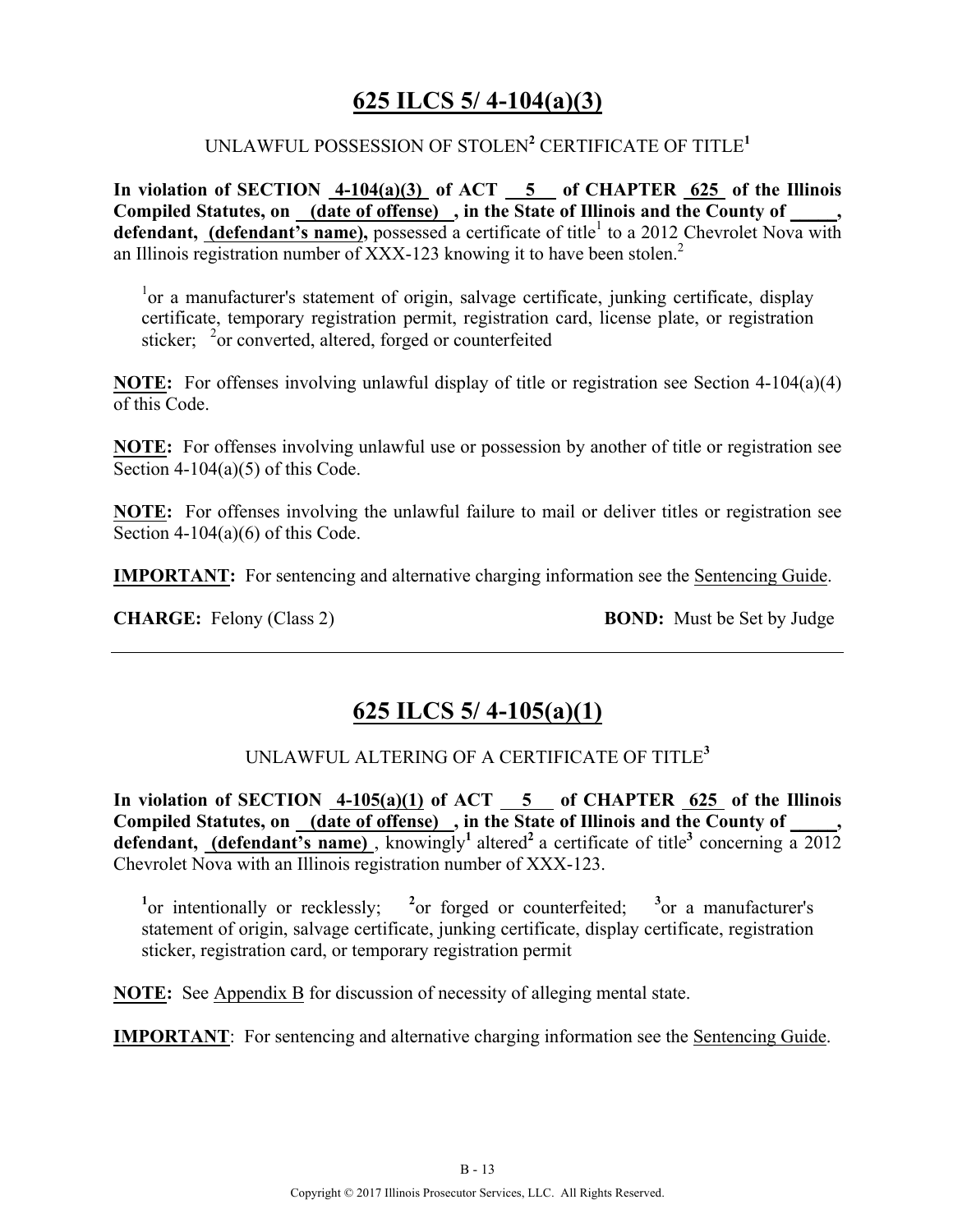**Legislative History:** Created - P.A. 76-1586 (July 1, 1970); Amended - P.A.s 78-858, 80-230, 81-932, 82-131, 83-1473 and 84-986.

**CHARGE:** Felony (Class 2) **BOND:** Must be Set by Judge

### **625 ILCS 5/ 4-105(a)(2)**

#### UNLAWFUL ALTERING OF ASSIGNMENT OF A SALVAGE CERTIFICATE**<sup>3</sup>**

In violation of SECTION  $4-105(a)(2)$  of ACT  $-5$  of CHAPTER 625 of the Illinois **Compiled Statutes, on (date of offense) , in the State of Illinois and the County of \_\_\_\_\_, defendant, (defendant's name)**, knowingly<sup>1</sup> altered<sup>2</sup> an assignment of a salvage certificate<sup>3</sup> concerning a 2008 Chevrolet Nova with an Illinois registration number of XXX-123.

 $\frac{1}{2}$  or intentionally or recklessly;  $\frac{2}{2}$ or forged or counterfeited;  $3$  or a manufacturer's statement of origin, certificate of title, or junking certificate

**NOTE:** See Appendix B for discussion of necessity of alleging mental state.

**IMPORTANT:** For sentencing and alternative charging information see the Sentencing Guide.

**CHARGE:** Felony (Class 2) **BOND:** Must be Set by Judge

### **625 ILCS 5/ 4-105(a)(3)**

#### UNLAWFUL ALTERING OF A RELEASE OF A SECURITY INTEREST ON A CERTIFICATE OF TITLE<sup>3</sup>

In violation of SECTION  $\frac{4-105(a)(3)}{6}$  of ACT 5 of CHAPTER 625 of the Illinois **Compiled Statutes, on (date of offense) , in the State of Illinois and the County of \_\_\_\_\_,**  defendant, (defendant's name), knowingly<sup>1</sup> altered<sup>2</sup> a release of a security interest held by the First National Bank of Union City, Illinois, on the certificate of title<sup>3</sup> concerning a 2012 Chevrolet Nova with an Illinois registration number of XXX-123.

 $\frac{1}{2}$  or intentionally or recklessly;  $\frac{2}{2}$ or forged or counterfeited;  $3$  or a manufacturer's statement of origin, salvage certificate, or junking certificate

**NOTE:** See Appendix B for discussion of necessity of alleging mental state.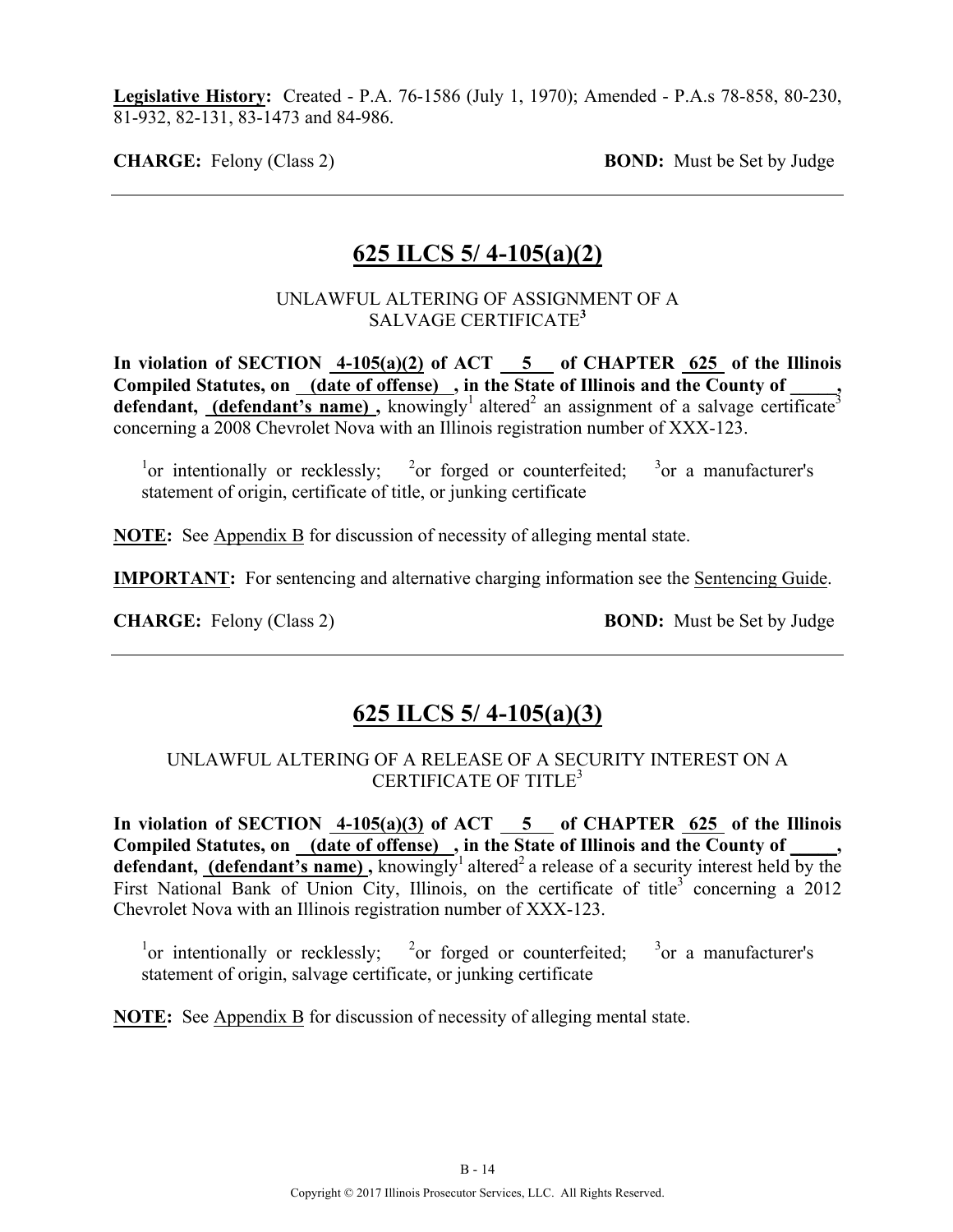**CHARGE:** Felony (Class 2) **BOND:** Must be Set by Judge

### **625 ILCS 5/ 4-105(a)(4)**

UNLAWFUL ALTERING OF APPLICATION FOR SALVAGE CERTIFICATE<sup>3</sup>

**In violation of SECTION 4-105(a)(4) of ACT 5 of CHAPTER 625 of the Illinois Compiled Statutes, on (date of offense) , in the State of Illinois and the County of \_\_\_\_\_, defendant, (defendant's name),** knowingly<sup>1</sup> altered<sup>2</sup> an application for a salvage certificate<sup>3</sup> concerning a 2012 Chevrolet Nova with an Illinois registration number of XXX-123.

<sup>1</sup>or intentionally or recklessly; <sup>2</sup>or forged or counterfeited; <sup>3</sup>or a certificate of title, junking certificate, display certificate, registration sticker, registration card, temporary registration permit or license plate

**NOTE:** See Appendix B for discussion of necessity of alleging mental state.

**IMPORTANT:** For sentencing and alternative charging information see the Sentencing Guide.

**CHARGE:** Felony (Class 2) **BOND:** Must be Set by Judge

### **625 ILCS 5/ 4-105(a)(5)**

UNLAWFUL USE OF FALSE<sup>1</sup> NAME ON APPLICATION FOR SALVAGE CERTIFICATE<sup>3</sup>

In violation of SECTION  $\overline{4-105(a)}$  (5) of ACT 5 of CHAPTER 625 of the Illinois Compiled Statutes, on <u>(date of offense)</u>, in the State of Illinois and the County of **defendant, (defendant's name),** knowingly used a false<sup>1</sup> name<sup>2</sup> on an application for a salvage certificate<sup>3</sup> concerning a 2012 Chevrolet Nova with an Illinois registration number of XXX-123.

 $\frac{1}{1}$  or fictitious;  $\frac{2}{1}$  or address, or used an altered, forged, counterfeited or stolen manufacturer's number, or made a material false statement, or failed to disclose a security interest, or concealed any other material fact or committed any other fraud in connection with the application;  $3\sigma$  a manufacturer's statement of origin, certificate of title, junking certificate, registration card, license plate, temporary registration permit, or registration sticker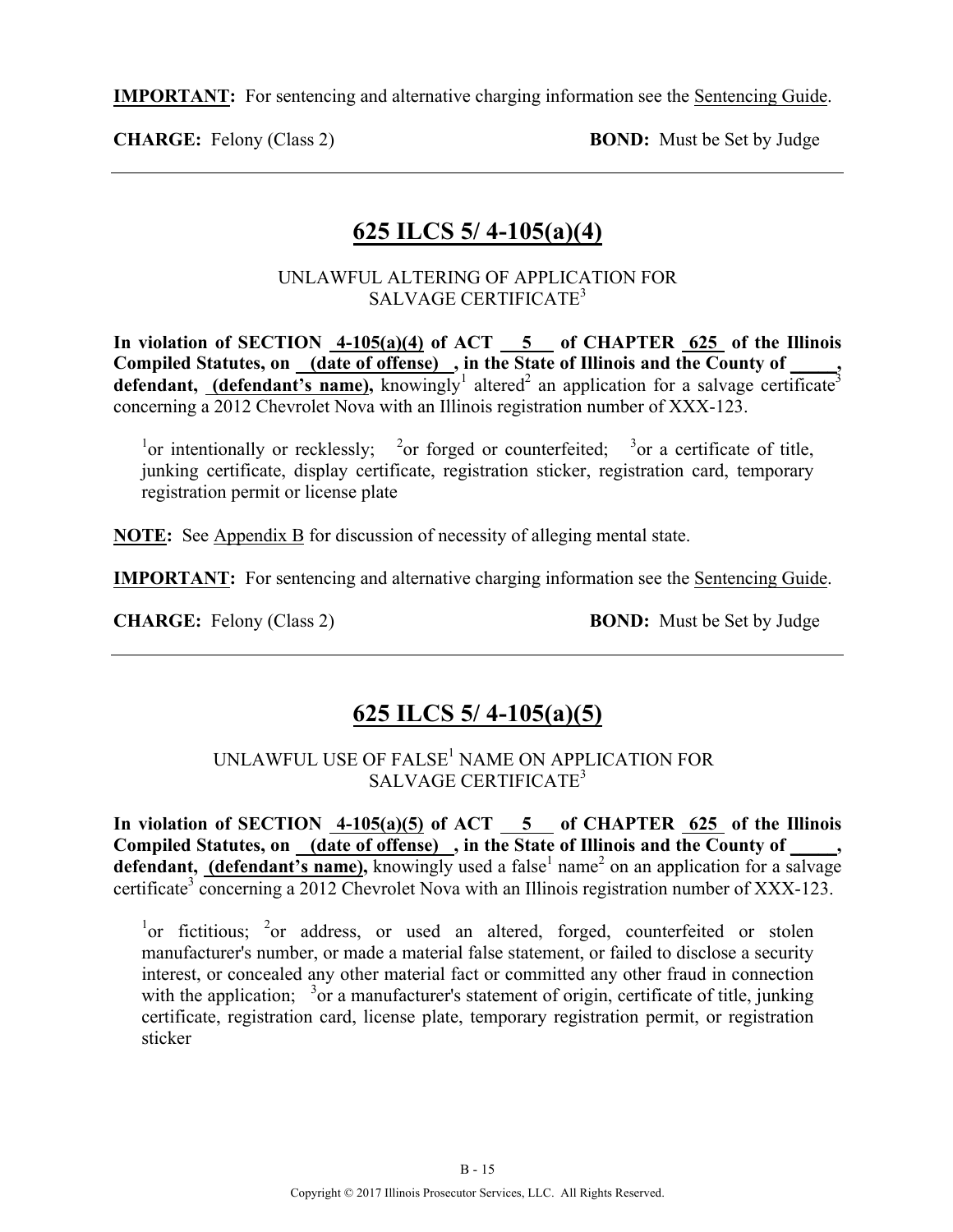**CHARGE:** Felony (Class 2) **BOND:** Must be Set by Judge

### **625 ILCS 5/ 4-105(a)(6)**

#### UNLAWFUL POSSESSION OF A BLANK ILLINOIS CERTIFICATE OF TITLE PAPER

**In violation of SECTION 4-105(a)(6) of ACT 5 of CHAPTER 625 of the Illinois Compiled Statutes, on (date of offense) , in the State of Illinois and the County of \_\_\_\_\_, defendant, (defendant's name) ,** without authority, knowingly possessed a blank Illinois certificate of title paper.

**NOTE:** When possession is the essence of the offense, knowledge is the mental state that must be alleged. People v. Smith (1960), 20 Ill. 2d 345 and People v. Farmer (1995), 165 Ill. 2d 194.

**IMPORTANT:** For sentencing and alternative charging information see the Sentencing Guide.

**CHARGE:** Felony (Class 2) **BOND:** Must be Set by Judge

# **625 ILCS 5/ 4-105(a)(7)**

#### UNLAWFUL SURRENDER OF CERTIFICATE OF TITLE<sup>1</sup>

In violation of SECTION  $4-105(a)(7)$  of ACT  $-5$  of CHAPTER 625 of the Illinois Compiled Statutes, on (date of offense), in the State of Illinois and the County of \_\_\_\_\_, **defendant, (defendant's name)**, knowingly,<sup>2</sup> surrendered<sup>3</sup> an Illinois certificate of title<sup>1</sup> to the State of Iowa<sup>4</sup> in exchange for an Iowa certificate of title<sup>1</sup> for the purpose of deleting<sup>5</sup> a " $REBUILT"$  notation<sup>6</sup> which was on the Illinois certificate of title.

<sup>1</sup> or salvage certificate or junking certificate; <sup>2</sup> or intentionally or recklessly; <sup>3</sup> caused to be surrendered; <sup>4</sup> or any other state or foreign jurisdiction; <sup>5</sup> or changing; <sup>6</sup> or an "S.V." notation, or an odometer reading, or any other information contained on such Illinois certificate

**NOTE:** For similar offense concerning fraudulent surrender of title see Section 4-105.1 of this Code.

**NOTE:** See Appendix B for discussion of necessity of alleging mental state.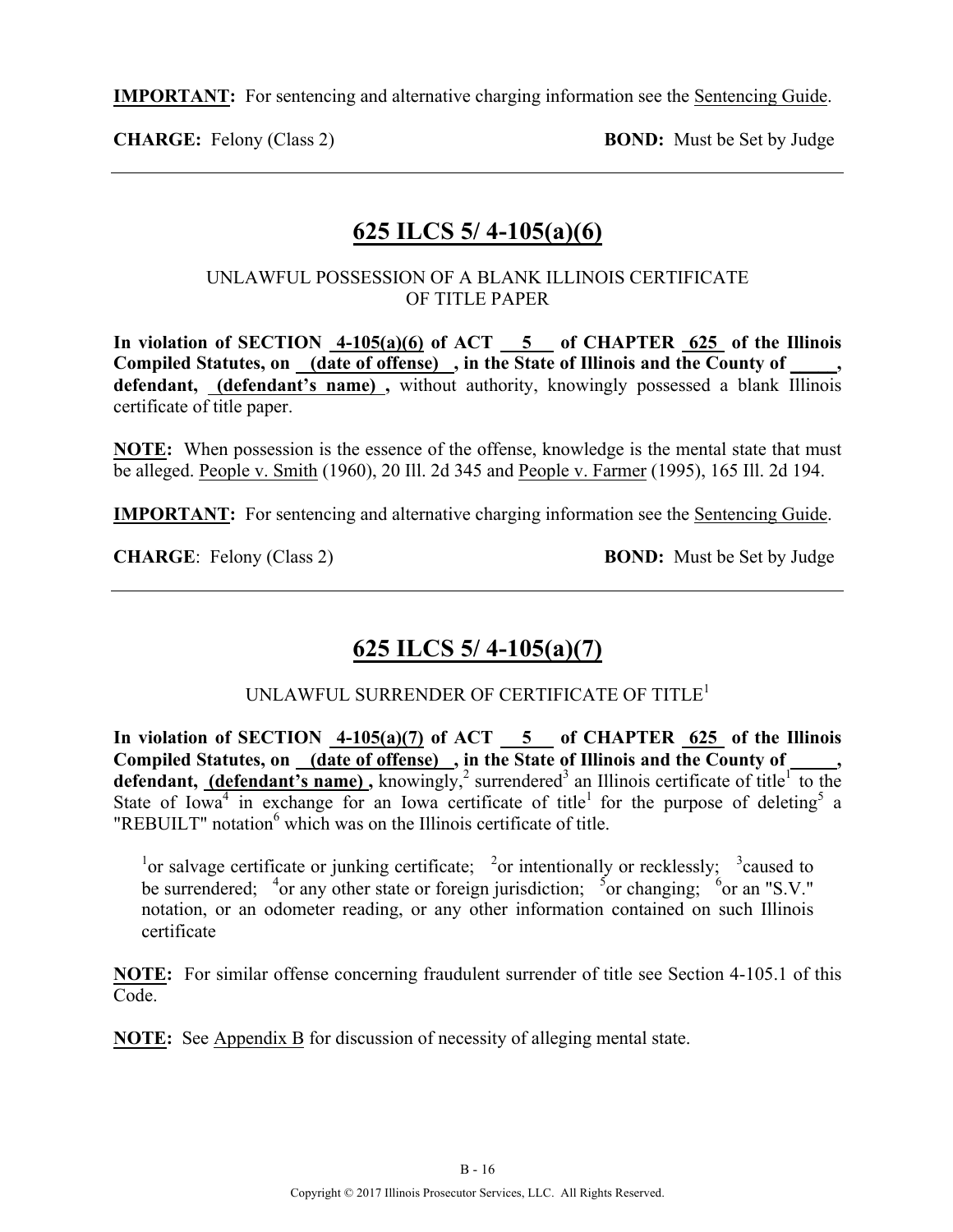**CHARGE:** Felony (Class 2) **BOND:** Must be Set by Judge

# **625 ILCS 5/ 4-105.1(a)(1)**

UNLAWFUL DELETION OF INFORMATION ON TITLE DOCUMENT

In violation of SECTION  $4-105.1(a)(1)$  of ACT  $-5$  of CHAPTER  $625$  of the Illinois **Compiled Statutes, on (date of offense) , in the State of Illinois and the County of \_\_\_\_\_,**  defendant, (defendant's name), knowingly and with the intent to defraud, surrendered an Iowa certificate of title<sup>2</sup> for a 20012 Ford Falcon which contained the words "S.V." on its face,<sup>3</sup> in exchange for an Illinois certificate of title<sup>4</sup> and the defendant's act of surrender resulted in<sup>5</sup> the deletion of the words "S.V."<sup>3</sup> from the Iowa title.

<sup>1</sup> or caused to be surrendered; <sup>2</sup> or any manufacturer's statement of origin, certificate of title, salvage certificate, junking certificate, or other title document;  $3$  or the word "rebuilt" or similar notation;  $\frac{4}{1}$  or other title document of this State;  $\frac{5}{1}$  or attempted to result in

**NOTE:** This offense may be committed by the falsification of an odometer reading or the alteration or deletion on any other information required to be contained on such certificate of title, or any other title document of any state or foreign jurisdiction, 625 ILCS 5/4-  $105.1(a)(2)$ &(3).

**CHARGING NOTE:** Any person convicted of a second or subsequent offense under this Act is guilty of a Class 3 felony. The charging instrument must state prior conviction. See Sentencing Guide for discussion.

**IMPORTANT:** For sentencing and alternative charging information see the Sentencing Guide.

**Legislative History:** Created - P.A. 84-986 (Sept. 25, 1985). Amended: P.A. 91-571

**CHARGE:** Misdemeanor (Class A) **BOND:** \$1,500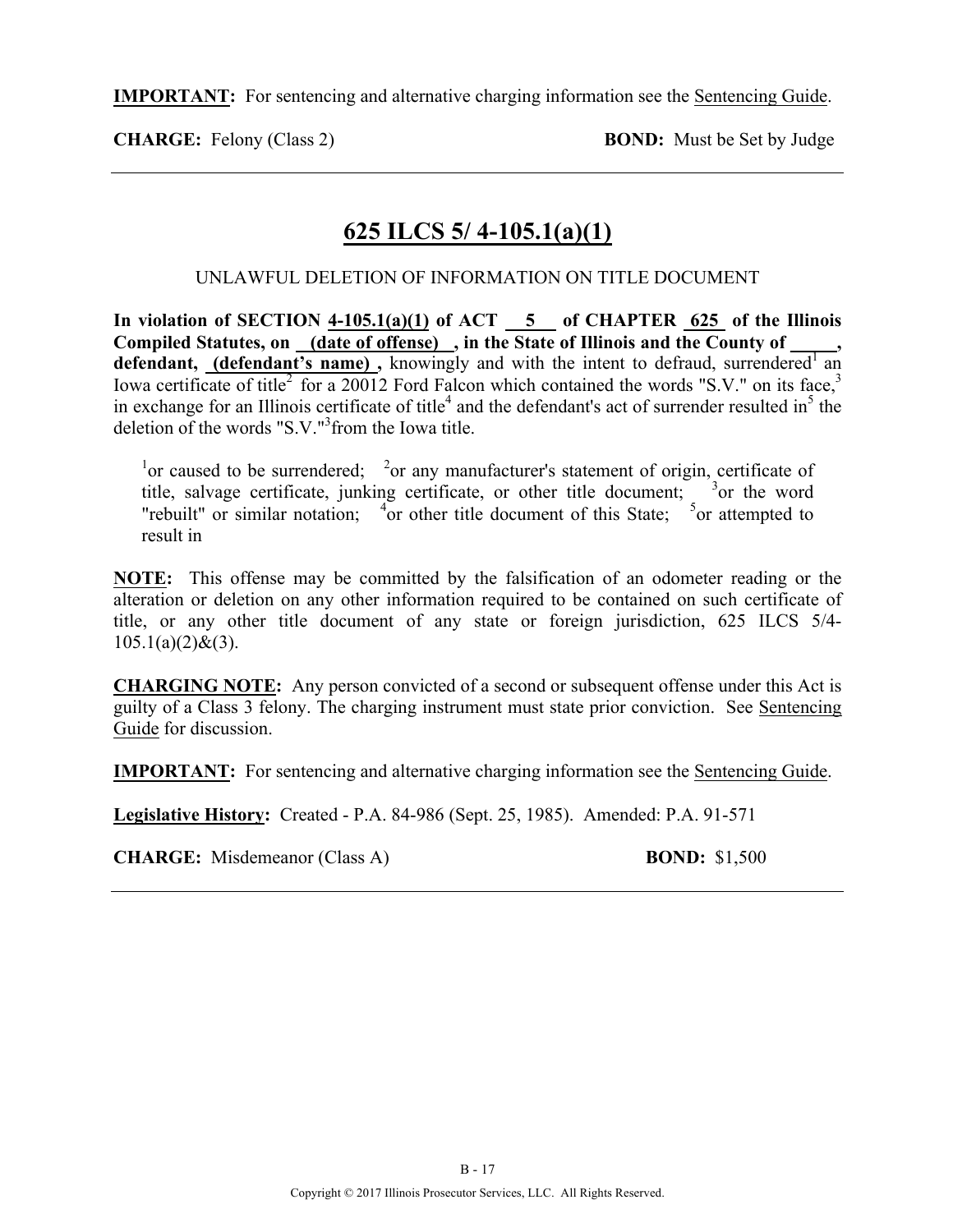### **625 ILCS 5/ 5-401.2(k)**

#### UNLAWFUL FAILURE TO KEEP REQUIRED RECORDS

**In violation of SECTION 5-401.2(k) of ACT 5 of CHAPTER 625 of the Illinois**  Compiled Statutes, on (date of offense), in the State of Illinois and the County of **defendant, (defendant's name),** a person licensed<sup>1</sup> under Section 5-101<sup>2</sup> of the Illinois Vehicle Code, knowingly failed to keep the records required by that  $Section<sup>3</sup>$  in that (list records which defendant failed to keep).

<sup>1</sup> or required to be licensed; <sup>2</sup> or Sections 5-101.1, 5-101.2, 5-102, 5-301 or 5-302 on any combination of these Sections;  $3$  or knowingly violated the provisions of this Section.

**NOTE:** Alternative methods of charging this offense are as follows:

- 1. Defendant knowingly places false entries or other misleading information on such Uniform Invoice, or
- 2. Defendant knowingly fails to retain for three years a copy of a Uniform Invoice reflecting transactions required to be recorded by subsections (a), (b) and (c) of this Section, or
- 3. Defendant knowingly acquires or disposes of essential parts without receiving, issuing, or executing a Uniform Invoice reflecting that transaction as required by subsections (a), (b), and (c) of this Section, or
- 4. Defendant brings or causes to be brought into this State essential parts for which the information required to be recorded on a Uniform Invoice is not recorded as prohibited by subsection (c) of this Section.
- 5. Defendant knowingly fails to comply with the provisions of this Section in any other manner.

**IMPORTANT:** For sentencing and alternative charging information see the **Sentencing Guide**.

**CHARGE:** Felony (Class 2) **BOND:** Must be Set by Judge

### **625 ILCS 5/ 5-402.1(f)**

#### UNLAWFUL FAILURE TO CREATE UNIFORM INVOICE

In violation of SECTION 5-402.1(f) of ACT 5 of CHAPTER 625 of the Illinois Compiled Statutes, on **(date of offense)**, in the State of Illinois and the County of **defendant, (defendant's name)**, a person licensed<sup>1</sup> under Section 5-101<sup>2</sup> of the Illinois Vehicle Code, knowingly failed to record on a uniform invoice the business name, address and dealer license number of the person disposing of an essential part as required by Section 5-402.1(b)(1) of the Illinois Vehicle Code<sup>3</sup> in that (list the information that was not kept).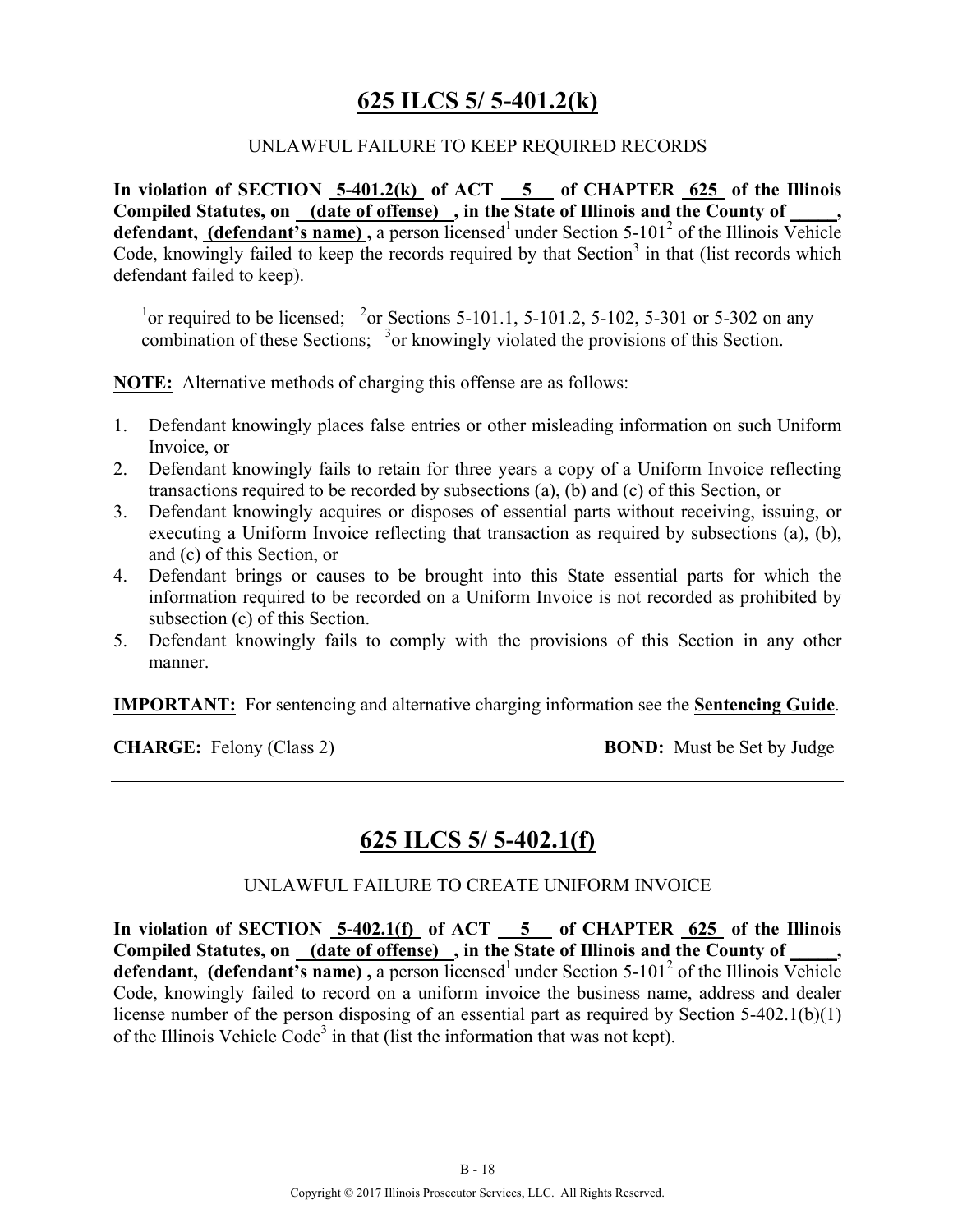<sup>1</sup> or required to be licensed; <sup>2</sup> or Sections 5-102 or 5-301 or any combination of those Sections;  $3$  or any information or entries required to be recorded by subsections (a), (b), and (c) of this Section

**IMPORTANT:** For sentencing and alternative charging information see the Sentencing Guide.

**CHARGE:** Felony (Class 2) **BOND:** Must be Set by Judge

### **625 ILCS 5/ 5-403.1(a)**

#### UNLAWFUL FAILURE TO MAINTAIN AN INVENTORY SYSTEM

In violation of SECTION 5-403.1(a) of ACT 5 of CHAPTER 625 of the Illinois **Compiled Statutes, on (date of offense) , in the State of Illinois and the County of \_\_\_\_\_, defendant, (defendant's name)**, a person licensed<sup>1</sup> under the provisions of Section  $5\text{-}101^2$  of the Illinois Vehicle Code, knowingly<sup>3</sup> failed to maintain an inventory system as required under Section 5-403 of the Illinois Vehicle Code.

<sup>1</sup> or required to be licensed; <sup>2</sup> or Sections 5-101.1, 5-102 or 5-301 or any combination of these Sections;  $3$  or intentionally or recklessly

**NOTE:** See Appendix B for discussion of necessity of alleging mental state.

**IMPORTANT:** For sentencing and alternative charging information see the Sentencing Guide.

**Legislative History:** Created - P.A. 83-1473 (January 1, 1985); Amended - P.A.s 86-1209 and 91-415.

**CHARGE:** Misdemeanor (Class A) **BOND:** \$1,500

### **625 ILCS 5/ 6-301(a)(2)**

UNLAWFUL USE OF LICENSE OR PERMIT

In violation of SECTION  $\frac{6-301(a)(2)}{6}$  of ACT  $\frac{5}{6}$  of CHAPTER  $\frac{625}{625}$  of the Illinois Compiled Statutes, on (date of offense), in the State of Illinois and the County of **defendant, (defendant's name) ,** knowingly allowed Don Smith to use the defendant's Illinois driver's license. $\overline{1}$ 

 $1$ <sup>or</sup> permit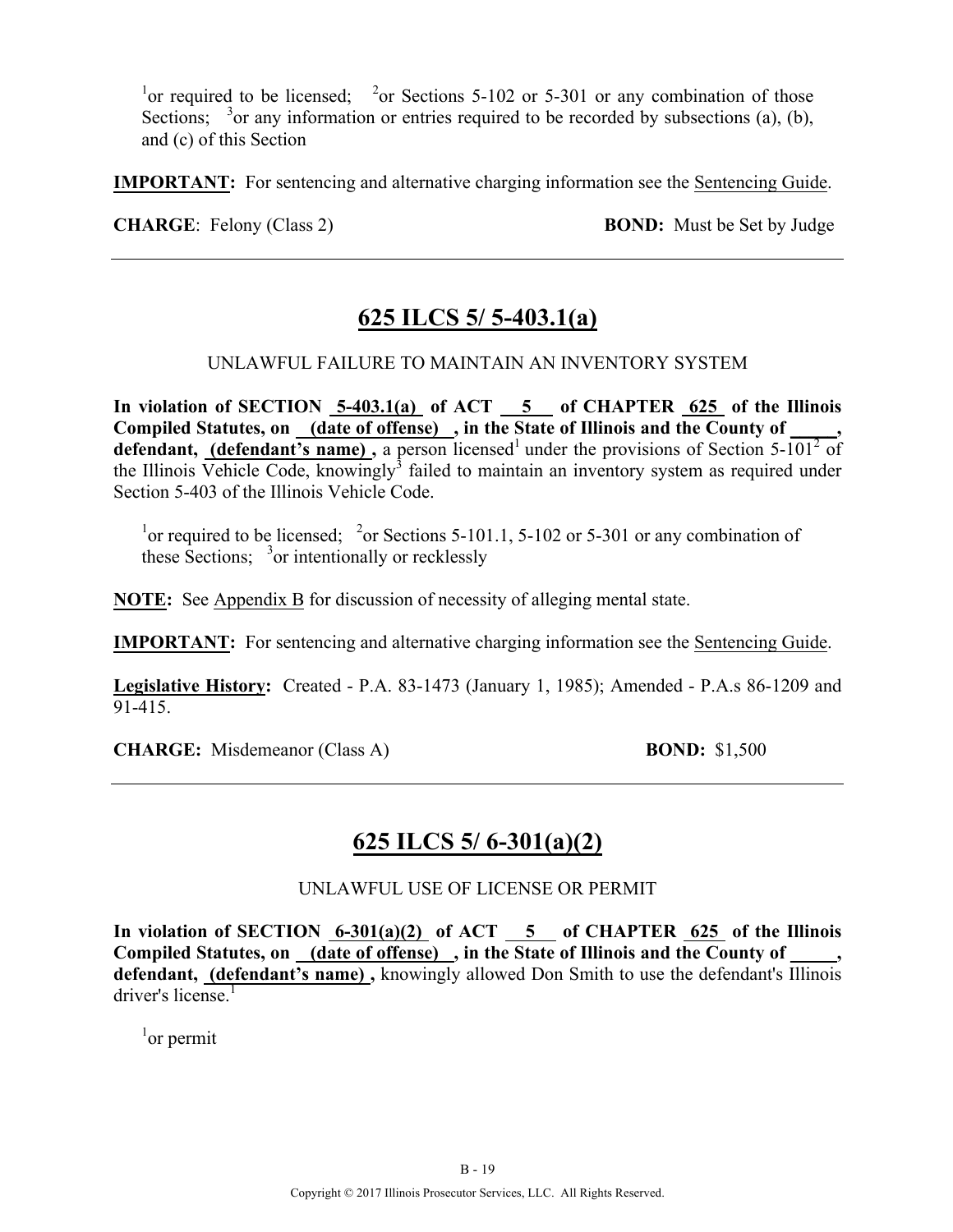**NOTE:** The following are alternative ways of violating this Section: (a) It is a violation of this Section for anyone: 1. To display or cause to be displayed or have in his possession any canceled, revoked or suspended license or permit; 2. To lend his license or permit to any other person or knowingly allow the use thereof by another; 3. To display or represent as his own any license or permit issued to another; 4. To fail or refuse to surrender to the Secretary of State or his agent or any peace officer upon his lawful demand, any license or permit, which was suspended, revoked, or canceled; 5. To allow any unlawful use of a license or permit issued to him; 6. To submit to an examination or to obtain the services of another to submit to an examination for the purpose of obtaining a driver's license or permit for some other person.

**CASE LAW:** People v. Van Cura (1977), 7 Ill. Dec. 403, 49 Ill. App. 3rd 157, 364 N.E.2d 564, certiorari denied 98 Sup. Ct. 767, held that a defendant's intent or knowledge in connection with his alleged unlawful use of driver's license was not an essential element of such offense. Therefore, under the authority of Van Cura, except for that portion of subsection a(2) to the contrary, the People need not allege a mental state on the part of the defendant.

**SENTENCING NOTE:** A person convicted of this offense shall be sentenced to a minimum fine of \$500 or 50 hours of community service, preferably at an alcohol abuse prevention program, if available.

**CHARGING NOTE:** Any person convicted of a second or subsequent offense under this Act is guilty of a Class 4 felony. The charging instrument must state prior conviction. See Appendix A for discussion.

**IMPORTANT:** For sentencing and alternative charging information see the Sentencing Guide.

**Legislative History:** Created - P.A. 76-1586 (July 1, 1970); Amended - P.A.s 77-2830, 80-911, 81-306, 86-503, 88-197, 88-210, 88-670, 92-647 and re-enacted: 92-0883.

**CHARGE:** Misdemeanor (Class A) **BOND:** \$1,500

### **625 ILCS 5/ 6-301.1(b)(1)**

#### UNLAWFULLY ALTERED<sup>1</sup> DRIVER'S LICENSE OR PERMIT

In violation of SECTION  $6-301.1(b)(1)$  of ACT  $-5$  of CHAPTER 625 of the Illinois **Compiled Statutes, on (date of offense) , in the State of Illinois and the County of \_\_\_\_\_,**  defendant, (defendant's name), knowingly possessed an unlawfully altered<sup>1</sup> driver's license<sup>2</sup> in that the defendant's date of birth on said driver's license<sup>2</sup> had been physically changed<sup>3</sup> to read August 21, 1984, rather than August 21, 1988.

<sup>1</sup>or fictitious; <sup>2</sup>or permit; <sup>3</sup>or altered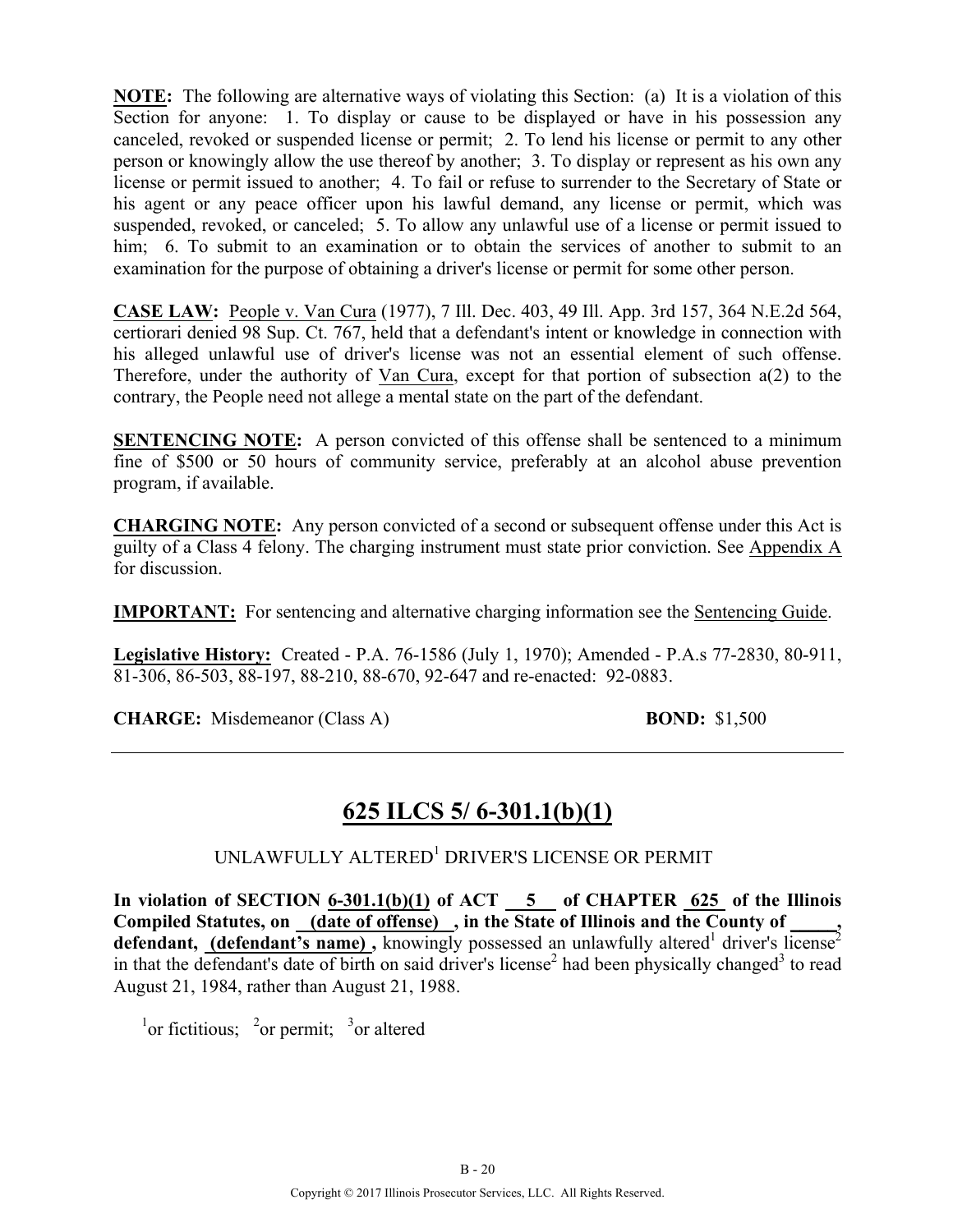**NOTE:** Alternative ways of charging this offense are as follows. (b) It is a violation of this Section for any person: 1. to knowingly possess any fictitious or unlawfully altered driver's license or permit; 2. to knowingly possess, display or cause to be displayed any fictitious or unlawfully altered driver's license or permit for the purpose of obtaining any account, credit, credit card or debt card from a bank, financial institution or retail mercantile establishment; 3. to knowingly possess any fictitious or unlawfully altered driver's license or permit with the intent to commit theft, deception or credit or debit card fraud in violation of any law of this State or any law of any other jurisdiction; 4. to knowingly possess any fictitious or unlawfully altered driver's license or permit with the intent to commit any other violation of any law of this State or any law of any other jurisdiction for which a sentence to a term of imprisonment in a penitentiary for one year or more is provided; 5. to knowingly possess any fictitious or unlawfully altered driver's license or permit while in possession without authority of any document, instrument or device capable of defrauding another; 6. to knowingly possess any fictitious or unlawfully altered driver's license or permit with the intent to use the license or permit to acquire any other identification document; 7. to knowingly issue or assist in the issuance of any fictitious driver's license or permit; 8. to knowingly alter or attempt to alter any driver's license or permit; 9. to knowingly manufacture, possess, transfer, or provide any identification document whether real or fictitious for the purpose of obtaining a fictitious driver's license or permit; 10. to knowingly use any fictitious or unlawfully altered driver's license or permit to purchase or attempt to purchase any ticket for a common carrier or to board or attempt to board any common carrier; 11. to knowingly possess any fictitious or unlawfully altered driver's license or permit if the person has at the time a different driver's license issued by the Illinois Secretary of State or other official driver's license agency in another jurisdiction that is suspended or revoked.

**NOTE:** For definitions of "A fictitious identification card"; "False information"; "An unlawfully altered identification card"; "A document capable of defrauding another"; or "identification document" or "identification card" see Subsection (a) of the Statute or refer to Appendix C of this work.

**CHARGING NOTE:** Any person convicted of a second or subsequent offense under this Act is guilty of a Class 4 felony. The charging instrument must state prior conviction. See Appendix A for discussion.

**IMPORTANT:** For sentencing and alternative charging information see the Sentencing Guide.

**Legislative History:** P.A. 81-306 (Eff: 8-30-79) Amended - P.A.s 86-503, 86-551, 86-1028, 88-210, 92-673, 93-895 and 96-1120.

**CHARGE:** Misdemeanor (Class A) **BOND:** \$1,500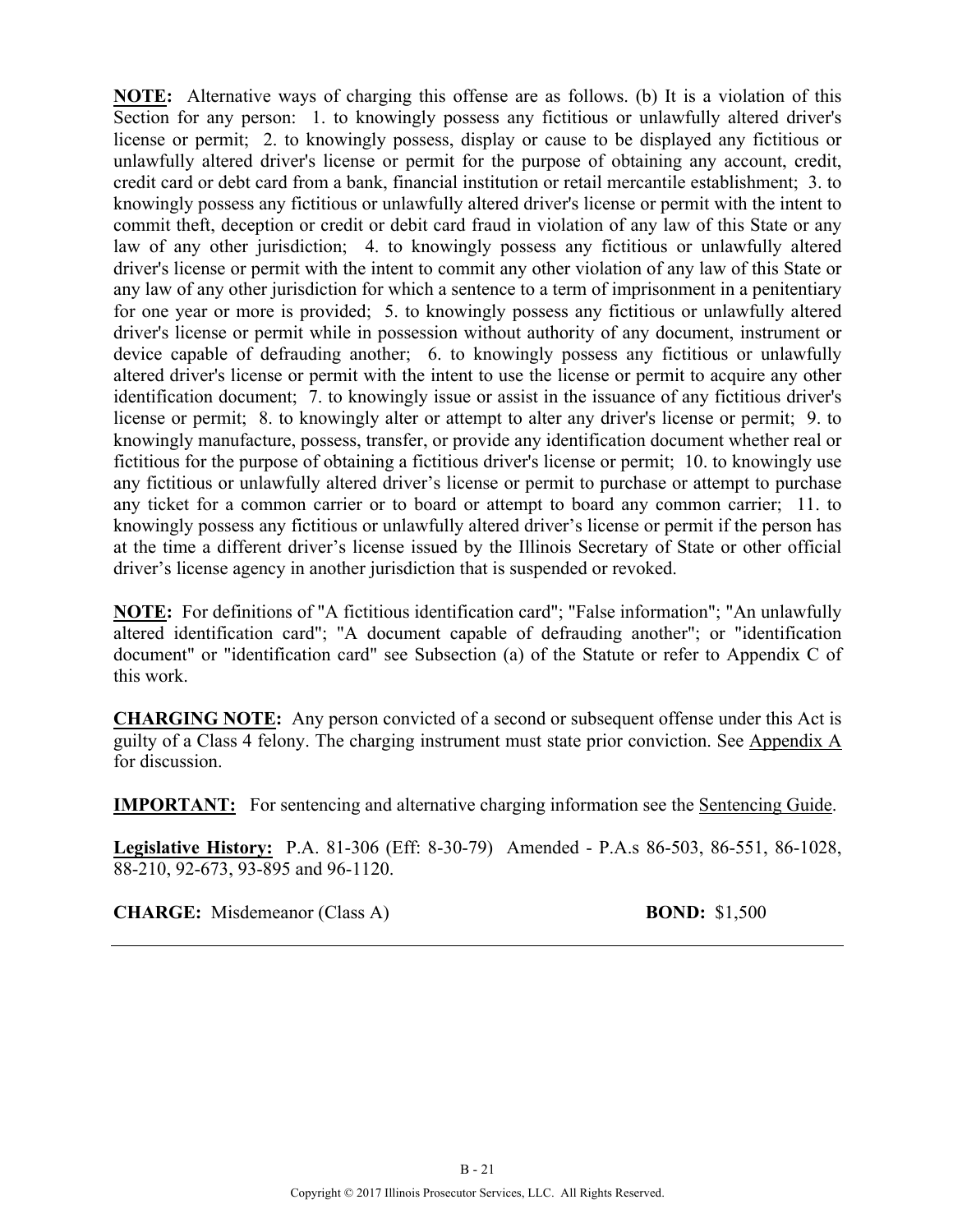### **625 ILCS 5/ 6-301.2(b)(1)**

#### UNLAWFUL POSSESSION OF A FRAUDULENT DRIVER'S LICENSE<sup>1</sup>

**In violation of SECTION 6-301.2(b)(1) of ACT 5 of CHAPTER 625 of the Illinois**  Compiled Statutes, on **(date of offense)**, in the State of Illinois and the County of defendant, (defendant's name), knowingly possessed a fraudulent Illinois driver's license.<sup>1</sup>

<sup>1</sup>or a fraudulent driver's permit

**NOTE:** Alternative ways of charging this Section 6-301.2(b) are listed as follows: 1. To knowingly possess, display or cause to be displayed any fraudulent driver's license or permit for the purpose of obtaining any account, credit, credit card or debit card from a bank, financial institution or retail mercantile establishment; 2. To knowingly possess any fraudulent driver's license or permit with the intent to commit a theft, deception or credit or debit card fraud in violation of any law of this State or any law of any other jurisdiction; 3. To knowingly possess any fraudulent driver's license or permit with the intent to commit any other violation of any laws of this State or any law of any other jurisdiction for which a sentence to a term of imprisonment in a penitentiary for one year or more is provided; 4. To knowingly possess any fraudulent driver's license or permit while in unauthorized possession of any document, instrument or device capable of defrauding another; 5. To knowingly possess any fraudulent driver's license or permit with the intent to use the license or permit to acquire any other identification document; 6. To knowingly possess without authority any driver's license-making or permit-making implement; 7. To knowingly possess any stolen driver's license-making or permit-making implement or to possess, use, or allow to be used any materials, hardware, or software specifically designed for or primarily used in the manufacture, assembly, issuance, or authentication of an official driver's license or permit issued by the Secretary of State; (P.A. 93- 667 and 93-895) 8. To knowingly duplicate, manufacture, sell, or transfer any fraudulent driver's license or permit; 9. To advertise or distribute any information or materials that promote the selling, giving, or furnishing of a fraudulent driver's license or permit; 10. To knowingly use any fraudulent driver's license or permit to purchase or attempt to purchase any ticket for a common carrier or to board or attempt to board any common carrier. As used in this Section, "common carrier" means any public or private provider of transportation, whether by land, air, or water; 11. To knowingly possess any fraudulent driver's license or permit if the person has at the time a different driver's license issued by the Secretary of State or another official driver's license agency in another jurisdiction that is suspended or revoked. Any person convicted of a violation of any of paragraphs 2 through 9 or paragraph 11 or 12 of subsection (b) of this Section or a violation of subsection (b-1) of this Section shall be guilty of a Class 4 felony. A person convicted of a second or subsequent violation shall be guilty of a Class 3 felony. Any person convicted of a violation of paragraph 10 of subsection (b) of this Section shall be guilty of a Class B misdemeanor.

**NOTE:** It is a violation of this Section for any person to possess, use, or allow to be used any materials, hardware, or software specifically designed for or primarily used in the reading of encrypted language from the bar code or magnetic strip of an official Illinois Identification Card or Illinois Disabled Person Identification Card issued by the Secretary of State. (94-239)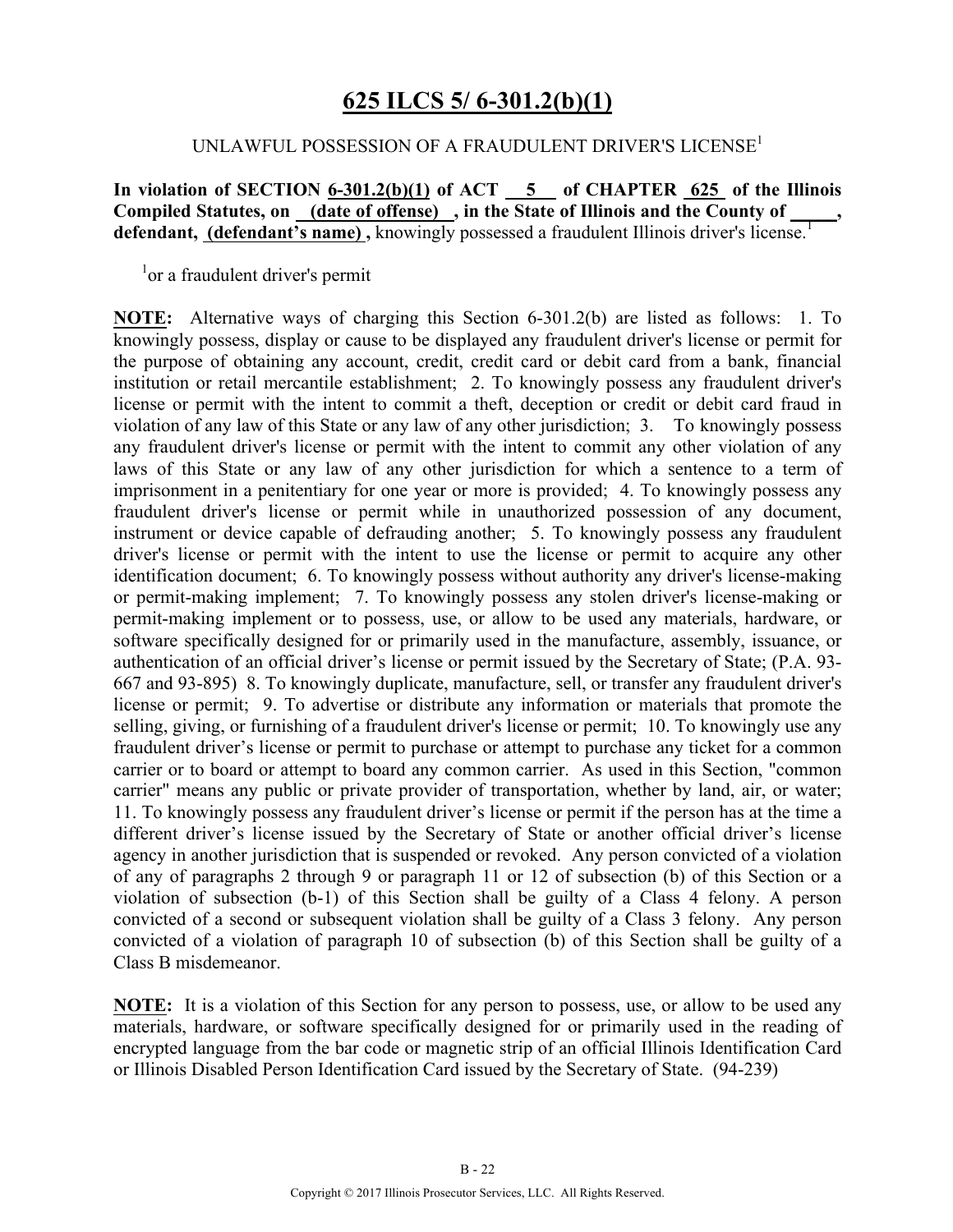**NOTE:** For a definition of "a driver's license-making or permit-making implement" see Section 1-117.5 of this Act. For a definition of "a fraudulent driver's license or permit" see Section 1- 123.4 of this Act.

**SENTENCING NOTE:** A defendant convicted of this offense shall be sentenced to a minimum fine of \$500 or 50 hours of community service, preferably at an alcohol abuse prevention program, if available.

**CHARGING NOTE:** Any person convicted of a second or subsequent violation of paragraphs 2 through 9 or 11 or 12 under this Act is guilty of a Class 3 felony. The charging instrument must state prior conviction. See Appendix A for discussion.

**IMPORTANT:** For sentencing and alternative charging information see the Sentencing Guide.

**Legislative History:** Created - P.A. 86-503 (Eff: Sept. 1, 1989); Amended - P.A.s 86-1028, 88- 210, 89-283, 90-89, 90-191, 90-655, 92-673, 93-667, 93-895, 94-239 and 94-930.

**CHARGE:** Felony (Class 4) **BOND:** Must be Set by Judge

### **625 ILCS 5/ 6-302(a)(1)**

#### MAKING A FALSE APPLICATION OR AFFIDAVIT

**In violation of SECTION 6-302(a)(1) of ACT 5 of CHAPTER 625 of the Illinois Compiled Statutes, on (date of offense) , in the State of Illinois and the County of \_\_\_\_\_,**  defendant, **(defendant's name)**, presented<sup>1</sup> an application<sup>2</sup> for an Illinois driver's license<sup>3</sup> knowing that such application contained a false birthdate<sup>4</sup> of the defendant.

<sup>1</sup> or displayed; <sup>2</sup> or any document; <sup>3</sup> or a permit; <sup>4</sup> or any false information concerning the identity of the defendant

**NOTE:** This offense may also be committed by accepting or allowing to be accepted any document displayed or presented for the purpose of making application for a driver's license or permit knowing that such document contained false information concerning the identity of the applicant, or, knowingly making any false affidavit or swearing or affirming falsely to any matter or thing required by the terms of this act to be sworn to or affirmed. (625 ILCS 5/6-302(a)(2) and  $6 - 302(a)(3)$ 

**CHARGING NOTE:** Any person convicted of a second or subsequent offense under this Act is guilty of a Class 3 felony. The charging instrument must state prior conviction. See Appendix A for discussion.

**IMPORTANT:** For sentencing and alternative charging information see the Sentencing Guide.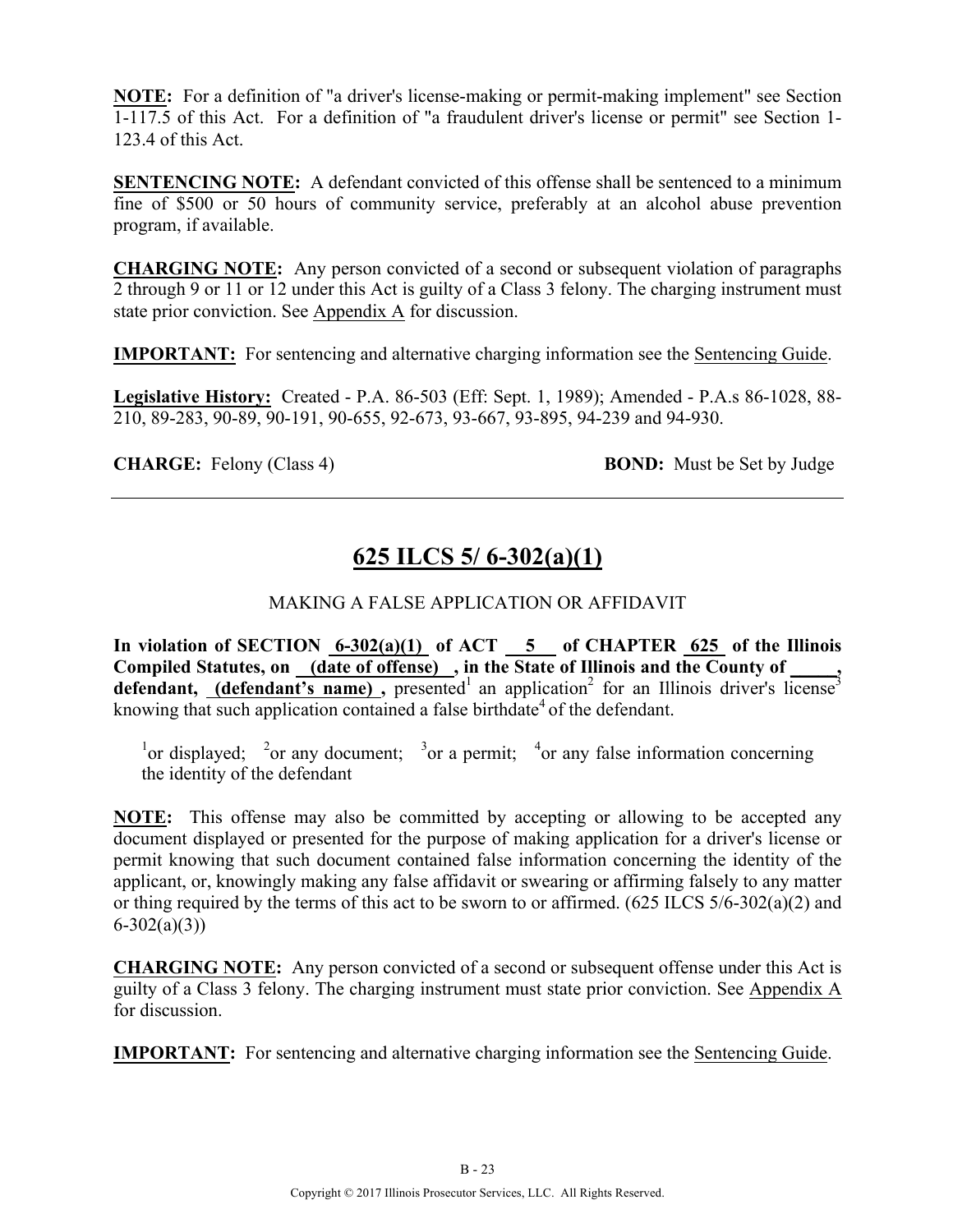**Legislative History:** Created - P.A. 76-1586 (July 1, 1970); Amended P. A. 96-503.

**CHARGE:** Felony (Class 4) **BOND:** Must be Set by Judge

### **625 ILCS 5/ 6-303(a)**

#### DRIVING WHILE DRIVER'S LICENSE IS REVOKED<sup>4</sup>

In violation of SECTION 6-303(a) of ACT 5 of CHAPTER 625 of the Illinois **Compiled Statutes, on (date of offense) , in the State of Illinois and the County of \_\_\_\_\_,**  defendant, (defendant's name), drove<sup>1</sup> a 20012 Chevrolet Nova with an Illinois registration number of  $\overline{XXX}$ -123 on North May Street<sup>2</sup> in Union City, Illinois, a highway in the State of Illinois, at a time when the defendant's driver's license<sup>3</sup> was revoked.<sup>4</sup>

<sup>1</sup> or was in actual physical control; <sup>2</sup> or any highway in the State of Illinois; <sup>3</sup> or his permit or privilege so to do or his privilege to obtain a driver's license or permit; <sup>4</sup>or suspended as provided by this Code or the law of another state

**CAVEAT:** Based upon Case Authority, this appears to be an absolute liability offense.

**IMPORTANT:** The criminal classification and penalties for this offense depends upon the prior violations of the defendant. For sentencing and alternative charging information see the Sentencing Guide.

**Legislative History:** Created - P.A. 76-1586 (July 1, 1970); Amended - P.A.s 77-2720, 80- 1462, 83-206, 84-272, 84-1394, 88-97, 88-680, 89-156, 92-349, 94-0112, 95-377, 95-400, 95-578, 95-876, 95-991, 96-502, 96-607, 96-1000 and 96-1344.

**CHARGE:** Misdemeanor (Class A) **BOND:** \$1,500

### **625 ILCS 5/ 6-304.1**

#### UNLAWFULLY PERMITTING AN INTOXICATED PERSON TO DRIVE

In violation of SECTION 6-304.1 of ACT 5 of CHAPTER 625 of the Illinois Compiled Statutes, on (date of offense), in the State of Illinois and the County of \_\_\_\_, defendant, (defendant's name), knowingly permitted<sup>1</sup> Don Smith, a person under the influence of alcohol, $\frac{2}{3}$  to drive a motor vehicle owned<sup>3</sup> by the defendant on North May Street in Union City, Illinois.<sup>4</sup>

<sup>1</sup>or authorized or caused; <sup>2</sup>or other drugs or a combination thereof; <sup>3</sup>or under the control of the defendant; <sup>4</sup> or upon any highway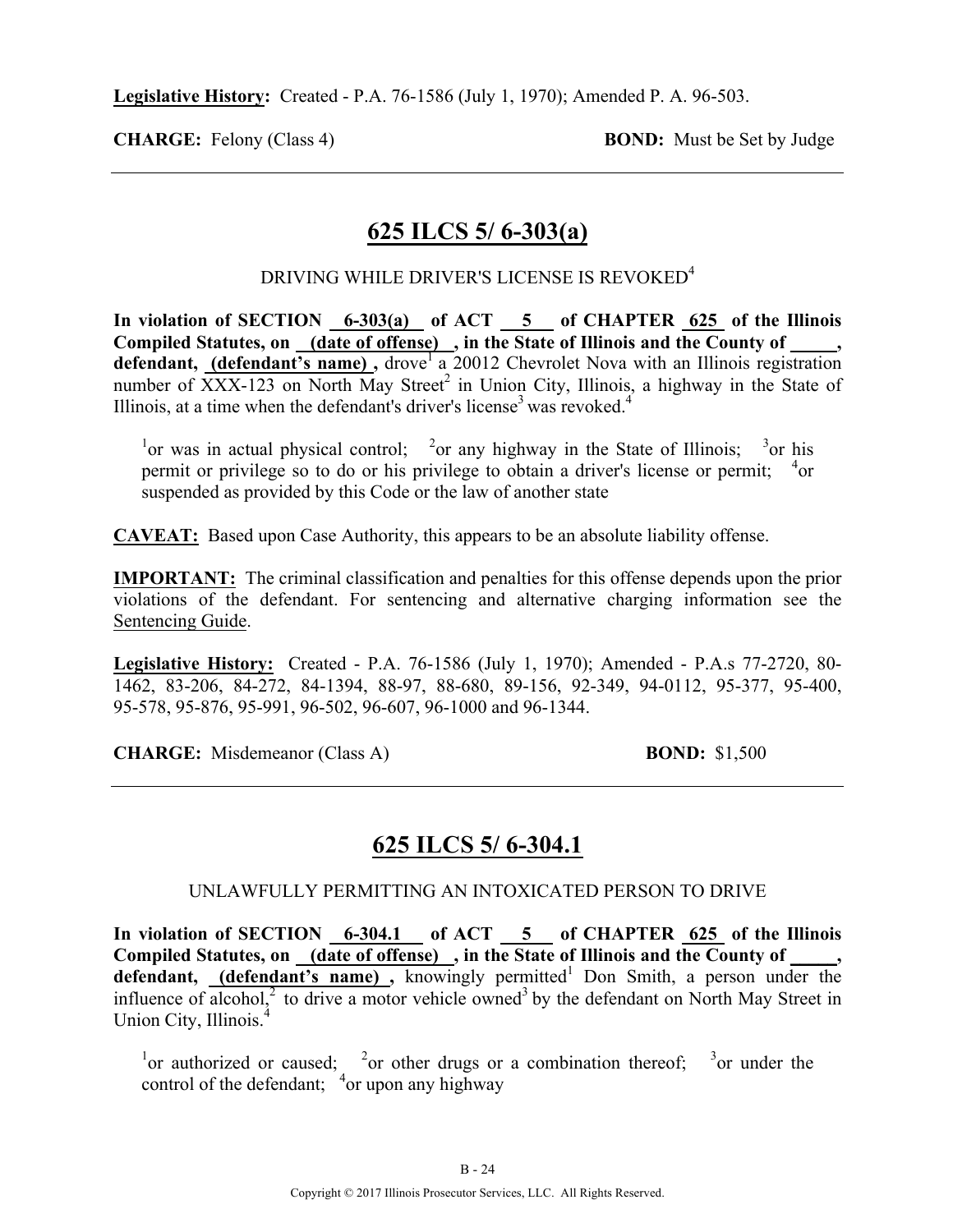**NOTE:** This provision shall not apply to a spouse of the person who owns or has control of, or a co-owner of a motor vehicle or to a bailee for hire.

I**MPORTANT:** For sentencing and alternative charging information see the Sentencing Guide.

**Legislative History:** Created - P.A. 84-272 (January 1, 1986); Amended - P.A. 84-1394.

**CHARGE:** Misdemeanor (Class A) **BOND:** \$1,500

### **625 ILCS 5/ 11-401(a)**

#### FAILURE TO STOP AFTER HAVING AN ACCIDENT INVOLVING PERSONAL INJURY OR DEATH

**In violation of SECTION 11-401(a) of ACT 5 of CHAPTER 625 of the Illinois**  Compiled Statutes, on (date of offense), in the State of Illinois and the County of defendant, (defendant's name), knowingly<sup>1</sup> failed to stop the vehicle he was driving after that vehicle was involved in an accident<sup>2</sup> at the intersection of Elm and Maple Streets in Union City, Illinois, in which Don Smith was personally injured<sup>3</sup> as a result of that accident.

<sup>1</sup> or intentionally or recklessly; <sup>2</sup> or left the scene of an accident; <sup>3</sup> or killed

**DEFINITION:** For the purposes of this Section, "personal injury" shall mean any injury requiring immediate professional treatment in a medical facility or doctor's office.

**NOTE:** See Appendix B for discussion of necessity of alleging mental state.

**CHARGING NOTE:** A prosecution for this offense may be commenced at any time. (720 ILCS 5/3-5)

**CASE LAW:** In People v. Digirolamo (1997) (179 Ill.2d 24, 688 N.E.2d 116, 227 Ill. Dec. 779), the Illinois Supreme Court ruled that in cases under this offense where the defendant is accused of striking a pedestrian, the People must show that the defendant knew that he struck a pedestrian and not merely that he struck something.

**IMPORTANT:** For sentencing and alternative charging information see the Sentencing Guide.

**Legislative History:** Created - P.A. 76-1586 (July 1, 1970); Amended - P.A.s 77-2720, 82-141, 83-831, 84-272, 90-543, 93-684, 94-115, 95-347 and 96-1344.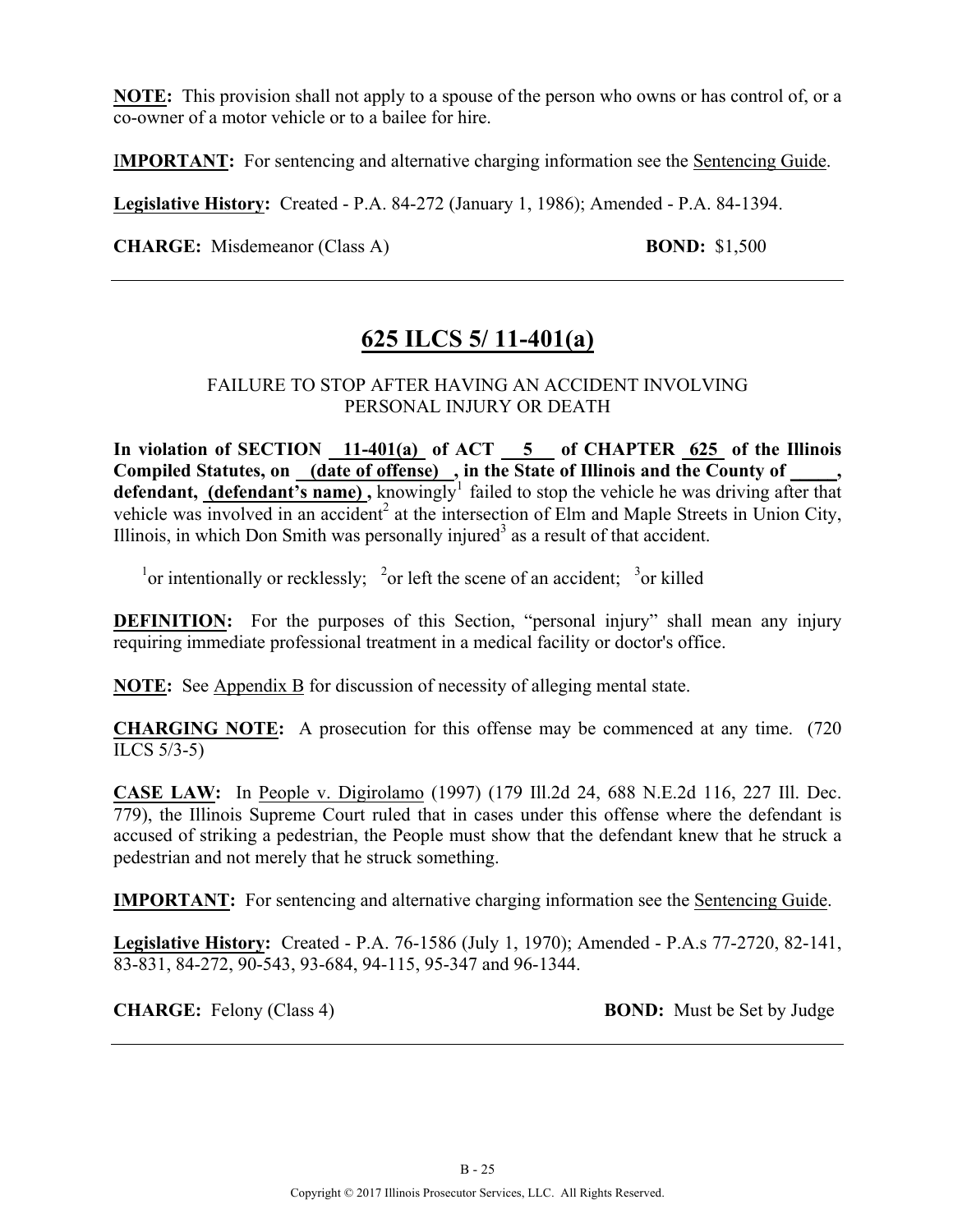### **625 ILCS 5/ 11-401(b)**

#### FAILURE TO REPORT AN ACCIDENT INVOLVING PERSONAL INJURY OR DEATH

**In violation of SECTION 11-401(b) of ACT 5 of CHAPTER 625 of the Illinois**  Compiled Statutes, on (date of offense), in the State of Illinois and the County of, defendant, (defendant's name), knowingly<sup>1</sup> failed to stop the vehicle he was driving after that vehicle was involved in an accident<sup>2</sup> at the intersection of Second and Third Streets in Union City, Illinois, in which Joe Brown was personally injured<sup>3</sup> as a result of that accident and thereafter failed to report the accident<sup>4</sup> to the Union City Police<sup>5</sup> within one half hour after the accident.

<sup>1</sup> or intentionally or recklessly; <sup>2</sup> or left the scene of an accident involving; <sup>3</sup> or killed; <sup>4</sup>the driver must report the place of the accident, the date, the approximate time, the driver's name and address, the registration number of the vehicle driven, and the names of all other occupants of such vehicle;  $5$  or to any police station or Sheriff's Office near the place where the accident occurred

**DEFINITION:** For the purposes of this Section, "personal injury" shall mean any injury requiring immediate professional treatment in a medical facility or doctor's office.

**NOTE:** If one is hospitalized and incapacitated from reporting at any time during the period after the accident, within one half hour after being discharged from the hospital that person must report the accident.

**CHARGING NOTES: (A)** A prosecution for this offense may be commenced at any time. (720 ILCS 5/3-5) **(B)** Any person failing to comply with this provision when the accident results in the death of any person is guilty of a Class 1 felony. See the Appendix A for discussion.

**IMPORTANT:** For sentencing and alternative charging information see the Sentencing Guide.

**Legislative History:** This offense was recently amended by Public Act: 95-0347: (Eff: 1-1- 08).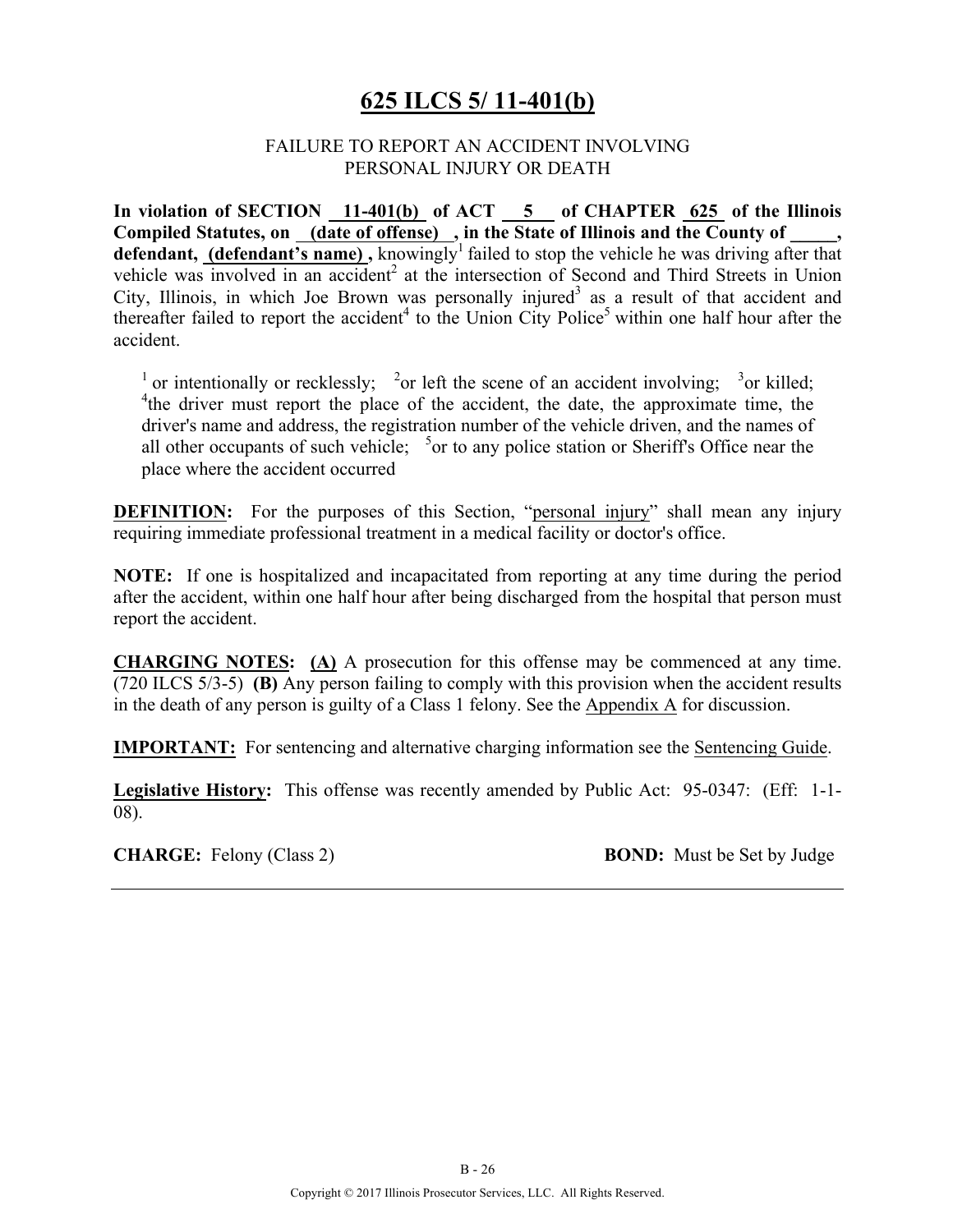### **625 ILCS 5/ 11-403**

#### REFUSAL TO GIVE INFORMATION AFTER HAVING AN ACCIDENT INVOLVING PERSONAL INJURY OR DEATH

In violation of SECTION 11-403 of ACT 5 of CHAPTER 625 of the Illinois Compiled Statutes, on <u>(date of offense)</u>, in the State of Illinois and the County of \_\_\_\_\_, **defendant, (defendant's name)**, knowingly<sup>1</sup> refused to give Don Smith the defendant's name<sup>2</sup> or show Don Smith the defendant's driver's license<sup>3</sup> after the motor vehicle the defendant was driving was involved in an accident which resulted in injury<sup>4</sup> to Don Smith.

<sup>1</sup>or intentionally or recklessly;  $\frac{2}{3}$  and his address, registration number and owner of the vehicle the defendant was operating;  $3$  or render reasonably assistance including the carrying of such person to a physician, surgeon, or hospital for medical or surgical treatment, if it is apparent that such treatment is necessary or if such carrying is requested by the injured person;  $4$ or death

**NOTE:** See *Appendix B* for discussion of necessity of alleging mental state.

**CHARGING NOTE:** A prosecution for this offense may be commenced at any time. (720 ILCS 5/3-5)

**IMPORTANT:** For sentencing and alternative charging information see the Sentencing Guide.

**Legislative History:** Created - P.A. 76-1586 (July 1, 1970); Amended - P.A.s 80-911 and 83- 831.

**CHARGE:** Misdemeanor (Class A) **BOND:** \$1,500

### **625 ILCS 5/ 11-501(a)(2)**

#### DRIVING A VEHICLE WHILE UNDER THE INFLUENCE OF ALCOHOL**<sup>1</sup>**

**In violation of SECTION 11-501(a)(2) of ACT 5 of CHAPTER 625 of the Illinois**  Compiled Statutes, on <u>(date of offense)</u>, in the State of Illinois and the County of, defendant, (defendant's name), drove<sup>2</sup> a 2012 Chevrolet Nova with an Illinois registration number XXX-123 on North May Street**<sup>3</sup>** in Union City, Illinois, while the defendant was under the influence of alcohol.**<sup>4</sup>**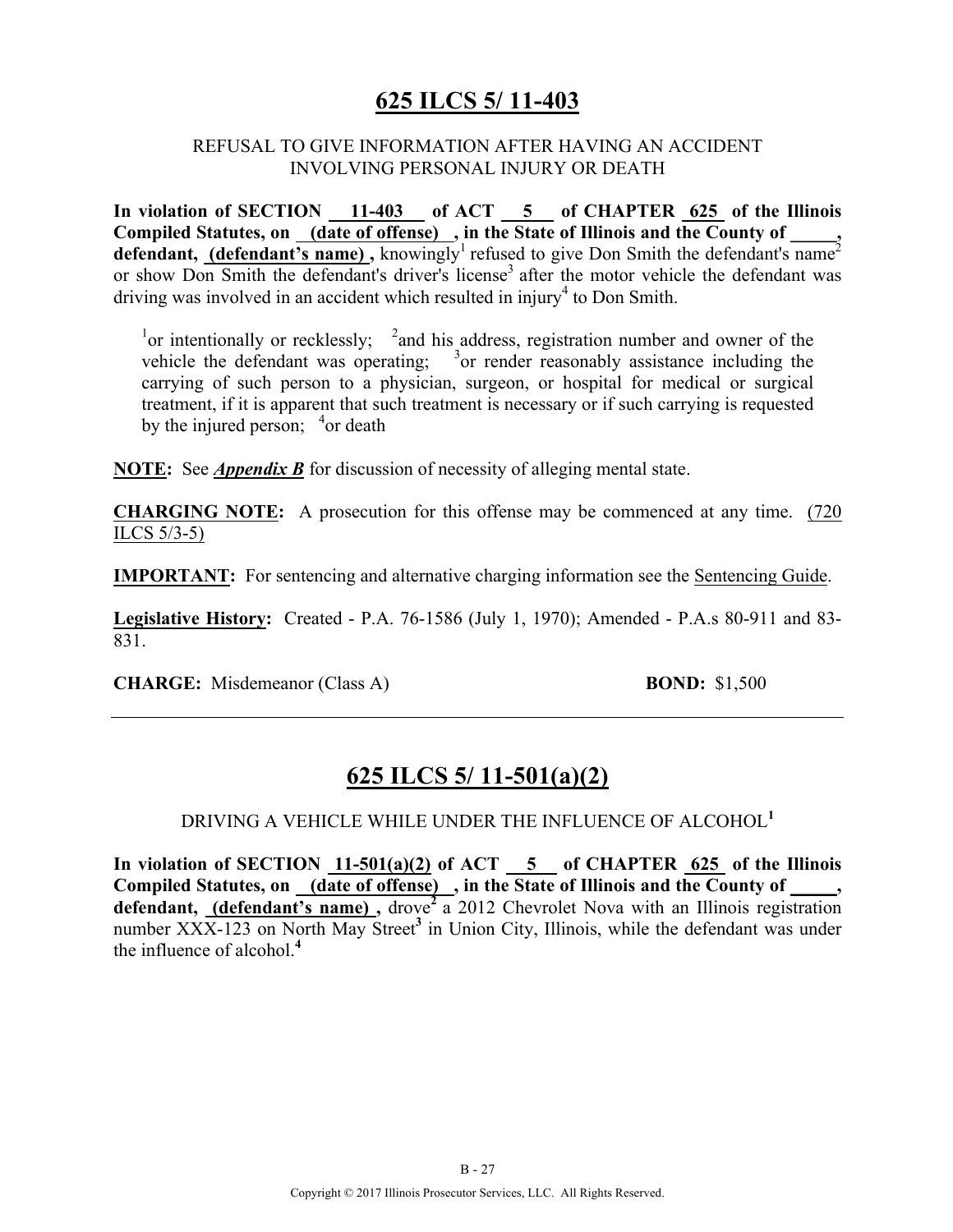<sup>1</sup> or drugs or a combination of alcohol and drugs; <sup>2</sup> or was in actual physical control of; <sup>3</sup> anywhere within this State; <sup>4</sup> or while the alcohol concentration in such person's blood or breath is 0.08 or more based on the definition of blood and breath units in Section 11- 501.2 (11-501(a)(1)); or while under the influence of any intoxicating compound or combination of intoxicating compounds to a degree that renders the person incapable of driving safely  $(11-501(a)(3))$ ; or while under the influence of any other drug or combination of drugs to a degree that renders the person incapable of safely driving (11-  $501(a)(4)$ ; or while under the combined influence of alcohol, other drug or drugs, or intoxicating compound or compounds to a degree that renders the person incapable of safely driving  $(11-501(a)(5))$ ; or while there is any amount of a drug, substance, or compound in the person's breath, blood, or urine resulting from the unlawful use or consumption of cannabis listed in the Cannabis Control Act, a controlled substance listed in the Illinois Controlled Substances Act, or an intoxicating compound listed in the Use of Intoxicating Compounds Act or methamphetamine as listed in the Methamphetamine Control and Community Protection Act (11-501(a)(6)).

**NOTE:** A felony DUI indictment's failure to list the locations and dates of a defendant's prior DUI convictions did not render that indictment defective since prior offenses were not elements of the felony DUI offense and were used solely for sentencing purposes. People v. Lanbert (3rd Dist., 1993), 249 Ill. App. 3d 726.

**ADDED CASE AUTHORITY:** In People v. Ziltz (1983), 74 Ill. Dec. 40, the Illinois Supreme Court held that the offense of DUI was a strict liability offense. IPI Criminal 23.13 does not include a mental state. You must decide whether to include a mental state. The offense of DUI based upon cannabis intoxication survives a constitutional challenge in People v. Briseno, 343 Ill. App. 3d 953, 799 N. E. 2d 359, 278 Ill. Dec. 641 (1<sup>st</sup> Dist., No. 1-02-1995, September 26, 2003).

**IMPORTANT**: For sentencing and alternative charging information see the Sentencing Guide.

**Legislative History:** Created - P.A. 76-1586 (July 1, 1970); Amended - P.A.s 76-1738, 77-575, 77-2720, 78-255, 80-1495, 82-221, 82-311, 82-783, 83-204, 83-1281, 83-204, 83-1281, 84-272, 84-899, 84-916, 84-1308, 84-1394, 85-303, 87-1073, 87-1075, 87-1198 87-1222, 88-45, 88-238, 88-433, 89-156, 90-43, 90-738, 90-779, 90-738, 92-248, 92-418, 93-800, 94-110, 94-113, 94- 114, 94-116, 94-329, 95-355, 95-578**,** 95-778, 95-876, and 96-289.

**CHARGE:** Misdemeanor (Class A) **BOND:** \$1,500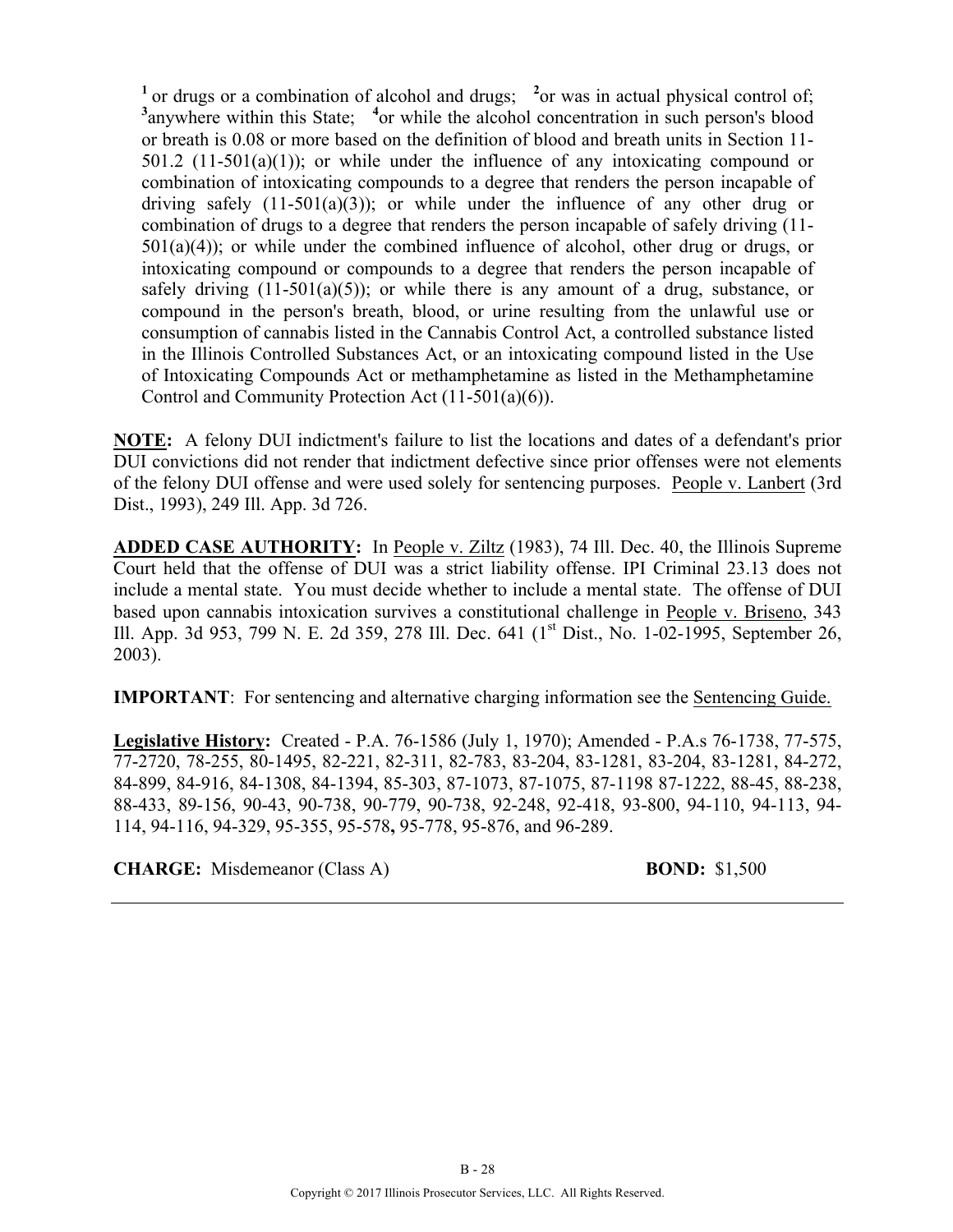### **625 ILCS 5/11-501(d)(1)(B)**

#### AGGRAVATED DRIVING UNDER THE INFLUENCE OF ALCOHOL<sup>1</sup>

**In violation of SECTION 11-501(d)(1)(B) of ACT 5 of CHAPTER 625 of the Illinois Compiled Statutes, on (date of offense) , in the State of Illinois and the County of \_\_\_\_\_, defendant, (defendant's name),** while under the influence of alcohol,<sup>1</sup> drove<sup>2</sup> a school bus while persons 18 years of age or younger were on board.

<sup>1</sup> or other drugs or a combination thereof;  $\frac{2}{x}$  or was in actual physical control of

**NOTE:** Charging Alternatives: (1) Every person convicted of committing a violation of this Section shall be guilty of aggravated driving under the influence of alcohol, other drug or drugs, or intoxicating compound or compounds, or any combination thereof if: (A) the person committed a violation of subsection (a) or a similar provision for the third or subsequent time; (B) the person committed a violation of subsection (a) while driving a school bus with persons 18 years of age or younger on board; (C) the person in committing a violation of subsection (a) was involved in a motor vehicle accident that result in great bodily harm or permanent disability or disfigurement to another, when the violation was a proximate cause of the injuries; (D) the person committed a violation of subsection (a) and has been previously convicted of violating Section 9-3 of the Criminal Code of 1961 or a similar provision of a law of another state relating to reckless homicide in which the person was determined to have been under the influence of alcohol, other drug or drugs, or intoxicating compound or compounds as an element of the offense or the person has previously been convicted under subparagraph (C) or subparagraph (F) of this paragraph (1) (This offense will be a Class 3 felony); (E) the person, in committing a violation of subsection (a) while driving at any speed in a school speed zone at a time when a speed limit of 20 miles per hour was in effect under subsection (a) of Section 11-605 of this Code, was involved in a motor vehicle accident that resulted in bodily harm, other than great bodily harm or permanent disability or disfigurement, to another person, when the violation of subsection (a) was a proximate cause of the bodily harm; (F) the person, in committing a violation of subsection (a), was involved in a motor vehicle, snowmobile, all-terrain vehicle, or watercraft accident that resulted in the death of another person, when the violation of subsection (a) was a proximate cause of the death; (G) the person committed a violation of subsection (a) during a period in which the defendant's driving privileges are revoked or suspended, where the revocation or suspension was for a violation of subsection, (9a) of Section 11-501.1, paragraph (9b) of Section 11-401, or for reckless homicide as defined in Section 9-3 of the Criminal Code of 1961; (H) the person committed the violation while he or she did not possess a driver's license or permit or a restricted driving permit or a judicial driving permit; (I) the person committed the violation while he or she knew or should have known that the vehicle he or she was driving was not covered by a liability insurance policy; (J) the person in committing a violation of subsection (a) was involved in a motor vehicle accident that resulted in bodily harm, but not great bodily harm, to the child under the age of 16 being transported by the person, if the violation was the proximate cause of the injury; or (K) the person in committing a second violation of subsection (a) or a similar provision was transporting a person under the age of 16.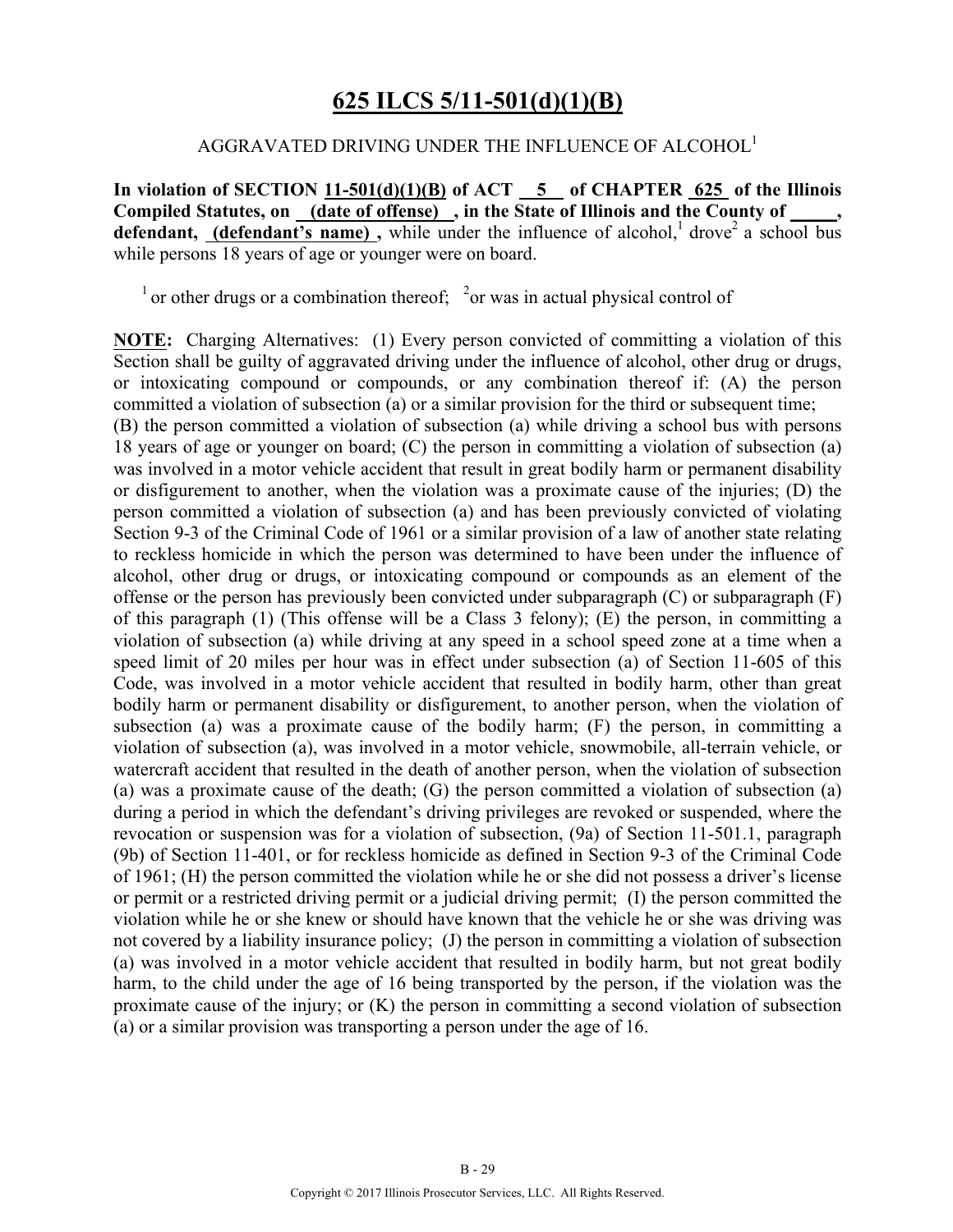**CASE LAW:** In People v. Ziltz (1983), 74 Ill. Dec. 40, the Illinois Supreme Court held that the offense of DUI was a strict liability offense. IPI Criminal 23.13 does not include a mental state. You must decide whether to include a mental state. Further, a felony DUI indictment's failure to list the locations and dates of a defendant's prior DUI convictions did not render that indictment defective since prior offenses were not elements of the felony DUI offense and were used solely for sentencing purposes. People v. Lanbert (3rd Dist., 1993), 249 Ill. App. 3d 726.

**VERY IMPORTANT:** The criminal classification and penalties for this offense depend to a great extent on many variables, including prior violations. For numerous sentencing alternatives and alternative charging information see the Sentencing Guide.

**Legislative History:** Title Added by Public Act 87-274. Amended by P.A.s 87-1073, 87-1074, 87-1198, 87-1222, 88-433, 88-680, 89-156, 0-779, 92-248, 92-420, 92-429, 93-213, 93-712, 93- 800, 94-113, 94-116, 94-328, 95-578, 95-778, 95-876, and 96-289.

**CHARGE:** Felony (Class 4) **BOND:** Must be Set by Judge

### **625 ILCS 5/ 11-502.1(a)**

#### UNLAWFUL POSSESSION OF MEDICAL CANNABIS

In violation of SECTION 11-502.1(a) ACT 5 of CHAPTER 625 of the Illinois Compiled Statutes, on <u>(date of offense)</u>, in the State of Illinois and the County of **defendant, (defendant's name)** , being the driver of a motor vehicle and a medical cannabis cardholder, knowingly**<sup>1</sup>** used medical cannabis within the passenger area of a motor vehicle upon a highway in Illinois, in that (describe the defendant's conduct).

<sup>1</sup> or intentionally or recklessly.

**IMPORTANT**: For sentencing and alternative charging information see the Sentencing Guide.

**Legislative History:** Created - P.A. 98-0122 (January 1, 2014)

**CHARGE:** Misdemeanor (Class A) **BOND:** \$1,500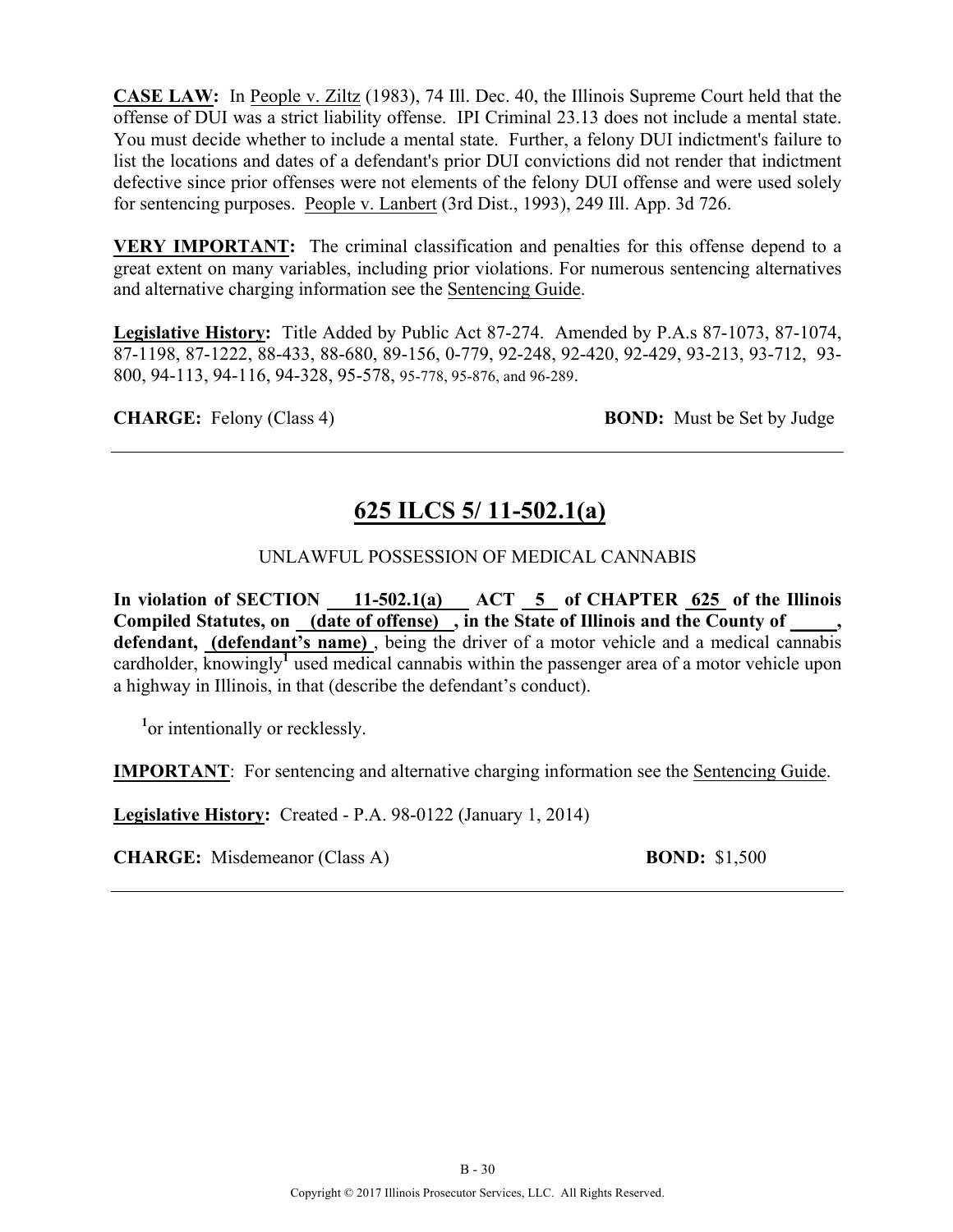### **625 ILCS 5/ 11-502.1(b)**

#### UNLAWFUL POSSESSION OF MEDICAL CANNABIS

In violation of SECTION 11-502.1(b) ACT 5 of CHAPTER 625 of the Illinois Compiled Statutes, on (date of offense), in the State of Illinois and the County of **defendant, (defendant's name)** , being the driver of a motor vehicle and a medical cannabis cardholder**<sup>1</sup>** , knowingly**<sup>2</sup>** possessed medical cannabis within a motor vehicle**<sup>3</sup>** upon a highway in Illinois and said cannabis was not in a sealed, tamper-evidence medical cannabis container, in that (describe the defendant's conduct).

<sup>1</sup> or a medical cannabis designated caregiver, a medical cannabis cultivation center agent, or a dispensing organization agent; **<sup>2</sup>** or or intentionally or recklessly; **<sup>3</sup>** note that this subdivision prohibits such possession within "any area of a motor vehicle", not just the passenger area.

**IMPORTANT**: For sentencing and alternative charging information see the Sentencing Guide.

**Legislative History**: Created - P.A. 98-0122 (January 1, 2014)

**CHARGE:** Misdemeanor (Class A) **BOND:** \$1,500

### **625 ILCS 5/ 11-502.1(c)**

#### UNLAWFUL POSSESSION OF MEDICAL CANNABIS

In violation of SECTION 11-502.1(c) ACT 5 of CHAPTER 625 of the Illinois **Compiled Statutes, on (date of offense) , in the State of Illinois and the County of \_\_\_\_\_,**  defendant, (defendant's name), being a passenger in a motor vehicle and a medical cannabis cardholder<sup>1</sup>, knowingly<sup>2</sup> possessed medical cannabis within the passenger area of a motor vehicle upon a highway in Illinois and said cannabis was not in a sealed, tamper-evidence medical cannabis container, in that (describe the defendant's conduct).

<sup>1</sup> or a medical cannabis designated caregiver, a medical cannabis cultivation center agent, or a dispensing organization agent; **<sup>2</sup>** or or intentionally or recklessly.

**IMPORTANT**: For sentencing and alternative charging information see the Sentencing Guide.

**Legislative Histor**y: Created - P.A. 98-0122 (January 1, 2014)

**CHARGE:** Misdemeanor (Class A) **BOND:** \$1,500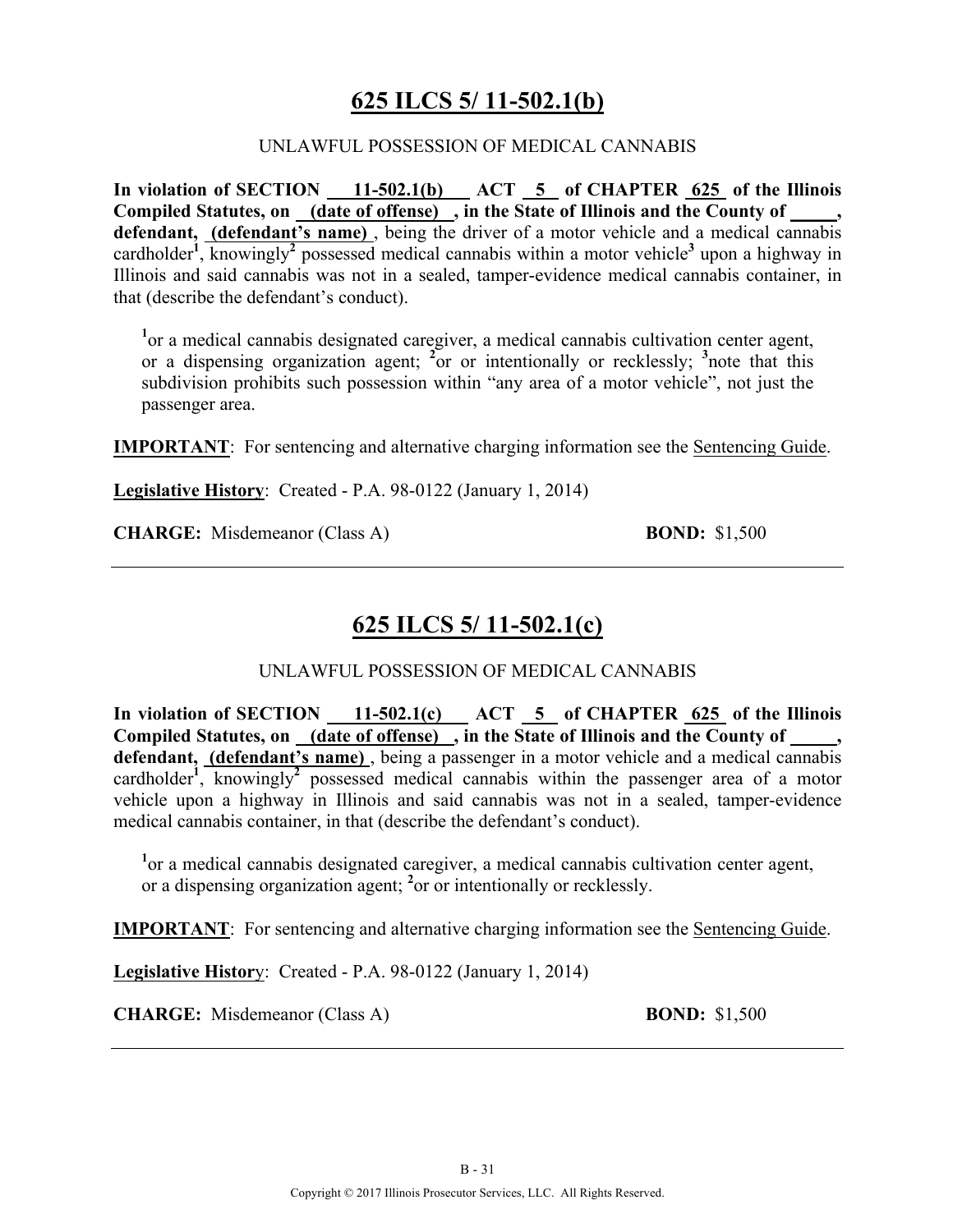### **625 ILCS 5/11-503(a)(1)**

#### AGGRAVATED RECKLESS DRIVING

**In violation of SECTION 11-503(a)(1) of ACT 5 of CHAPTER 625 of the Illinois Compiled Statutes, on (date of offense) , in the State of Illinois and the County of \_\_\_\_\_,**  defendant, (defendant's name), drove his car, a 2012 Ford Falcon,<sup>1</sup> with a willful and wanton disregard for the safety of persons<sup>2</sup> and in so doing caused great bodily harm<sup>3</sup> to Don Smith in that (describe the act that caused the injury)

 $^{-1}$  or any vehicle; <sup>2</sup> or property; <sup>3</sup> or permanent disability or disfigurement (subsection (c))

**IMPORTANT:** For sentencing and alternative charging information see the Sentencing Guide.

**Legislative History:** Created - P.A. 88-679 (Eff.: 7-1-95). Amended P.A. 93-682 and 95-467.

**CHARGE:** Felony (Class 4) **BOND:** Must be Set by Judge

### **625 ILCS 5/ 11-506(a)**

#### STREET RACING

In violation of SECTION  $\underline{\hspace{1cm}}$  11-506(a) of ACT  $\underline{\hspace{1cm}}$  5 of CHAPTER <u>625</u> of the Illinois Compiled Statutes, on <u>(date of offense)</u>, in the State of Illinois and the County of **defendant, (defendant's name) ,** while driving a red 2012 Ford Falcon with a registration number of XXX-123, knowingly<sup>T</sup> engaged in street racing along Union Blvd. in Union City, Illinois in that: (describe the act of street racing.).

<sup>1</sup>or intentionally or recklessly

**NOTE:** "Street racing" means: (1) The operation of 2 or more vehicles from a point side by side at accelerating speeds in a competitive attempt to outdistance each other; or (2) The operation of one or more vehicles over a common selected course, each starting at the same point, for the purpose of comparing the relative speeds or power of acceleration of such vehicle or vehicles within a certain distance or time limit; or  $(3)$  The use of one or more vehicles in an attempt to outgain or outdistance another vehicle; or (4) The use of one or more vehicles to prevent another vehicle from passing; or (5) The use of one or more vehicles to arrive at a given destination ahead of another vehicle or vehicles; or (6) The use of one or more vehicles to test the physical stamina or endurance of drivers over long-distance driving routes.

**SENTENCING NOTE:** A defendant convicted of this offense shall be subject to a minimum fine of \$250.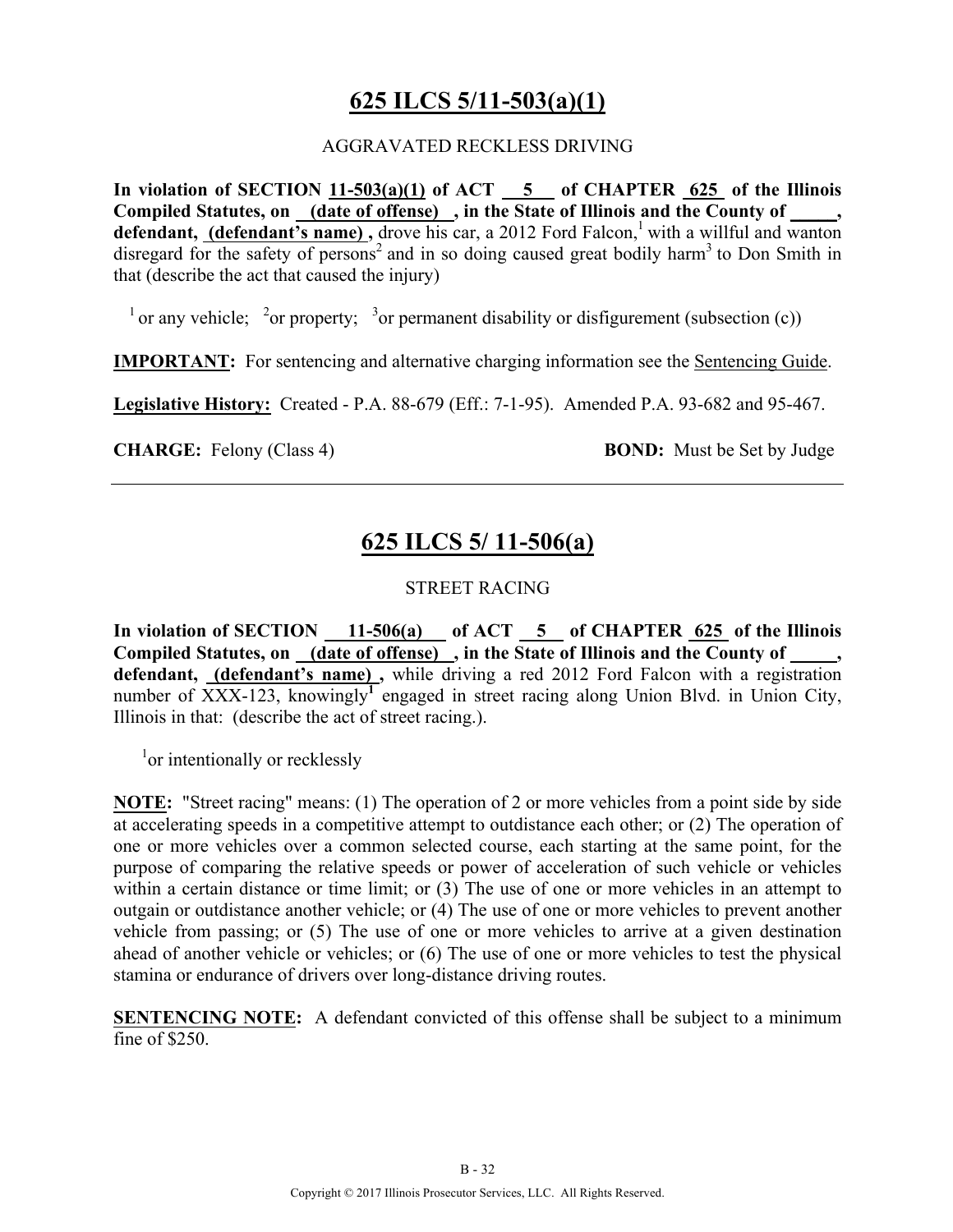**CHARGING NOTE:** A second or subsequent conviction shall is a Class 4 felony and a minimum fine of \$500 is mandated. The charging instrument must state prior conviction. See Appendix A for discussion.

**CHARGING AND SENTENCING NOTE: (Aggravated Street Racing):** Every person convicted of committing a violation of subsection (a) of this Section shall be guilty of Aggravated Street Racing if the person, in committing a violation of subsection (a) was involved in a motor vehicle accident that resulted in great bodily harm or permanent disability or disfigurement to another, where the violation was a proximate cause of the injury. Aggravated Street Racing is a Class 4 felony for which the defendant, if sentenced to a term of imprisonment shall be sentenced to not less than one year nor more than 12 years.

**IMPORTANT:** For sentencing and alternative charging information see the Sentencing Guide.

**Legislative History:** Created - P.A. 95-310 (January 1, 2008).

**CHARGE:** Misdemeanor (Class A) **BOND:** \$1,500

### **625 ILCS 5/ 11-506(b)**

#### STREET RACING

In violation of SECTION 11-506(b) of ACT 5 of CHAPTER 625 of the Illinois **Compiled Statutes, on (date of offense) , in the State of Illinois and the County of \_\_\_\_\_, defendant, (defendant's name) ,** the owner a red 2012 Ford Falcon with a registration number of XXX-123, knowingly**<sup>1</sup>** permitted**<sup>2</sup>** his car to be used by Sam Smith to engaged in street racing along Union Blvd. in Union City, Illinois in that: (describe the act of street racing.).

<sup>1</sup> or intentionally or recklessly; <sup>2</sup> or acquiesced in

**NOTE:** "Street racing" means: (1) The operation of 2 or more vehicles from a point side by side at accelerating speeds in a competitive attempt to outdistance each other; or (2) The operation of one or more vehicles over a common selected course, each starting at the same point, for the purpose of comparing the relative speeds or power of acceleration of such vehicle or vehicles within a certain distance or time limit; or  $(3)$  The use of one or more vehicles in an attempt to outgain or outdistance another vehicle; or (4) The use of one or more vehicles to prevent another vehicle from passing; or (5) The use of one or more vehicles to arrive at a given destination ahead of another vehicle or vehicles; or (6) The use of one or more vehicles to test the physical stamina or endurance of drivers over long-distance driving routes.

**NOTE:** "Acquiesce" or "permit" means actual knowledge that the motor vehicle was to be used for the purpose of street racing.

**CHARGING NOTE:** A second or subsequent conviction shall is a Class A misdemeanor. The charging instrument must state prior conviction. See Appendix A for discussion.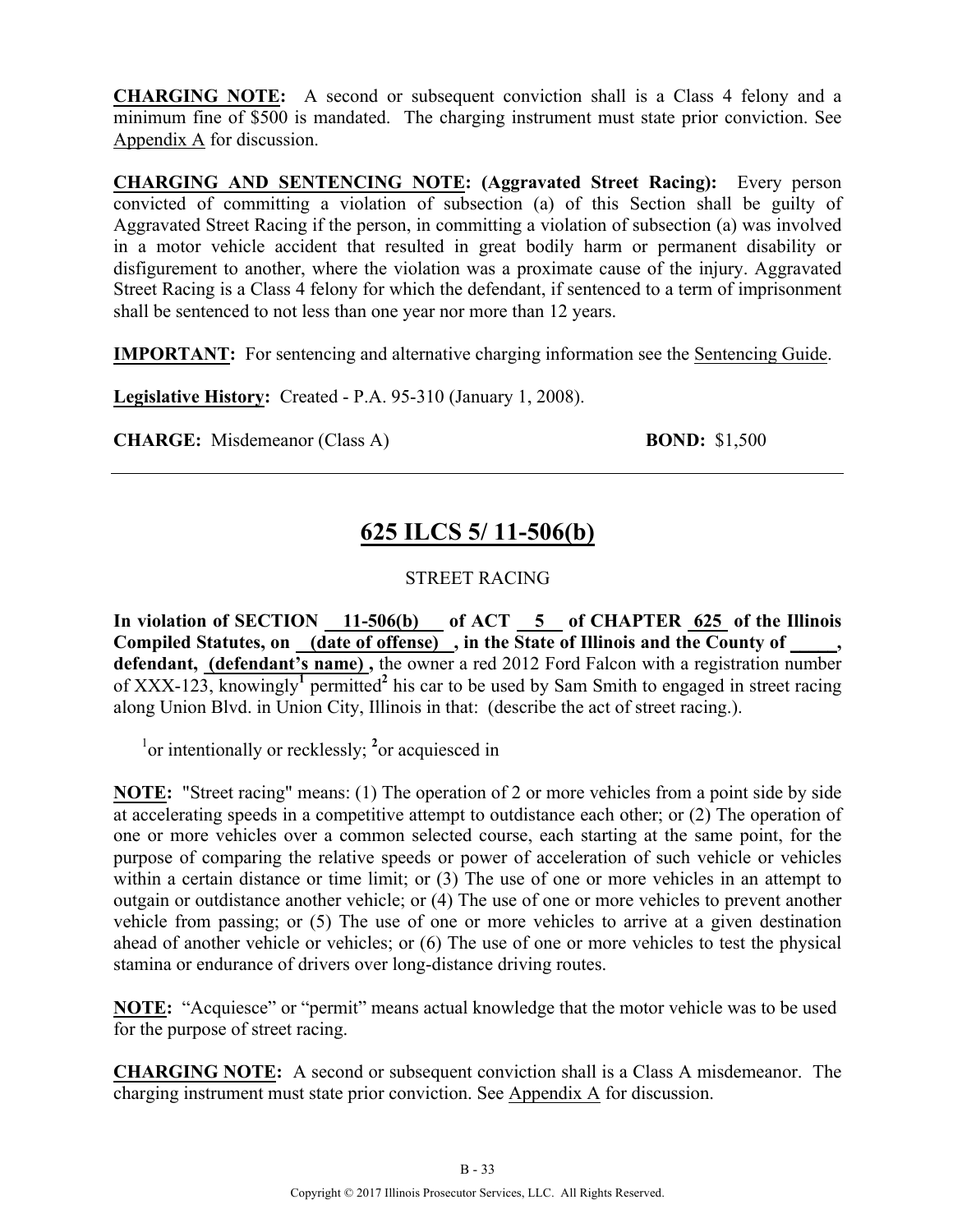**Legislative History:** Created - P.A. 95-310 (January 1, 2008).

**CHARGE:** Misdemeanor (Class B) **BOND:** \$1,500

### **625 ILCS 5/ 11-1011(b)**

#### UNLAWFUL DISOBEDIENCE OF RAILROAD2 CROSSING GATE BY A PEDESTRIAN

In violation of SECTION 11-1011(b) of ACT 5 of CHAPTER 625 of the Illinois Compiled Statutes, on <u>(date of offense)</u>, in the State of Illinois and the County of defendant, (defendant's name), a pedestrian, recklessly<sup>1</sup> passed around<sup>2</sup> a crossing gate<sup>3</sup> at a railroad grade crossing<sup>4</sup> located at 777 West May Street, Union City, Union County, Illinois, while such gate<sup>2</sup> was closed.<sup>5</sup>

<sup>1</sup> or intentionally or knowingly; <sup>2</sup> or through or over; <sup>3</sup> or barrier; <sup>4</sup> or bridge; <sup>5</sup> or was being closed or opened

**DEFINITION:** "Pedestrian" means any person afoot. (625 ILCS 5/1-158)

**NOTE:** See Appendix B for discussion of necessity of alleging mental state.

**SENTENCING NOTE:** A \$250 fine shall be imposed for a first violation, and a \$500 fine shall be imposed for a second or subsequent violation. The court may impose 25 hours of community service in place of the \$250 fine for a first violation.

**IMPORTANT:** For sentencing and alternative charging information see the Sentencing Guide.

**Legislative History:** Created - P.A. 79-857 (January 1, 1976); Amended - P.A. 89-186 & 89- 658, 92-814 and 96-1244.

**CHARGE:** Petty Offense **BOND:** No bond is now needed. Public Act: 98-0870; Eff: 1-1-15.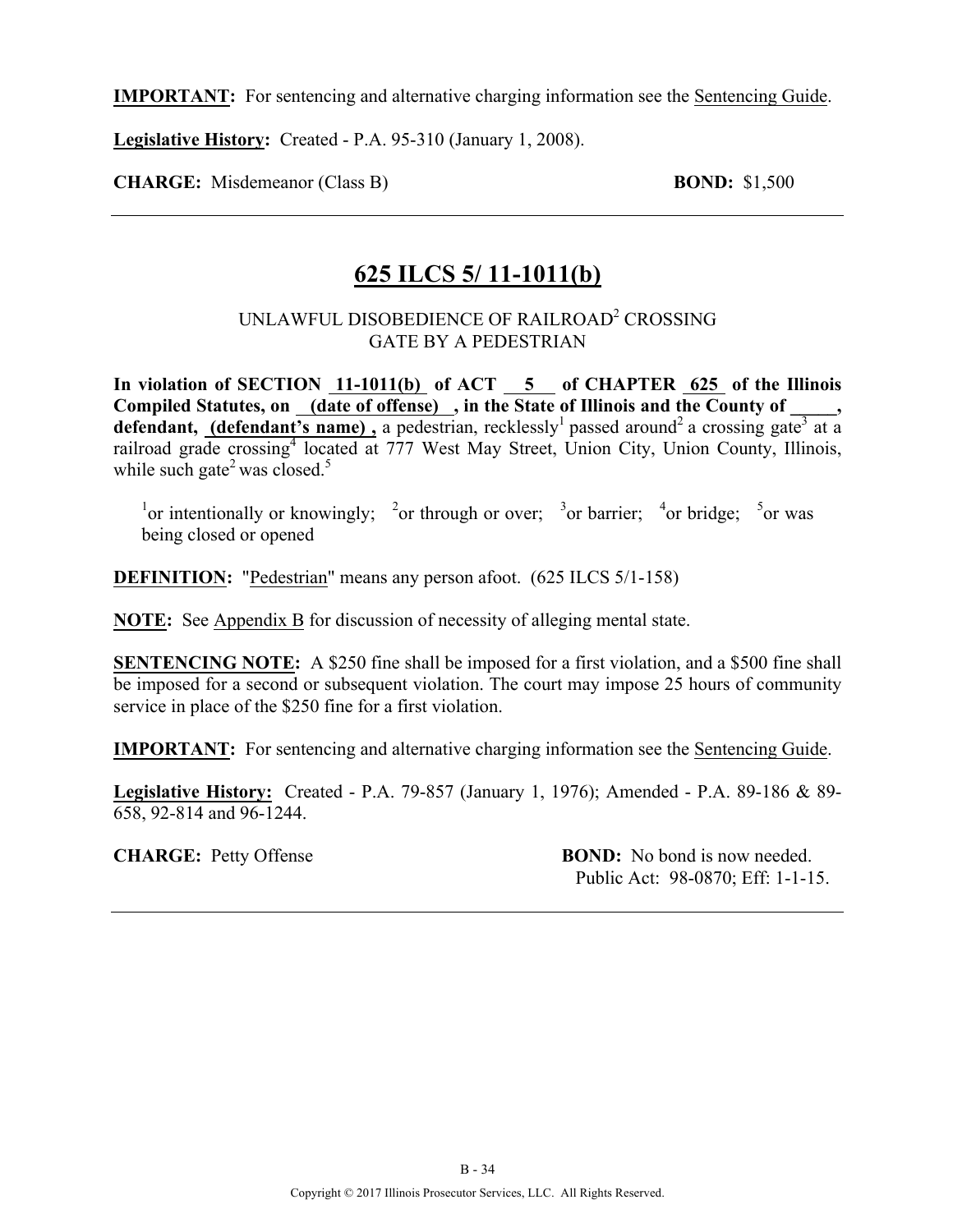### **625 ILCS 5/ 11-1201(b)**

#### UNLAWFUL DISOBEDIENCE OF RAILROAD CROSSING GATE

**In violation of SECTION 11-1201(b) of ACT 5 of CHAPTER 625 of the Illinois Compiled Statutes, on (date of offense) , in the State of Illinois and the County of \_\_\_\_\_,**  defendant, *(defendant's name)*, while driving a 2008 Ford Falcon<sup>1</sup> recklessly<sup>2</sup> drove around<sup>3</sup> a crossing gate<sup>4</sup> at the railroad crossing located at 777 West May Street, Union City, Union County, Illinois, while such gate<sup>4</sup> was closed.<sup>5</sup>

<sup>1</sup> or any vehicle; <sup>2</sup>or intentionally or knowingly; <sup>3</sup>or through or under; <sup>4</sup>or barrier; <sup>5</sup>or was being opened or closed

**NOTE:** For variations of this offense dealing with the failure to stop a vehicle at such a crossing see Section 11-1201(a) of this Act.

**NOTE:** At any railroad grade crossing provided with railroad cross-buck signed, without automatic, electric, or mechanical signal devices, crossing gates, or a human flagman giving a signal of the approach or passage of a train, the driver of a vehicle shall in obedience to the railroad cross-buck sign, yield the right-of-way and slow down to a speed reasonable for the existing conditions and shall stop, if required for safety, at a clearly marked stopped line, or if no stop line, within 50 feet but not less than 15 feet from the nearest rail of the railroad and shall not proceed until he or she can do so safety. If a driver is involved in a collision at a railroad crossing or interferes with the movement of a train after driving past the railroad cross-buck sign, the collision or interference is prima facie evidence of the driver's failure to yield right-of-way.

**NOTE:** (d)(5) No person may drive any vehicle through a railroad crossing if there is insufficient space to drive completely through the crossing without stopping.

**NOTE:** See Appendix B for discussion of necessity of alleging mental state.

**SENTENCING NOTE:** A fine of \$250 shall be imposed for a first violation, and a fine of \$500 shall be imposed for a second or subsequent violation. The court may impose 25 hours of community service in place of the \$250 fine for the first violation. For a second or subsequent violation, the Secretary of State may suspend the driving privileges of the offender for a minimum of 6 months.

**IMPORTANT:** For sentencing and alternative charging information see the Sentencing Guide.

**Legislative History:** Created - P.A. 76-1586 (July 1, 1970); Amended - P.A.s 76-2170, 79- 1069, 89-186, 89-658, 92-248 & 92-249.

**CHARGE:** Petty Offense **BOND:** No bond is now needed. Public Act: 98-0870; Eff: 1-1-15.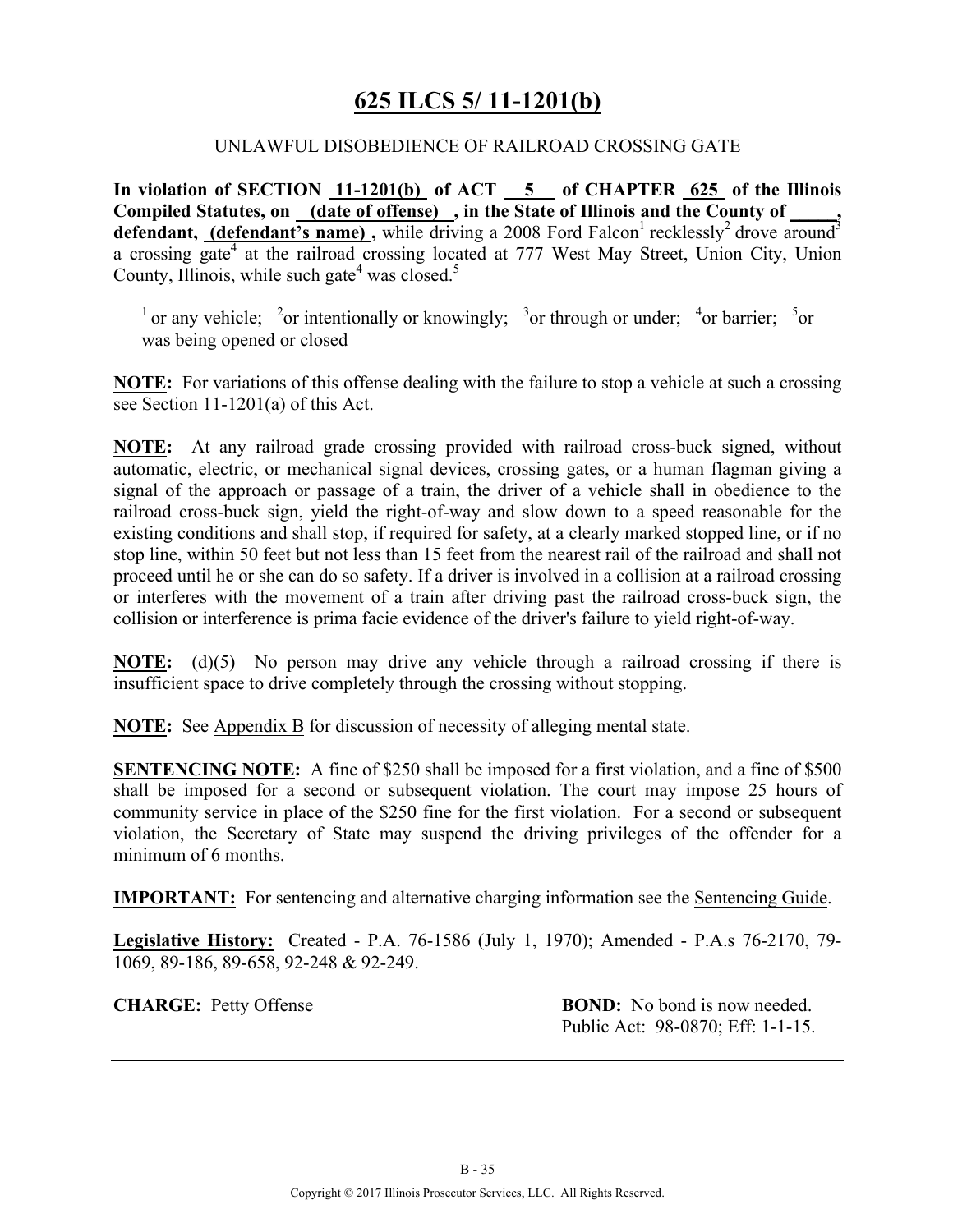### **625 ILCS 5/ 12-215(a)**

#### UNLAWFUL USE OF OSCILLATING<sup>1</sup> LIGHT

**In violation of SECTION 12-215(a) of ACT 5 of CHAPTER 625 of the Illinois Compiled Statutes, on (date of offense) , in the State of Illinois and the County of \_\_\_\_\_,**  defendant, (defendant's name), knowingly<sup>2</sup> and without lawful justification placed an oscillating<sup>1</sup> red<sup>3</sup> light upon his motor vehicle, a 2012 Ford Falcon with a vehicle identification number of XXX-777.

<sup>1</sup> or rotating or flashing; <sup>2</sup>or intentionally or recklessly; <sup>3</sup>or a blue or white

**NOTE:** Any person violating this statute who without lawful authority stops or detains or attempts to stop or detain another person commits a Class 2 felony. (625 ILCS 5/12-215(g)) See Sentencing Guide.

**NOTE:** See Appendix B for discussion of necessity of alleging mental state.

**IMPORTANT:** For sentencing and alternative charging information see the Sentencing Guide.

**Legislative History:** Created - P.A. 76-1586 (July 1, 1970); Amended - P.A.s 76-2182, 77-37, 77-103, 77-2829, 78-255, 78-509, 78-1203, 78-1297, 79-537, 79-870, 79-916, 79-1454, 80-1013, 81-1509, 83-769, 84-256, 84-285, 84-1105, 84-1231, 84-1308, 84-1438, 85-586, 85-1368, 86- 611, 94-730, 96-21, 96-1190, 97-149 and 97-813.

**CHARGE:** Misdemeanor (Class A) **BOND:** \$1,500

### **625 ILCS 5/ 12-604.1(a-5)**

#### AGGRAVATED UNLAWFUL USE OF A VIDEO DEVICE

**In violation of SECTION 12-604.1(a-5) of ACT 5 of CHAPTER 625 of the Illinois**  Compiled Statutes, on (date of offense), in the State of Illinois and the County of defendant, (defendant's name), operated a motor vehicle while a video monitor<sup>1</sup> was operating and visible to the defendant<sup>2</sup> in violation of Section 12-604.1 (a) of the Illinois Vehicle Code and in so doing was involved in a motor vehicle accident that resulted in the death of Sam Smith<sup>3</sup> and the conduct of this defendant was a proximate cause of the death of Sam Smith<sup>3</sup>.

<sup>1</sup>or a television receiver, a television or video screen, or any other similar means of visually displaying a television broadcast or video signal that produces entertainment or business applications;  $\frac{2}{3}$  or was operating and was located in the motor vehicle at any point forward of the back of the driver's seat; <sup>3</sup> or results in great bodily harm, permanent disability, or disfigurement.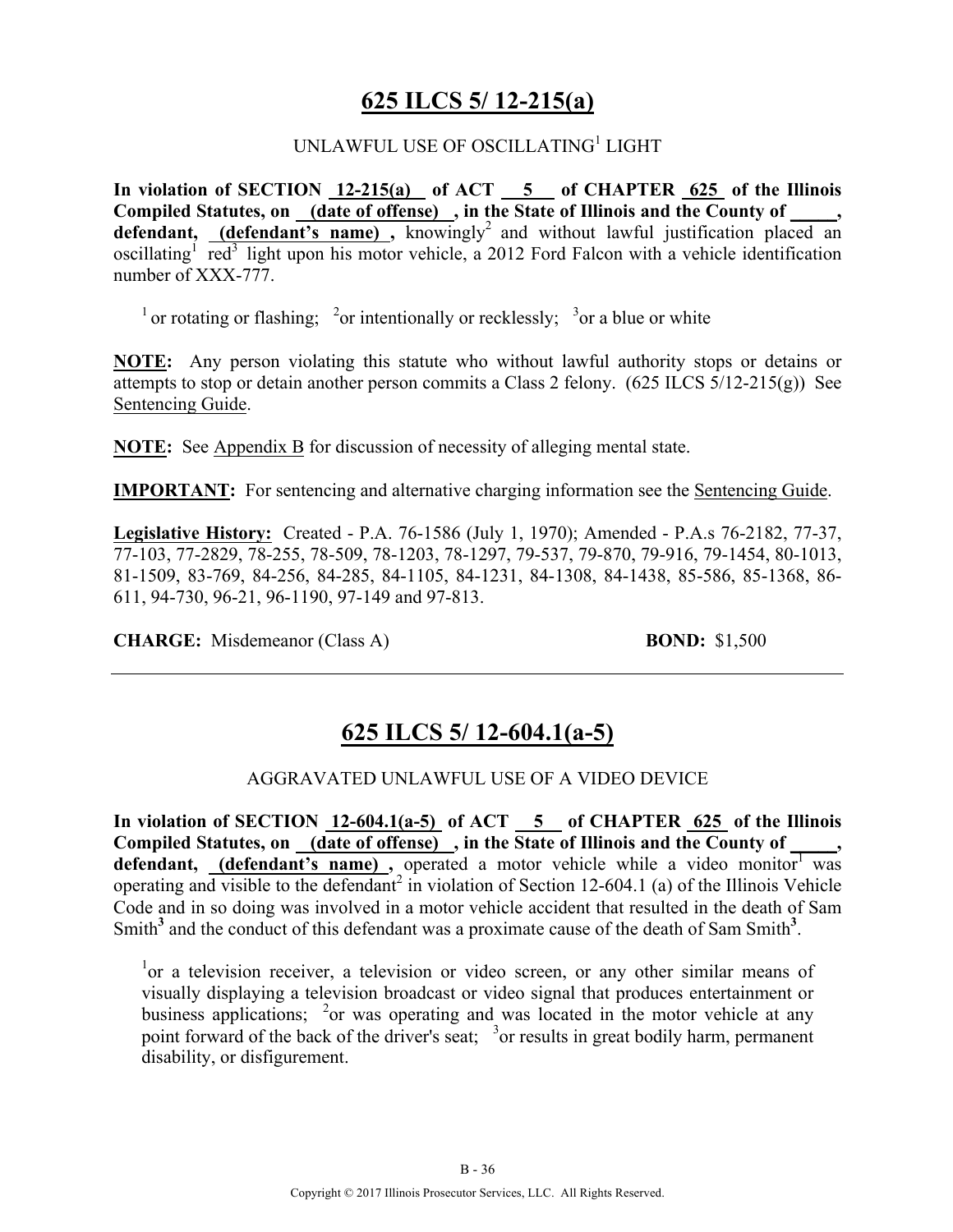**CHARGING NOTE:** If a violation of this provision results in great bodily harm, permanent disability, or disfigurement rather than death, a violation of this provision is a Class A Misdemeanor. (625 ILCS 5/ 12-604.1(f))

**IMPORTANT:** For sentencing and alternative charging information see the Sentencing Guide.

**Legislative History:** This subsection was recently amended by P.A. 98-0507. Eff: 1-1-14.

**CHARGE:** Felony (Class 4) **BOND:** Must be Set by Judge

# **625 ILCS 5/ 12-610.1(b-5)**

#### AGGRAVATED UNLAWFUL USE OF A WIRELESS TELEPHONE

In violation of SECTION 12-610.1(b-5) of ACT 5 of CHAPTER 625 of the Illinois **Compiled Statutes, on (date of offense) , in the State of Illinois and the County of \_\_\_\_\_,**  defendant, (defendant's name), a person under 19 years of age who held a graduated driver's license<sup>1</sup>, operated a motor vehicle while using a wireless telephone in violation of Section 12-610.1 (b) of the Illinois Vehicle Code and in so doing was involved in a motor vehicle accident that resulted in the death of Sam Smith**<sup>2</sup>** and the conduct of this defendant was a proximate cause of the death of Sam Smith**<sup>2</sup>** .

<sup>1</sup> or an instruction permit issued under Section 6-105 or 6-107.1 of the <u>Vehicle Code</u>; <sup>2</sup> or results in the victim suffering great bodily harm, permanent disability, or disfigurement.

**CHARGING NOTE:** If a violation of this provision results in great bodily harm, permanent disability, or disfigurement to the victim (rather than death), a violation of this provision is a Class A Misdemeanor. (625 ILCS 5/ 12-604.1(f))

**DEFINITION:** As used in this Section, "wireless telephone" means a device that is capable of transmitting or receiving telephonic communications without a wire connecting the device to the telephone network.

**IMPORTANT:** For sentencing and alternative charging information see the Sentencing Guide.

**Legislative History:** This subsection was recently amended by P.A. 98-0507. Eff: 1-1-14.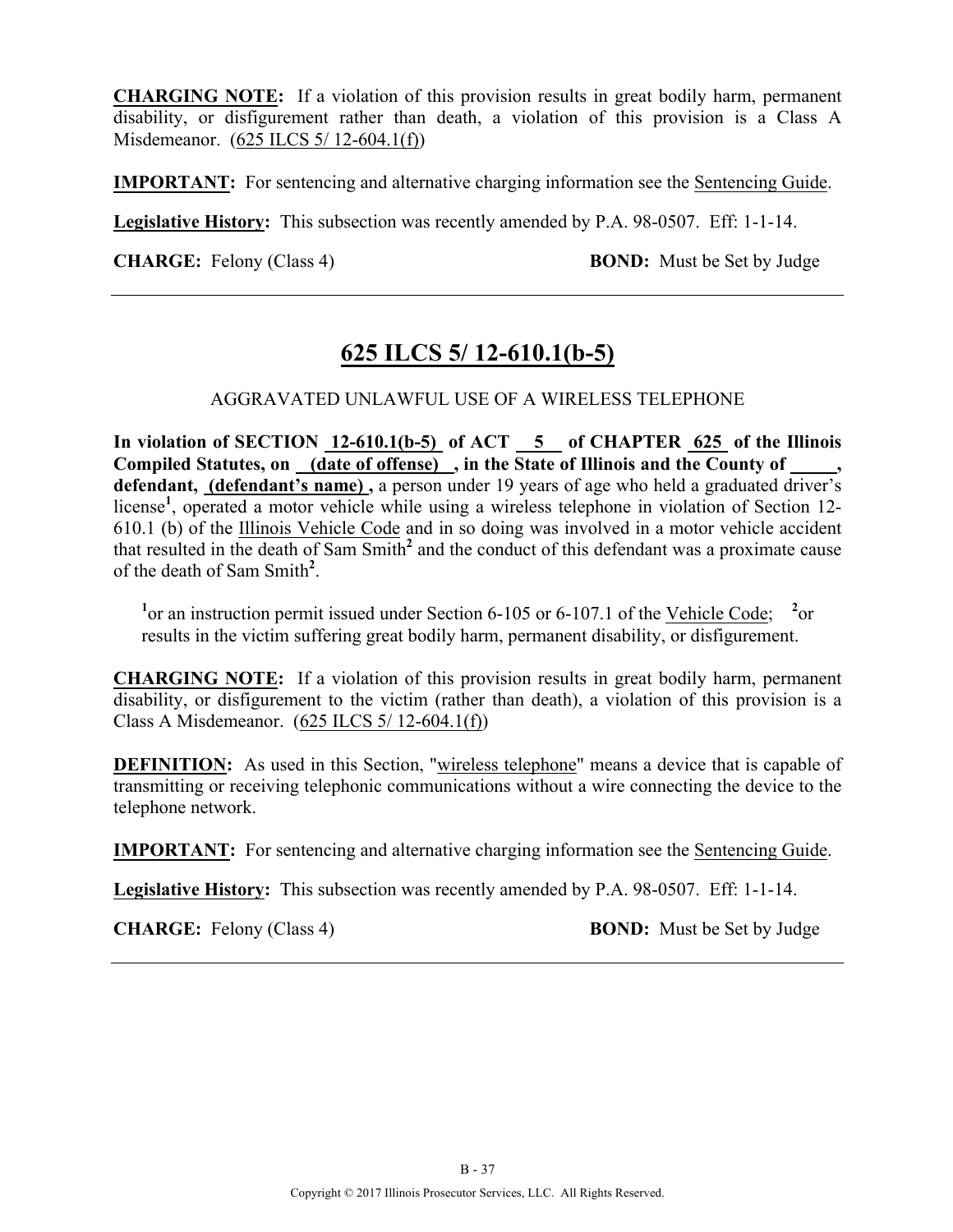# **625 ILCS 5/ 12-610.1(e-5)**

#### AGGRAVATED UNLAWFUL USE OF A WIRELESS TELEPHONE

**In violation of SECTION 12-610.1(b-5) of ACT 5 of CHAPTER 625 of the Illinois Compiled Statutes, on (date of offense) , in the State of Illinois and the County of \_\_\_\_\_, defendant, (defendant's name) ,** operated a motor vehicle in a school speed zone**<sup>1</sup>** while using a wireless telephone in violation of Section 12-610.1 (e) of the Illinois Vehicle Code and in so doing was involved in a motor vehicle accident that resulted in the death of Sam Smith**<sup>2</sup>** and the conduct of this defendant was a proximate cause of the death of Sam Smith**<sup>2</sup>** .

<sup>1</sup> or on a highway in a construction or maintenance speed zone established under Section 11-605.1, or within 500 feet of an emergency scene; **<sup>2</sup>** or results in the victim suffering great bodily harm, permanent disability, or disfigurement.

**CHARGING NOTE:** If a violation of this provision results in great bodily harm, permanent disability, or disfigurement to the victim (rather than death), a violation of this provision is a Class A Misdemeanor. (625 ILCS 5/ 12-604.1(f))

**DEFINITION:** As used in this Section, "wireless telephone" means a device that is capable of transmitting or receiving telephonic communications without a wire connecting the device to the telephone network.

**IMPORTANT:** For sentencing and alternative charging information see the Sentencing Guide.

**Legislative History:** This subsection was recently amended by P.A. 98-0507. Eff: 1-1-14.

**CHARGE:** Felony (Class 4) **BOND:** Must be Set by Judge

### **625 ILCS 5/ 12-610.2(b-5)**

#### AGGRAVATED UNLAWFUL USE OF AN ELECTRONIC COMMUNICATION DEVICE

**In violation of SECTION 12-610.2(b-5) of ACT 5 of CHAPTER 625 of the Illinois**  Compiled Statutes, on (date of offense), in the State of Illinois and the County of **defendant, (defendant's name) ,** operated a motor vehicle while using an electronic communication device to read an electronic message**<sup>1</sup>** in violation of Section 12-610.2 (b) of the Illinois Vehicle Code and in so doing said defendant was involved in a motor vehicle accident that resulted in the death of Sam Smith**<sup>2</sup>** and the conduct of this defendant was a proximate cause of the death of Sam Smith**<sup>2</sup>** .

<sup>1</sup> or compose, or send an electronic message; <sup>2</sup> or results in the victim suffering great bodily harm, permanent disability, or disfigurement.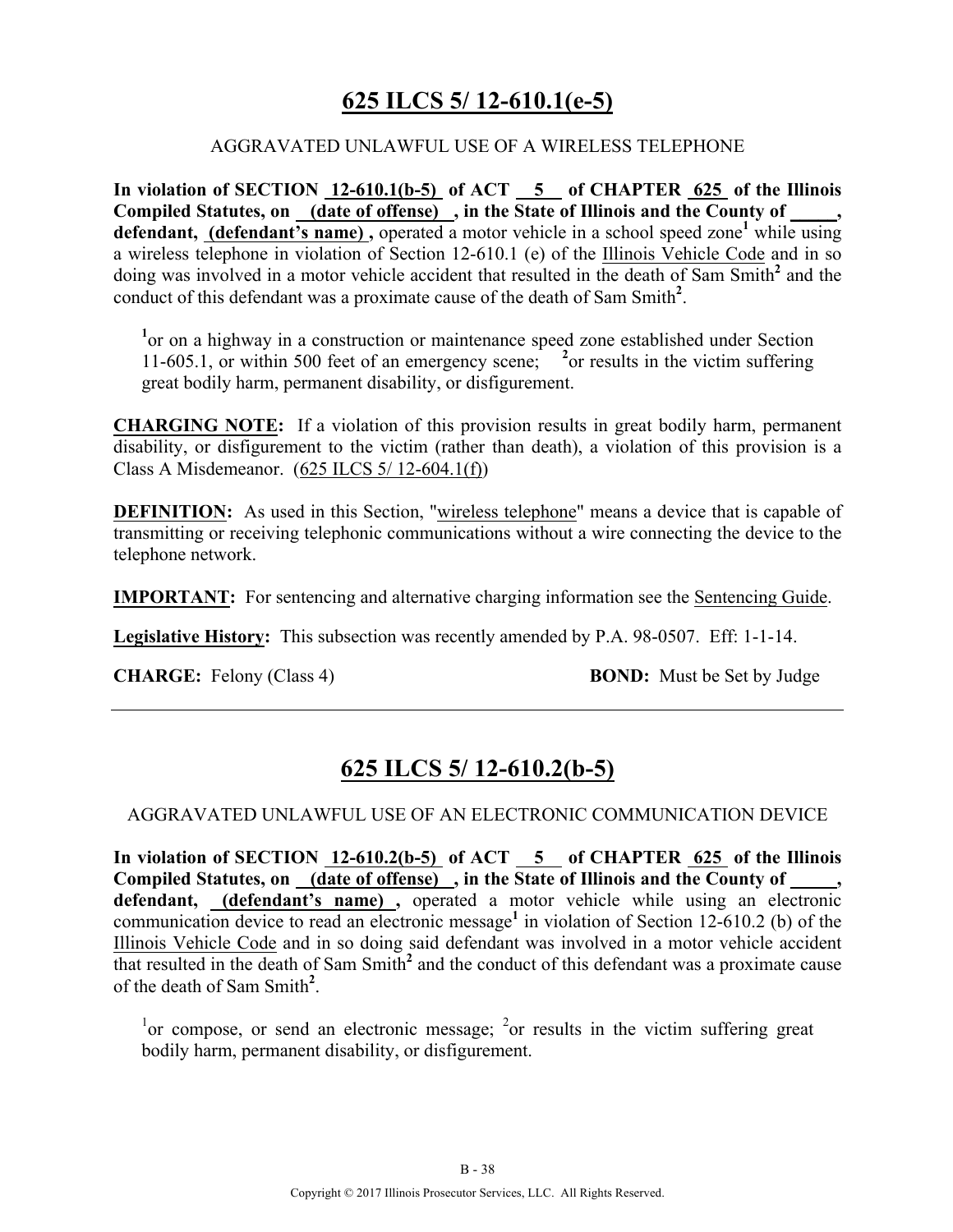**CHARGING NOTE:** If a violation of this provision results in great bodily harm, permanent disability, or disfigurement rather than death, a violation of this provision is a Class A Misdemeanor. (625 ILCS 5/ 12-604.1(f))

**DEFINITIONS:** "Electronic communication device" means an electronic device, including but not limited to a wireless telephone, personal digital assistant, or a portable or mobile computer while being used for the purpose of composing, reading, or sending an electronic message, but does not include a global positioning system or navigation system or a device that is physically or electronically integrated into the motor vehicle. "Electronic message" means a self-contained piece of digital communication that is designed or intended to be transmitted between physical devices. "Electronic message" includes, but is not limited to electronic mail, a text message, an instant message, a digital photograph, a video, or a command or request to access an Internet site.

**IMPORTANT:** For sentencing and alternative charging information see the Sentencing Guide.

**Legislative History:** This subsection was recently amended by P.A. 98-0507. Eff: 1-1-14.

**CHARGE:** Felony (Class 4) **BOND:** Must be Set by Judge

# **625 ILCS 5/ 12-612(a)(2)**

#### UNLAWFUL INSTALLATION OF A SECRET<sup>1</sup> COMPARTMENT IN A MOTOR VEHICLE

In violation of SECTION  $12-612(a)(2)$  of ACT  $\overline{5}$  of CHAPTER  $\overline{625}$  of the Illinois Compiled Statutes, on (date of offense), in the State of Illinois and the County of, **defendant,** (defendant's name), knowingly installed<sup>2</sup> a secret<sup>1</sup> compartment in a motor vehicle, a 2008 Ford Falcon with a vehicle registration number of XXX-777 knowing that another person intended to use the compartment to conceal a firearm as prohibited by paragraph (a)(4) of Section 24-1 of the Criminal Code of  $1961$ <sup>3</sup>

<sup>1</sup> or false; <sup>2</sup> or created, built or fabricated; <sup>3</sup> or controlled substance as prohibited by the Illinois Controlled Substances Act or the Methamphetamine Control and Community Protection Act.

**NOTE:** A "false" or "secret" compartment means an enclosure integrated into a vehicle that is a modification of the vehicle as built by the original manufacturer.

**NOTE:** This offense may also be committed by owning or operating any motor vehicle with the knowledge that the motor vehicle contains a false or secret compartment.

**NOTE:** Any vehicle containing a false or secret compartment, as well as any items within that compartment, shall be subject to seizure and forfeiture as provided by Sections 36-1 and 36-2 of the Criminal Code.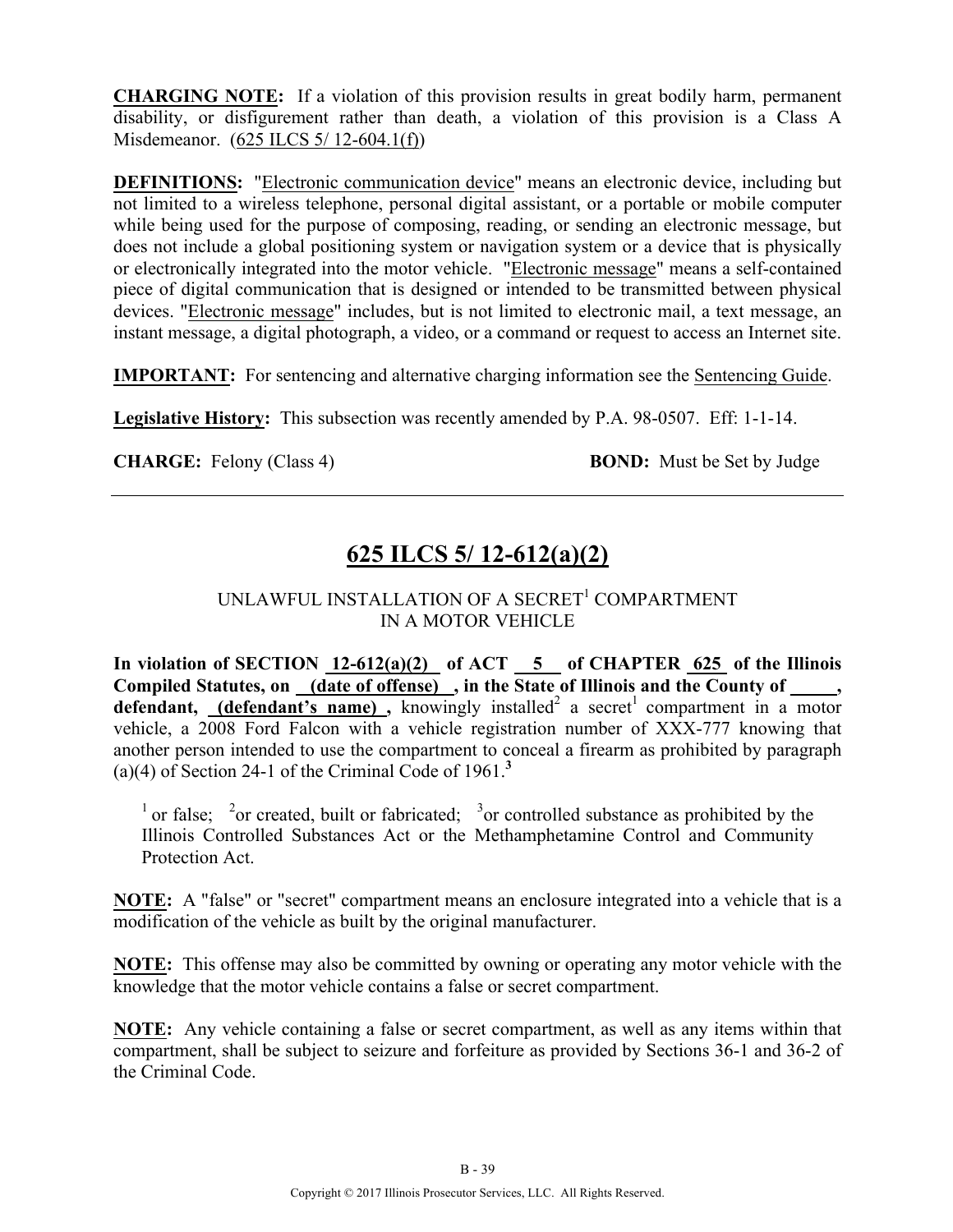**CAUTION:** This statute was declared unconstitutional by People v. Carpenter, 368 Ill. App. 3d 288 (2006). (This subsection was subsequently amended to correct this problem.)

**IMPORTANT:** For sentencing and alternative charging information see the Sentencing Guide.

**Legislative History:** Created - Public Act 91-359 (Eff:1-1-00). Amended: 96-359 (Eff: 1-1- 10).

**CHARGE:** Felony (Class 4) BOND: Must be Set by Judge

### **625 ILCS 5/ 18c-7401(3)**

UNLAWFUL1 REMOVAL2 OF RAILROAD PROTECTIVE DEVICE

In violation of SECTION  $18c-7401(3)$  of ACT  $\overline{\hspace{1cm}}$  5 of CHAPTER  $\overline{\hspace{1cm}}$  625 of the Illinois **Compiled Statutes, on (date of offense) , in the State of Illinois and the County of \_\_\_\_\_,**  defendant, (defendant's name), knowingly<sup>3</sup> unlawfully<sup>4</sup> removed<sup>5</sup> a railroad sign<sup>6</sup> located at 777 West May Street in Union City, Illinois, a public grade crossing.<sup>7</sup>

<sup>1</sup> or malicious; <sup>2</sup> or damage, defacement; <sup>3</sup> or intentionally or recklessly; <sup>4</sup> or maliciously;  $5$  or damaged, defaced or threw down;  $6$  or signal, gate or any other protective device;  $\frac{7}{4}$  or near any public grade crossing

**NOTE:** See *Appendix B* for discussion of necessity of alleging mental state.

**IMPORTANT**: For sentencing and alternative charging information see the Sentencing Guide.

**Legislative History:** Created - P.A. 84-796 (January 1, 1986).

**CHARGE:** Petty Offense **BOND:** No bond is now needed. Public Act: 98-0870; Eff: 1-1-15

# **625 ILCS 5/ 18c-7404(2)(a)**

#### UNLAWFUL TRANSPORTATION OF HAZARDOUS MATERIALS

In violation of SECTION  $18c-7404(2)(a)$  of ACT  $\overline{5}$  of CHAPTER 625 of the Illinois **Compiled Statutes, on (date of offense) , in the State of Illinois and the County of \_\_\_\_\_, defendant, (defendant's name) ,** willfully transported hazardous materials by a rail carrier, the Union Central Railroad, in Union City, Illinois, and in doing so violated the provisions of the Illinois Commercial Transportation  $Law<sup>1</sup>$  in that the defendant (describe the act(s) and the regulation(s) or order(s) violated).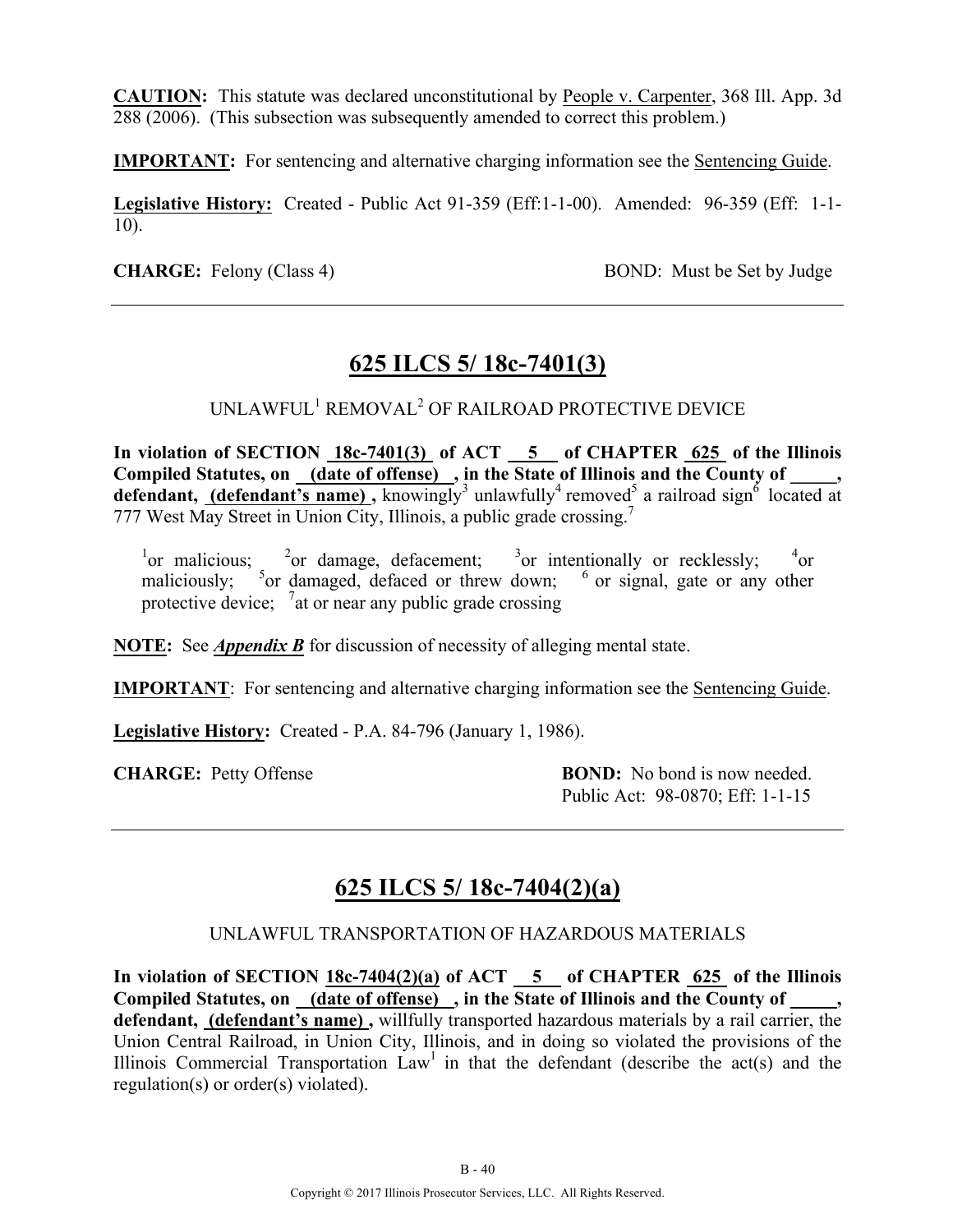$<sup>1</sup>$  or any regulations or orders of the Illinois Commerce Commission</sup>

**IMPORTANT:** For sentencing and alternative charging information see the Sentencing Guide.

**Legislative History:** Created - P.A. 84-796 (January 1, 1986); Amended - P.A. 85-815.

**CHARGE:** Felony (Class 3) **BOND:** Must be Set by Judge

# **625 ILCS 5/ 18c-7502(a)(i)**

### UNLAWFUL REMOVAL1 OF RAILROAD PROPERTY

In violation of SECTION 18c-7502(a)(i) of ACT 5 of CHAPTER 625 of the Illinois Compiled Statutes, on (date of offense), in the State of Illinois and the County of **defendant,** (defendant's name), knowingly<sup>2</sup> removed<sup>3</sup> a break cable<sup>4</sup> from a railroad locomotive<sup>5</sup> located at 777 May Street, Union City, Illinois.

<sup>1</sup> or damage to; <sup>2</sup> or intentionally or recklessly; <sup>3</sup> or damaged, took, stole, changed, added to, took from, or in any manner changed, defaced or interfered with; <sup>4</sup>or any part or attachment;  $\frac{5}{2}$  or any locomotive or car, or any plant or property used in or in connection with the operation of any railroad carrier, locomotive, car or train, or shoots, throws, or drops any object onto or at any train, locomotive, or car in this State

**NOTE:** A defendant is also guilty of this offense when he or she is found to have: (a)(ii) willfully and with intent to permanently deprive the owner thereof, taken or removed railroad freight from any freight car, including a boxcar, container, or flatbed; (a)(iii)bought or received any of the railroad freight described in item (ii), having reason to know that such freight was stolen; or (iv) willfully placed upon an active railroad track or railroad right of way any object or objects that would adversely affect safe railroad operations.

**NOTE:** See Appendix B for discussion of necessity of alleging mental state.

**IMPORTANT:** For sentencing and alternative charging information see the Sentencing Guide.

**Legislative History:** Created - P.A. 84-796 (January 1, 1986); Amended - P.A. 85-293, 90-691, 91-532 and 96-1132.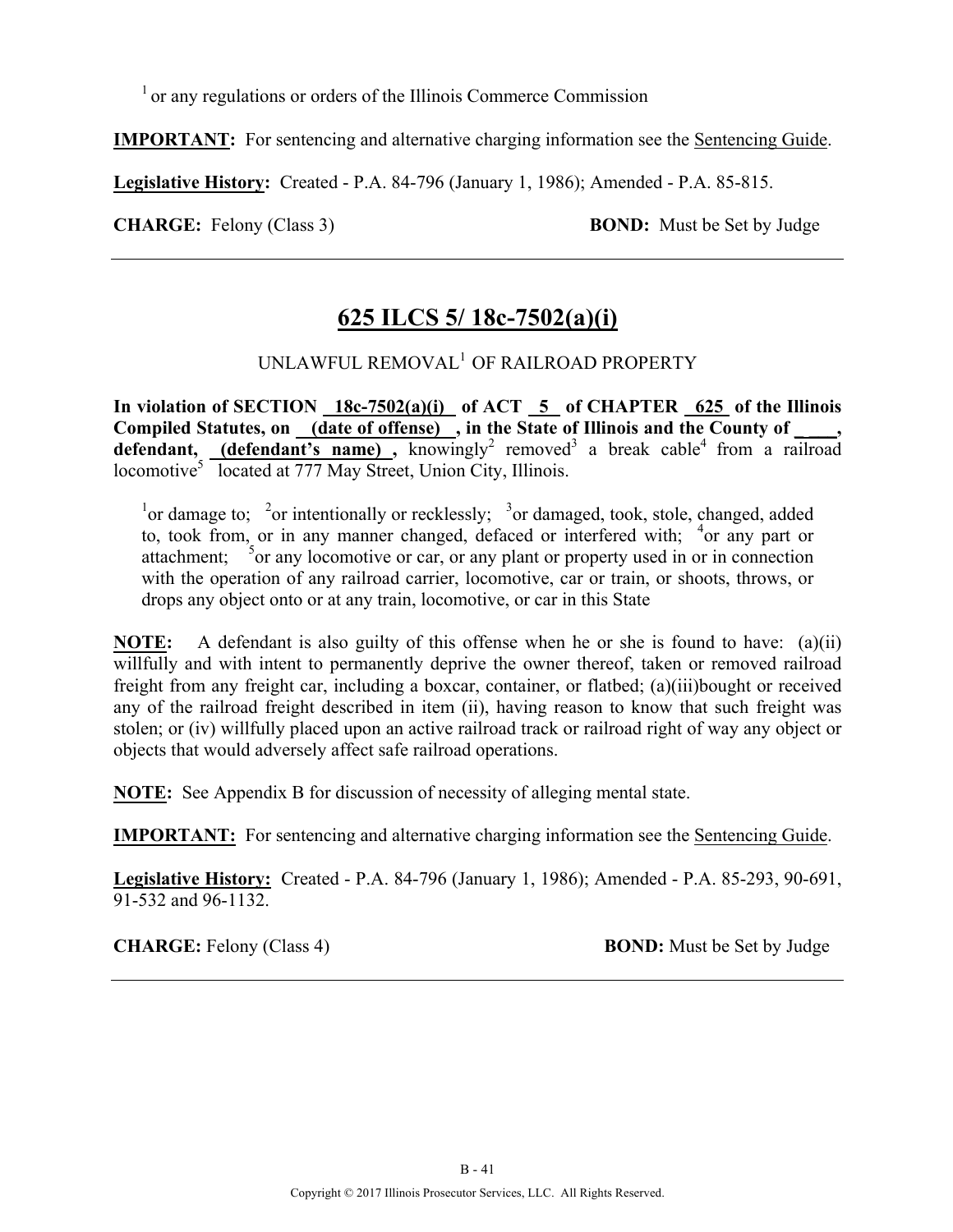### **625 ILCS 5/ 18c-7503(a)(i)**

#### UNLAWFUL TRESPASS ON RAILROAD PROPERTY<sup>1</sup>

**In violation of SECTION 18c-7503(a)(i) of ACT 5 of CHAPTER 625 of the Illinois Compiled Statutes, on (date of offense) , in the State of Illinois and the County of \_\_\_\_\_,**  defendant, *(defendant's name)*, knowingly<sup>2</sup> walked<sup>3</sup> upon<sup>4</sup> the Union Central Railroad's right of way<sup>1</sup> located at 777 May Street, Union City, Illinois, a place other than a public crossing.

<sup>1</sup> or rail yard; <sup>2</sup> or intentionally or recklessly; <sup>3</sup> or road, drove, or went; <sup>4</sup> or along

**NOTE:** See Appendix B for discussion of necessity of alleging mental state.

**NOTE:** A defendant is also guilty of this offense when he or she is found to have: (a)(ii) entered or gone upon any railroad property; (a)(iii) without lawful authority or the railroad carrier's consent, rode on the outside of a train or inside a passenger car, locomotive, or freight car, including a box car, flatbed, or container; (a)(iv) willfully lead or contrived any animal to go upon the railroad's rights of way for any reason other than to pass over such rights of way at a marked public crossing; or  $(a)(v)$  thrown or caused to be thrown onto the railroad's rights of way any waste paper, ashes, household waste, glass, metal, tires, refuse, or rubbish.

**IMPORTANT:** For sentencing and alternative charging information see the Sentencing Guide.

**Legislative History:** Created - P.A. 84-796 (January 1, 1986). Amended: P.A. 91-532

**CHARGE:** Misdemeanor (Class C) **BOND:** \$120

### **625 ILCS 40/ 5-7(a)(2)**

OPERATING A SNOWMOBILE WHILE UNDER THE INFLUENCE OF ALCOHOL<sup>1</sup>

**In violation of SECTION 5-7(a)(2) of ACT 40 of CHAPTER 625 of the Illinois Compiled Statutes, on (date of offense) , in the State of Illinois and the County of \_\_\_\_\_, defendant, (defendant's name)**, knowingly<sup>2</sup> operated<sup>3</sup> a snowmobile, a 2008 Jumbo Icecat with a registration number of 777XXX, near Union City, Illinois, while the defendant was under the influence of alcohol $<sup>4</sup>$ </sup>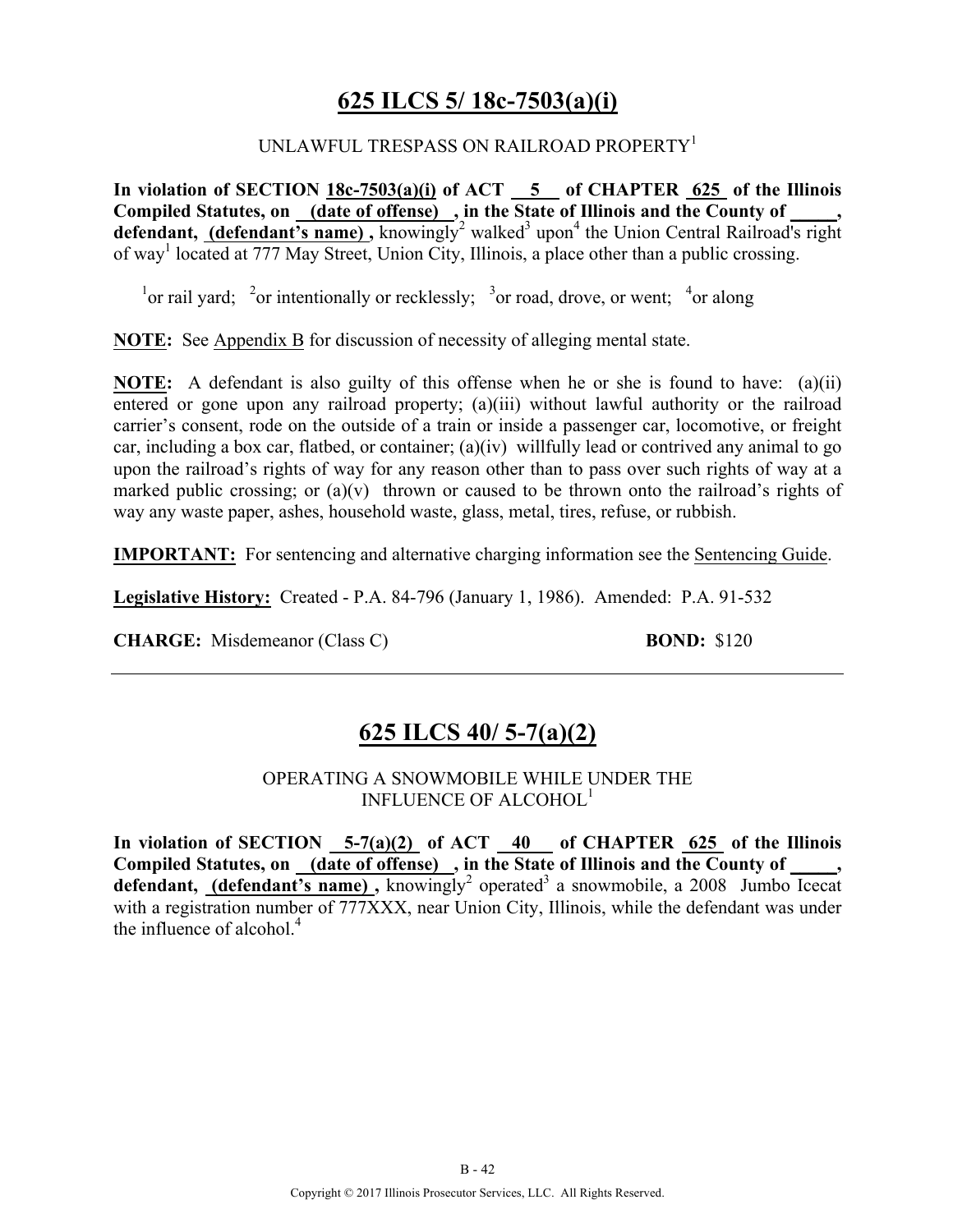<sup>1</sup> or other drug or combination thereof; <sup>2</sup> or intentionally or recklessly; <sup>3</sup> or was in actual physical control of;  $4$ or while (1) the alcohol concentration in such person's blood or breath is a concentration at which driving a motor vehicle is prohibited under subdivision (1) of subsection (a) of Section 11-501 of the Illinois Vehicle Code; or (3) under the influence of any other drug or combination of drugs to a degree which renders such person incapable of safely driving; 3.1 The person is under the influence of any intoxicating compound or combination of intoxication compounds to a degree that renders the person incapable of safely operation a snowmobile; or (4) under the combined influence of alcohol and any other drug or drugs or intoxicating compound or compounds to a degree which renders such person incapable of safely driving; or (5) there is any amount of a drug, substance, or compound in the person's blood or urine resulting from the unlawful use or consumption of cannabis as defined in the Cannabis Control Act or a controlled substance listed in the Illinois Controlled Substances Act, or intoxicating compounds listed in the use of Intoxicating Compounds Act.

**CASE LAW:** In People v. Ziltz (1983), 74 Ill. Dec. 40, the Illinois Supreme Court held that the offense of DUI was a strict liability offense. IPI Criminal 23.13 does not include a mental state. You must decide whether to include a mental state.

**CHARGING NOTE:** This offense is a Class 4 felony if: (1) the defendant has been convicted of violating this Section before; or (2) the offense results in personal injury where a person other than the defendant suffers great bodily harm or permanent disability or disfigurement, when the violation was a proximate cause of the injuries. (625 ILCS 40/5-7(d)) Also, this offense is a Class 2 felony if it results in the death of a person. (625 ILCS 40/5-7(e)) See Sentencing Guide and Appendix A for discussion.

**IMPORTANT:** For sentencing and alternative charging information see the Sentencing Guide.

**Legislative History:** Created - P.A. 89-55 (Eff.: 1-1-96); Amended - P.A. 90-215, 92-615 and 93-156), 95-149 and 96-1000.

**CHARGE:** Misdemeanor (Class A) **BOND:** \$1,500

# **625 ILCS 40/ 10-3**

UNLAWFUL OPERATION OF A SNOWMOBILE

**In violation of SECTION 10-3 of ACT 40 of CHAPTER 625 of the Illinois Compiled Statutes, on (date of offense) , in the State of Illinois and the County of \_\_\_\_\_, defendant, (defendant's name)**, intentionally<sup>1</sup> operated a snowmobile, a 2008 Jumbo Icecat with a registration number of XXX777, near Union City, Illinois, at a time when his privilege to operate a snowmobile was suspended by the State of Illinois**<sup>2</sup> .**

<sup>1</sup> or knowingly or recklessly; <sup>2</sup> or by another state, by a federal agency, or by province of Canada.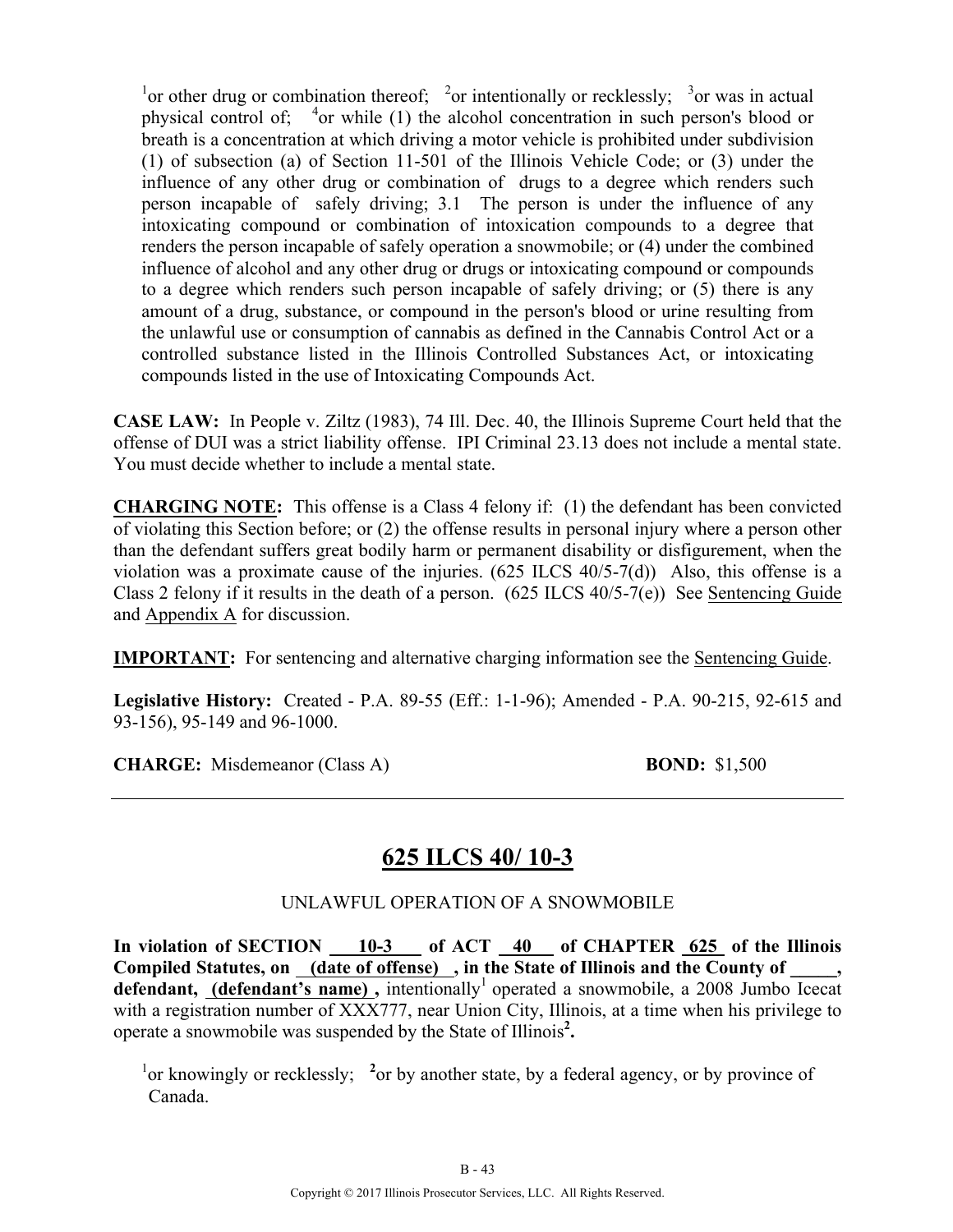**NOTE:** See Appendix A for discussion of necessity of alleging mental state.

**IMPORTANT:** For sentencing and alternative charging information see the Sentencing Guide.

**Legislative History:** Created by Public Act 89-55 (Eff: 1-1-96). Amended: 94-214 (Eff: 1-1- 06).

**CHARGE:** Misdemeanor (Class A) **BOND:** \$1,500

### **625 ILCS 45/ 5-16A(1)(b)**

#### OPERATING A WATERCRAFT WHILE UNDER THE INFLUENCE OF ALCOHOL1

**In violation of SECTION 5-16A(1)(b) of ACT 45 of CHAPTER 625 of the Illinois**  Compiled Statutes, on <u>(date of offense)</u>, in the State of Illinois and the County of defendant, (defendant's name), knowingly<sup>2</sup> operated<sup>3</sup> a watercraft, a 2008 Wavemaster Boat with a registration number of 777XXX, on Lake Union City near Union City, Illinois while the defendant was under the influence of alcohol.<sup>4</sup>

<sup>1</sup> or other drug or drugs, intoxicating compound or compounds, or combination thereof; <sup>2</sup> or was in actual physical control of; <sup>3</sup> or intentionally or recklessly; <sup>4</sup> or while (a) the alcohol concentration in such person's blood or breath is a concentration at which driving a motor vehicle is prohibited under subdivision (1) of subsection (b) of Section 11-501 of the Illinois Vehicle Code; or (c) under the influence of any other drug or combination of drugs to a degree which renders such person incapable of safely driving; (c-1) Under the influence of any intoxicating compound or combination of intoxicating compounds to a degree that renders the person incapable of safely operating any watercraft; or (d) under the combined influence of alcohol and any other drug or drugs to a degree which renders such person incapable of safely driving; or (e) there is any amount of a drug, substance, or compound in the person's blood or urine resulting from the unlawful use or consumption of cannabis as listed in the Cannabis Control Act, a controlled substance listed in the Illinois Controlled Substances Act, or an intoxicating compounds listed in the Use of Intoxicating Compounds Act.

**CHARGING NOTE:** This offense is a Class 4 felony if: (1) the defendant has been convicted of violating this Section before; or (2) the offense results in personal injury where a person other than the defendant suffers great bodily harm or permanent disability or disfigurement, when the violation was a proximate cause of the injuries.  $(625$  ILCS  $45/5-16(d)$ ) Also, this offense is a Class 2 felony if it results in the death of a person. (625 ILCS 45/5-16(e)) See Sentencing Guide and Appendix A for discussion.

**CASE LAW:** In People v. Ziltz (1983), 74 Ill. Dec. 40, the Illinois Supreme Court held that the offense of DUI was a strict liability offense. IPI Criminal 23.13 does not include a mental state. You must decide whether to include a mental state.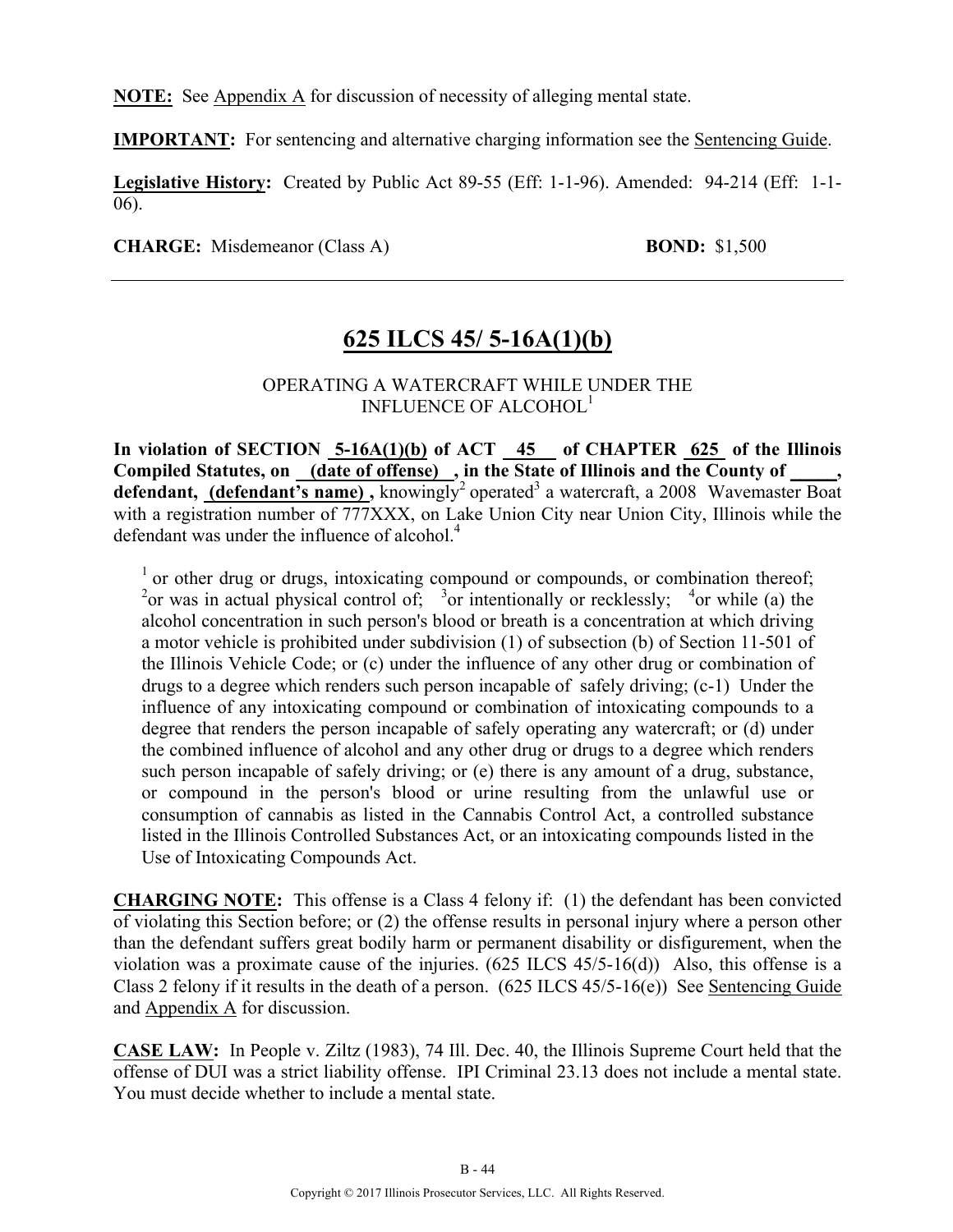**Legislative History:** Created - Laws 1959, p.1473 (Art. V, Sec. 11); Amended - Laws 1967, p.2217; P.A.s 82-783, 84-515, 85-147, 85-1328, 88-175,90-215, 92-615, 93-156, 94-214 and 95-149.

**CHARGE:** Misdemeanor (Class A) **BOND:** \$1,500

### **625 ILCS 45/ 11A-5**

#### UNLAWFUL OPERATION OF A WATERCRAFT

**In violation of SECTION 11A-5 of ACT 45 of CHAPTER 625 of the Illinois Compiled Statutes, on (date of offense) , in the State of Illinois and the County of \_\_\_\_\_,**  defendant, (defendant's name), intentionally<sup>1</sup> operated a watercraft, a 2008 Wavemaster Boat with a registration number of 777XXX, on Lake Union City, near Union City, Illinois, at a time when his privilege to operate a watercraft was suspended by the State of Illinois<sup>2</sup>.

<sup>1</sup> or knowingly or recklessly; <sup>2</sup> or by another state, by a federal agency, or by province of Canada.

**NOTE:** See Appendix B for discussion of necessity of alleging mental state.

**IMPORTANT:** For sentencing and alternative charging information see the Sentencing Guide.

**CHARGE:** Misdemeanor (Class A) **BOND:** \$1,500